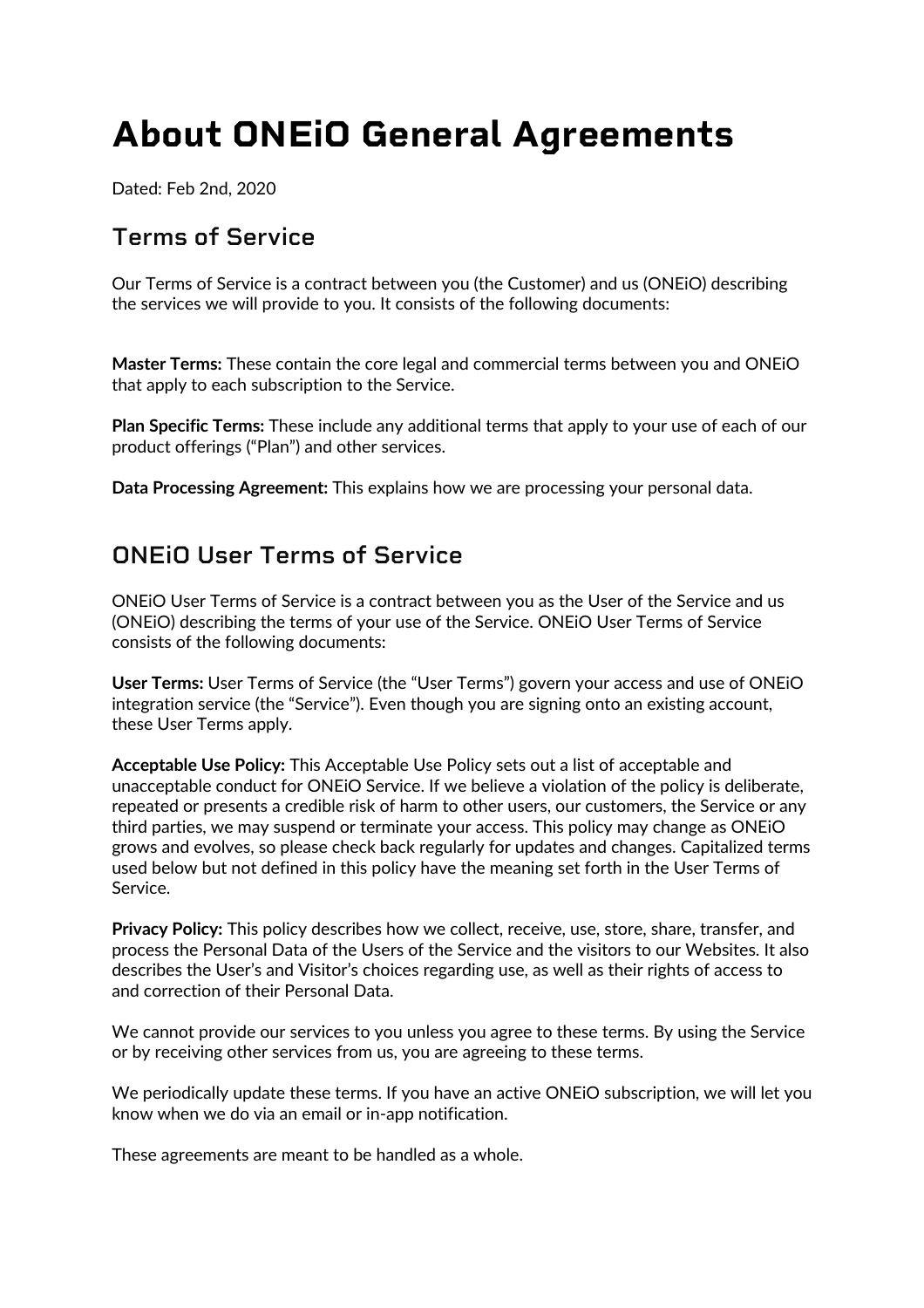# **ONEiO MASTER SUBSCRIPTION AGREEMENT**

Dated: Feb 2nd, 2020

THIS AGREEMENT GOVERNS YOUR SUBSCRIPTION AND USE OF OUR SERVICE.

IF YOU REGISTER FOR A FREE TRIAL FOR OUR SERVICE, THE APPLICABLE PROVISIONS OF THIS AGREEMENT WILL ALSO GOVERN THAT FREE TRIAL.

BY ACCEPTING THIS AGREEMENT, EITHER BY CLICKING A BOX INDICATING YOUR ACCEPTANCE OR BY EXECUTING AN ORDER THAT REFERENCES THIS AGREEMENT, YOU AGREE TO THE TERMS OF THIS AGREEMENT.

IF YOU ARE ENTERING INTO THIS AGREEMENT ON BEHALF OF A COMPANY OR OTHER LEGAL ENTITY, YOU REPRESENT THAT YOU HAVE THE AUTHORITY TO BIND SUCH ENTITY AND ITS AFFILIATES TO THESE TERMS AND CONDITIONS, IN WHICH CASE THE TERMS "YOU" OR "YOUR" SHALL REFER TO SUCH ENTITY AND ITS AFFILIATES. IF YOU DO NOT HAVE SUCH AUTHORITY, OR IF YOU DO NOT AGREE WITH THESE TERMS AND CONDITIONS, YOU MUST NOT ACCEPT THIS AGREEMENT AND MAY NOT USE THE SERVICES.

This Agreement shall form an integral part of any agreement entered into by Us for the provision of the Service, as hereunder defined.

### **1. DEFINITIONS**

- a) "Affiliate" means any entity that directly or indirectly controls, is controlled by, or is under common control with the subject entity. "Control," for purposes of this definition, means direct or indirect ownership or control of more than 50% of the voting rights of the subject
- b) "Customer Data" refers to the electronic data uploaded or submitted by either of the integration counterparties, or anyone else on their behalf, to the Service for transmission.
- c) "Service" refers to ONEiO's cloud-based integration service as described in the ONEiO Service Description, from time to time.
- d) "Service Description" refers to the description of the Service published by Us, as it will be amended from time to time.
- e) "Integration" means an arrangement for processing communication between two service management systems through ONEiO's cloud service. Each Integration is comprised of two endpoints.
- f) "Order" means the ordering document or online order specifying the Services to be provided hereunder, including any addenda and supplements thereto, that is issued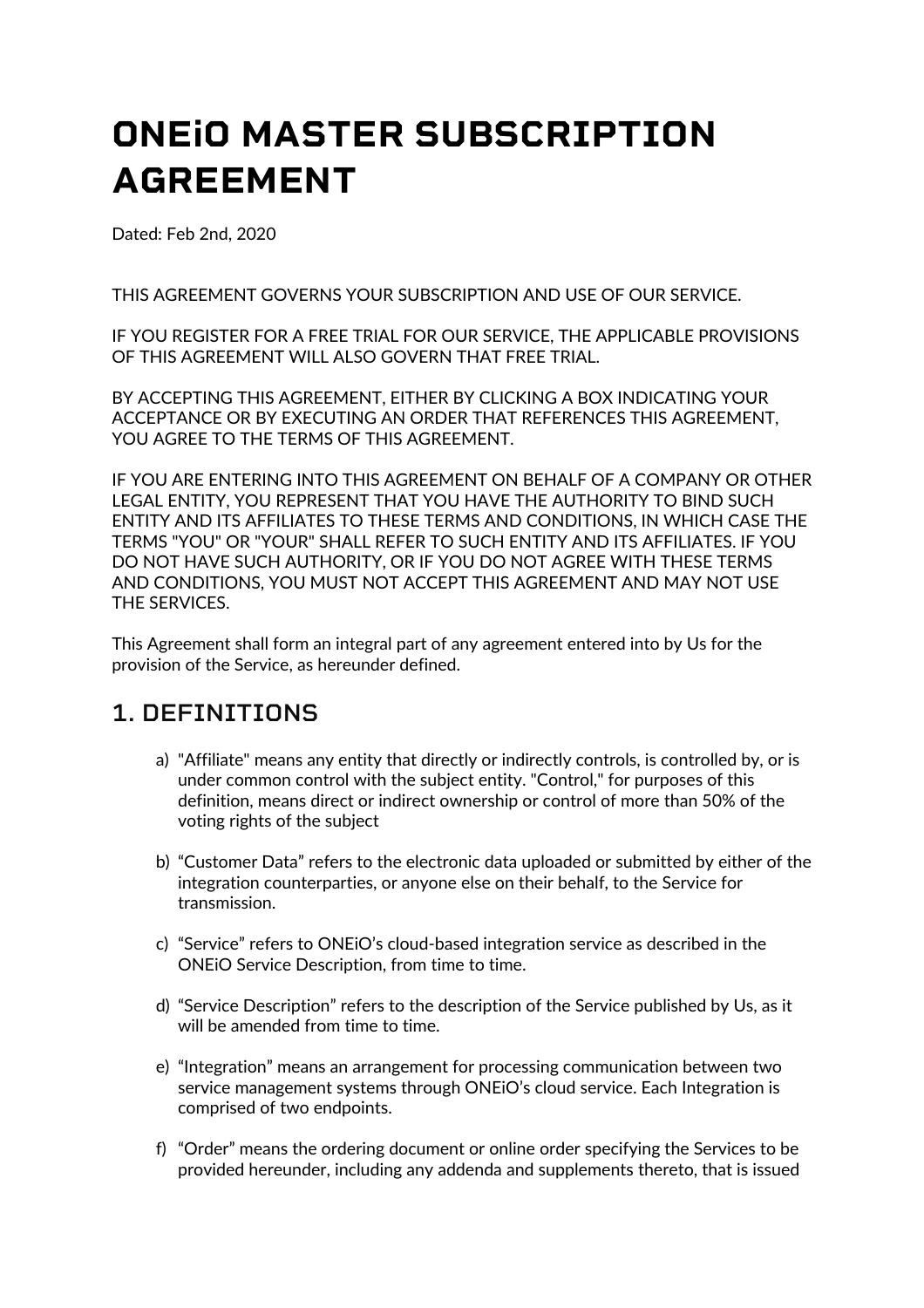by You to Us. By issuing an Order hereunder, an Affiliate agrees to be bound by the terms of this Agreement as if it were an original party hereto.

- g) "Subscription" means the license to use the Service for a given period in accordance with the terms of the Subscription.
- h) "Subscription Agreement" or "Subscription" refers collectively to the terms set forth in the relevant Order which is accepted by Us and to this Master Subscription Agreement. Subscription Agreement may cover one or more Subscriptions.
- i) "Subscription Fee" refers to recurring fee and other payment payable in accordance with the Subscription Agreement or as set forth in ONEiO's price list from time to time.
- j) "Subscription Term" commences when the trial period ends, or when the Service, or relevant part thereof, has been placed at Your disposal, as per Your Order, or as a result of your action.
- k) "We," "Us" or "Our" means ONEiO Cloud Corporation, or our Affiliates.
- l) "You" or "Your" means the customer or other legal entity for which you are accepting this Agreement, and Affiliates of that company or entity which have executed an Order.

### **2. FREE TRIAL**

- 2.1. If You register on Our website or otherwise in writing for a free trial, We will make one or more parts of the Service available to You on a trial basis free of charge until the earlier of (a) the end of the free trial period for which You registered to use the applicable Service(s), or (b) the start date of any Subscriptions ordered by You for such Service(s), or (c) termination by Us in Our sole discretion. Additional trial terms and conditions may appear on the trial registration web page. Any such additional terms and conditions are incorporated into this Agreement by reference and are legally binding.
- 2.2 ANY DATA YOU ENTER INTO THE SERVICE, AND ANY CUSTOMIZATION OR CONFIGUATION MADE TO THE SERVICE BY OR FOR YOU, DURING YOUR FREE TRIAL WILL BE PERMANENTLY DELETED, UNLESS YOU SUBSCRIBE TO THE SAME SERVICE AS THE ONE COVERED BY THE TRIAL, OR EXPORT SUCH DATA, BEFORE THE END OF THE TRIAL PERIOD. IF YOU SUBSCRIBE A SERVICE THAT WOULD BE A DOWNGRADE FROM THAT COVERED BY THE TRIAL, YOU MUST EXPORT YOUR DATA BEFORE THE END OF THE TRIAL PERIOD AS SOME OF YOUR DATA MAY BE PERMANENTLY LOST.

NOTWITHSTANDING SECTIONS 8, 9 and 10 (REPRESENTATIONS AND WARRANTIES, INDEMNIFICATIONS AND LIMITATIONS OF LIABILITY), DURING THE FREE TRIAL THE SERVICE IS PROVIDED "AS IS" WITHOUT ANY WARRANTY.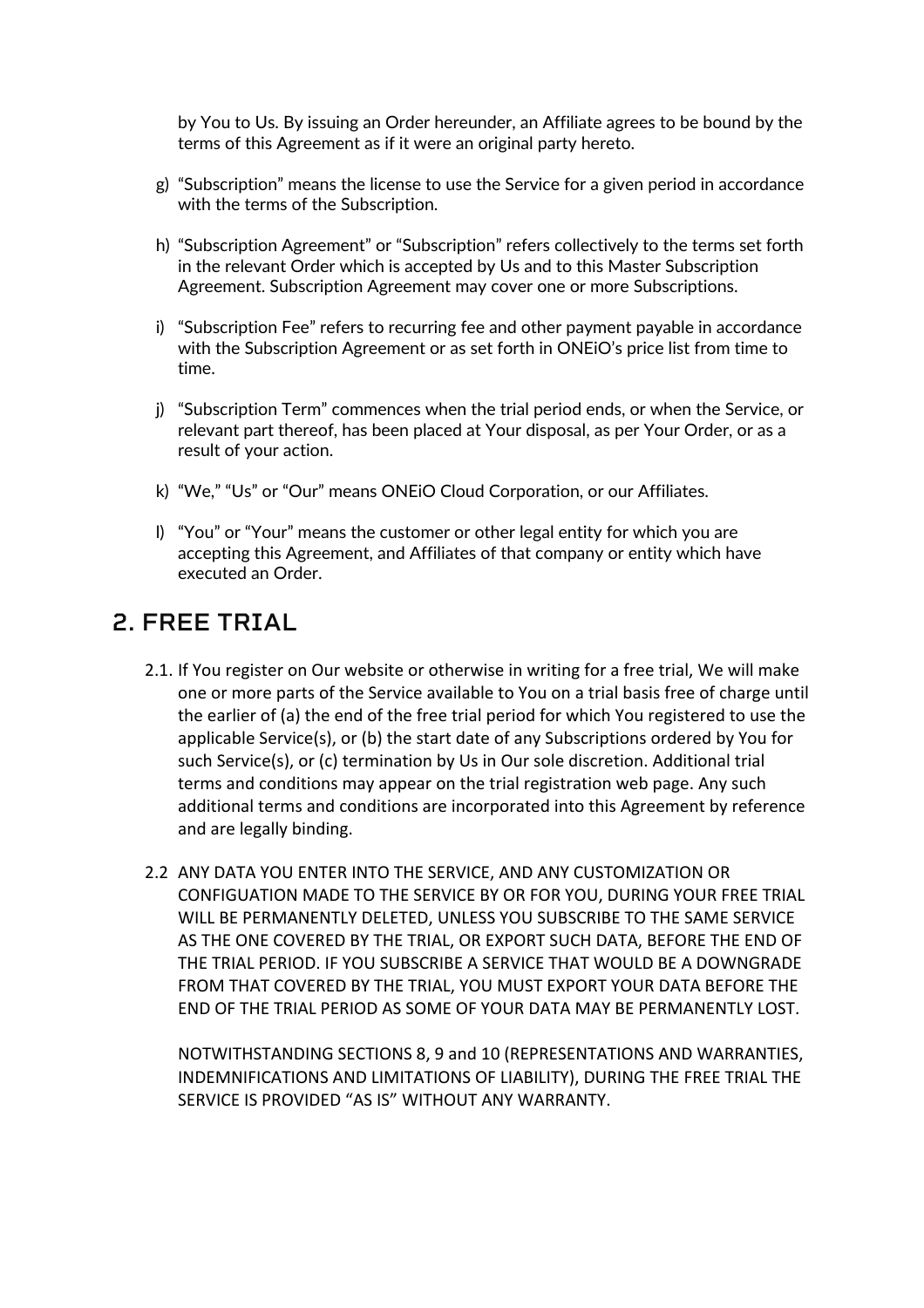2.3. Please review the applicable Service Description during the trial period so that You become familiar with the features and functions of the Service before You make Your subscription.

# **3. SUBSCRIPTION**

3.1. INVOICING AND TERMS OF PAYMENT Each Subscription Term and Flat Rate Integration Subscription shall be invoiced separately (Initial Term and Renewal Term, as hereinafter defined). Subscription Fee and each Flat Rate Integration shall be invoiced annually, unless otherwise agreed in the Subscription. The billing period commences on the first day of the relevant Subscription Term.

Invoices shall be issued to You at a billing address shown herein, upon commencing of each billing period. Each invoice shall itemize the Services and subscription period(s) invoiced. For a more detailed description of the billing method see ONEiO Service Description.

3.2. PAYMENT All Fees and other amounts stated in the Subscription and payable herein shall be paid in full by You, in the currency stated in the Subscription, within thirty (30) days after the date of Our invoice to the bank account specified on the invoice. Any undisputed amounts not paid when due bear interest at a rate of 1% per month or the legal maximum interest rate ('Statutory Interest'), whichever is less.

In the event that You fail to pay any undisputed invoice when due, in addition to any other rights reserved hereunder, We reserve the right, upon 7 days' prior written notice, to suspend or limit Our performance until all past due sums are paid. You shall also reimburse Us for direct costs incurred by Us in collecting undisputed late payments.

- 3.3. TAX Fees exclude taxes, duties, tariffs and similar assessments. Your agree to bear and pay all such charges imposed on Your use of the Service, excluding taxes on Our income. All amounts are exclusive of any VAT or other consumption taxes (collectively, "VAT") and where VAT is chargeable, it will be payable by You. We may consider that You are established in the country for which You have provided VAT identification number. Tax-exempt customers must provide a certificate of exemption prior to Subscription. If You are required to withhold any taxes, You must advise Us of this in writing prior to subscribing to the Service and timely remit the withholding taxes to the authority, and deliver Us proof of remittance within 60 days of remittance.
- 3.4. PARTNER ORDERS In case You order the Service from Our reseller, You acknowledge and agree that Your use of the Service is governed in addition to the terms of this Agreement by your agreement with Our reseller, which agreement sets forth the price and payment terms of Your Subscription. You acknowledge further that in case You acquire technical support from Our reseller, We are under no obligation to provide technical support directly to You.

In case You order the Service from Our reseller, You agree that if (a) We are notified by Reseller of Your failure to pay amounts due to Reseller with respect to Your subscription to the Service; or (b) Reseller fails to pay any amounts due to Us pursuant to the Reseller Agreement with respect to Your subscription to the Service,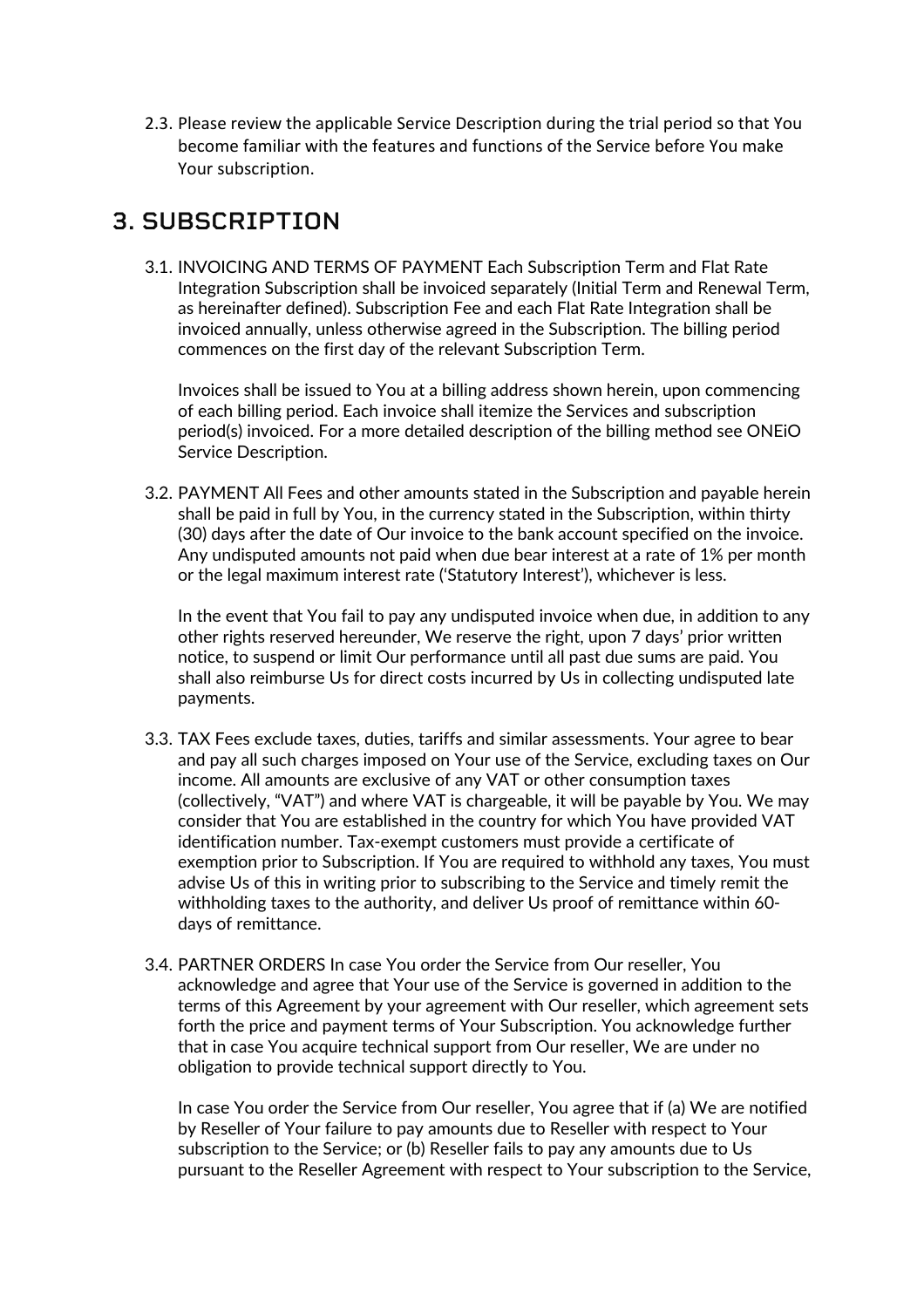We are entitled to suspend or terminate Your subscription to the Service, upon 7 days' prior written notice, without any liability to You with respect to such suspension or termination.

3.5. CUSTOMER SAFEGUARDS You shall be responsible for: (i) protecting user names and passwords and preventing and notifying Us of unauthorized use; (ii) all Customer Data transmitted to the Service by You or Your integration counterparty; and (iii) using the Service lawfully, in compliance with the Agreement for Your own service management purposes and not for any other purposes.

If You exceed Your permitted use of the Service, You will purchase additional Subscriptions; or take other steps reasonably requested by Us. We may review Your use of the Service, and You shall provide reasonable assistance, to verify Your compliance with the Agreement.

- 3.6. CONTROL OF THE SYSTEM We are entitled to control Your and Your Integration counterparty's use of the Service and give instructions thereof to the extent and in the manner this is regarded necessary at Our discretion to ensure that the quality of the Service can be maintained. We are not responsible for any delays caused by You or Your Integration counterparty.
- 3.7. RESPONSIBILITY FOR DATA You are responsible for and hold Us harmless of any claims concerning the Customer Data, or the use thereof.
- 3.8. NO RESELLING The Service is provided solely for Your own use. You are not entitled to provide or convey any features or elements of the Service in any form or manner to any third party, including Your Integration counterparty, other than what is clearly described in the Subscription. Notwithstanding the foregoing, You shall have the right to authorize external consultants and/or partners to operate the Service for and on behalf of You.

### **4. SUPPORT**

- 4.1. SUPPORT During the Subscription Term, We shall resolve problems causing the Service not to conform to the Documentation ('Technical Support'). Our Technical Support does not include: implementation services, configuration services, help desk or integration services carried out by You or a third party (e.g. Our reseller). Prior to submission of any Support request, You are encouraged to consult the official Service Description and specifications at oneio.cloud or any successor site (*"Documentation"*) to determine if the support issue has been addressed.
- 4.2. UPGRADES *"*Upgrade*"* is a modification to the Service for repair or enhancement. We shall determine how and when to develop and release Upgrades. All repair Upgrades are provided to You at no additional fee during the Subscription Term. We may at Our sole discretion provide any new functionality as an enhancement Upgrade or as part of a new optional service for a separate fee.
- 4.3. OWNERSHIP; GRANT OF RIGHTS As between Us and You, all rights, title, and interest in and to all intellectual property rights in the Service and Documentation are owned exclusively by Us. Except as provided in this Agreement, We shall not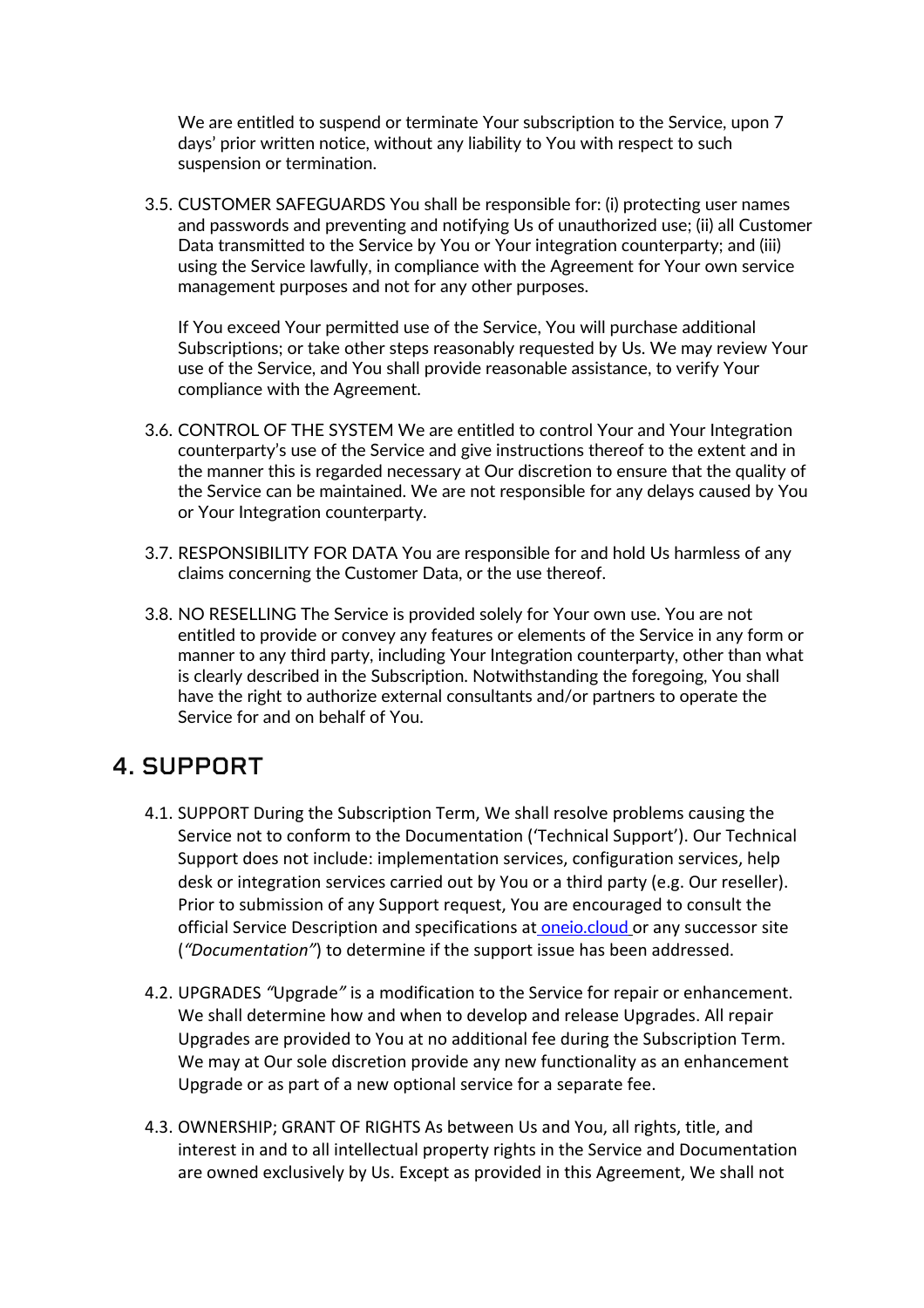grant You any rights, express or implied, or ownership in the Service, Documentation or any intellectual property rights. We shall have a royalty-free, worldwide, non- exclusive, transferable, sub-licensable, irrevocable, perpetual right to use or incorporate into the Service, Documentation and related services any suggestions, enhancements, recommendations or other feedback provided by You or Your users relating to the Service, Documentation or related As between Us and You, all rights, title and interest in and to all Customer Data is owned exclusively by You, and as such, we shall not make any use of any such Customer Data for any purpose other than operating the Service.

- 4.4. RESTRICTIONS You shall not (or permit others to): (i) license, sub-license, sell, resell, rent, lease, transfer, distribute, or time share the Service or Documentation or make it available to a third party; (ii) create derivative works based on the Service or Documentation; (iii) disassemble, reverse engineer or decompile the Service, save to the extent permitted by law; (iv) use our Confidential Information gained through the Service or Documentation in order to build a competing product or service; (v) use or send viruses or other harmful computer code; (vi) interfere with the integrity of the Service or its data; or (vii) use or distribute material protected by copyright or other intellectual property right (including the right of publicity and/or privacy) without first obtaining the permission of the owner.
- 4.5. ENGLISH All support will be provided in the English language unless agreed otherwise.

### **5. SERVICE LEVEL COMMITMENT**

#### 5.1. DEFINITIONS

Service Period means the time when the Service is available at the interface of the general network. Service Period of the System is 24/7/365.

Cut-off Period means the period during which the Service has not been available in the production environment at the interface of the general network.

Availability Rate is calculated for each integration and for each full calendar month by applying the Service Period and Cut-off Period(s) rounded off to full minutes. Availability Rate is calculated as follows: Availability Rate = (Service Period – Cut off Period) / Service Period x100.

5.2. COMPENSATIONS You are entitled to compensation if Your Availability Rate falls below the thresholds set forth in the table below for reasons attributable to Us. Compensation is calculated for each Calendar Month on the bases of the Service Fee allocated to the relevant integration and Calendar Compensation shall be applied by deducting the compensation from Your next Service Fee payment.

| Availability Rate | Compensation |
|-------------------|--------------|
|                   |              |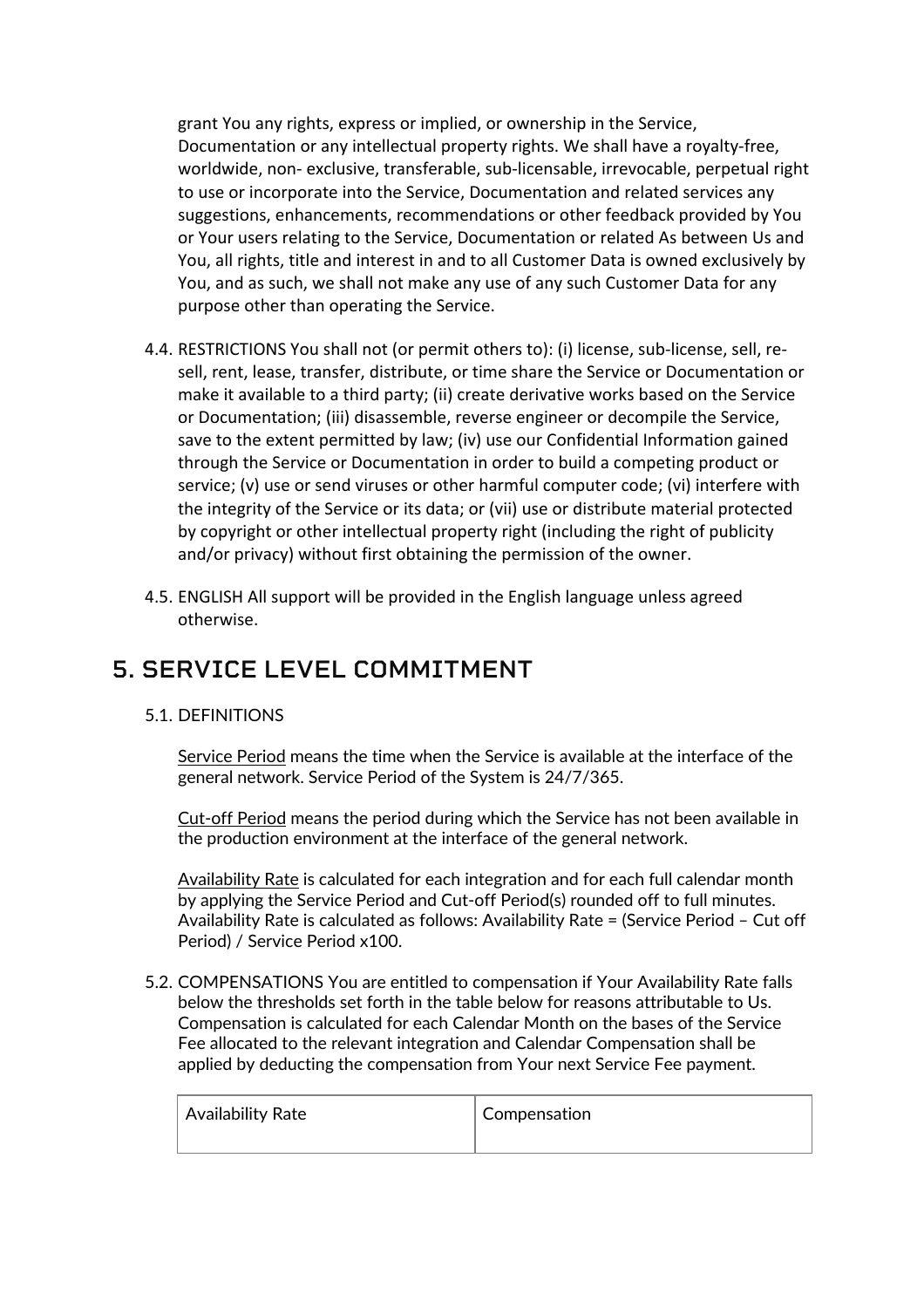| Less than $99,9%$ | 3 %  |
|-------------------|------|
| Less than $99,0%$ | 5 %  |
| Less than $98,0%$ | 10%  |
| Less than $97,0%$ | 20 % |
| Less than $95,0%$ | 40 % |

# **6. TERM AND TERMINATION**

- 6.1. TERM OF SUBSCRIPTION AGREEMENT This Subscription Agreement commences on the first day of the Subscription Term and continues until services hereunder have expired or have been terminated. The initial Subscription Term shall be 12 months, or a longer period specified in the applicable Subscription ("Initial Subscription Term"). Except as otherwise specified in the applicable Subscription, the subscription will automatically renew for additional periods equal to the expiring Subscription Term or one year, whichever is shorter ("Subscription Renewal Term"), unless You give Us a notice of non-renewal at least 30 days before the end of the relevant Subscription Term, or unless We give You a notice of non-renewal at least 90 days before the end of the relevant Subscription Term. Except as expressly provided in the applicable Subscription, renewal of promotional or one-time priced subscriptions will be at Our applicable list price in effect at the time of the applicable renewal.
- 6.2. TERM OF INTEGRATION SUBSCRIPTION The initial term of each Integration Subscription shall be twelve (12) months ("Initial Integration Subscription Term"). Except as otherwise specified in a Subscription, each Integration Subscription will automatically renew for additional periods equal to the agreed billing period ("Integration Subscription Renewal Term"), until You give Us a no less than 30 days written notice of termination, or until we give you a no less than three (3) months written notice of termination. Except as expressly otherwise provided in the applicable Subscription, renewal of promotional or one-time priced Integration Subscriptions will be at Our applicable list price in effect at the time of the applicable renewal.
- 6.3. TERMINATION FOR CAUSE Each party may terminate this Agreement for cause (i) upon 30 days written notice to the other party of a material breach if such breach remains uncured at the expiration of such period, or (ii) if the other party becomes the subject of a petition in bankruptcy or any other proceeding relating to insolvency, receivership, liquidation or assignment for the benefit of creditors.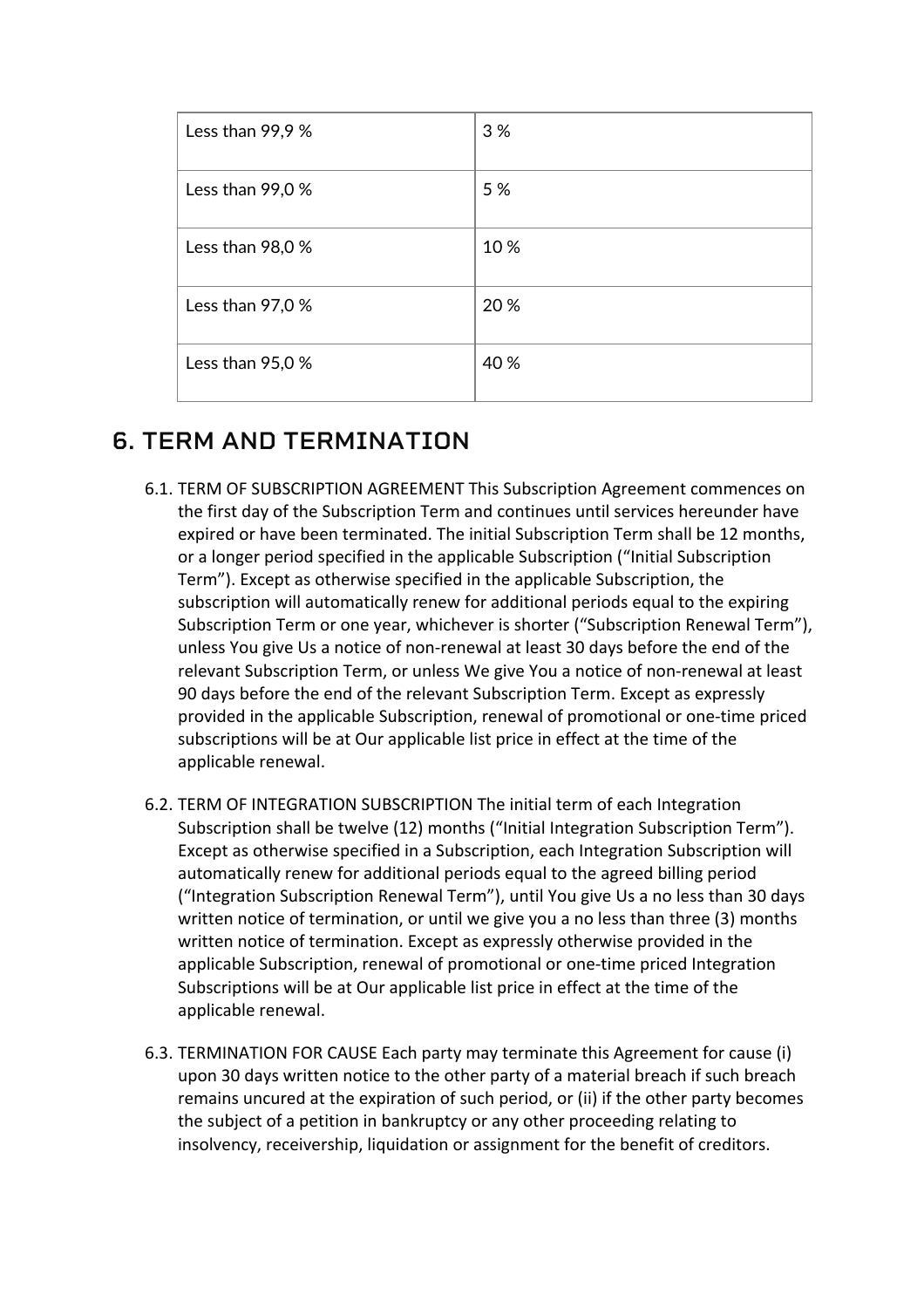- 6.4. REFUND OR PAYMENT UPON TERMINATION If this Agreement is terminated, We will refund You any prepaid fees covering the remainder of the term after the effective date of termination of the terminated Integration Subscription. If this Agreement is terminated by Us in accordance with Section 6.3, You will pay any unpaid fees earned by Us at such time covering the then effective Subscription. In no event will termination relieve You of Your obligation to pay any Fees payable to Us for the period prior to the effective date of termination other than termination by You for cause as described in Section 6.3.
- 6.5. DATA MANAGEMENT UPON TERMINATION At any time during the Subscription Term you can get access to the Customer Data retained in the Service and you can retrieve the configuration data of your integration from the Service. During the Subscription Term You can also amend or delete at your discretion any of the user rights provided by you to the Service. Following the end of the Subscription Term, we shall retain a copy of your Customer Data and the configuration data, (which you have not deleted form your account) for no longer than 30 days. During this 30 day period we shall use commercially reasonable efforts to reactivate your Subscription, if you so request or to provide such Customer Data or configuration data to you in a mutually-agreeable format. We shall delete all such data in Our systems within 45 days from the end of the Integration Subscription Term.
- 6.6. SURVIVING PROVISIONS The sections titled "Subscription," "Confidentiality and Non-Use," "Representations and Warranties," "Indemnification," "Limitations of Liability," "Refund or Payment upon Termination," "Data Management upon Termination," "Surviving Provisions" and "General Provisions" will survive any termination or expiration of this Agreement.

# **7. CONFIDENTIALITY AND NON-USE**

- 7.1. CONFIDENTIAL INFORMATION Confidential information means all information disclosed by a party ("Disclosing Party") to the other party ("Receiving Party"), whether orally or in writing, that is designated as confidential or that reasonably should be understood to be confidential given the nature of the information and the circumstances of the disclosure: including, without limitation, each party's respective business plans and processes; financial and employee data; proprietary technology and product information and designs; Customer Data; and the terms of the Subscription Agreement. Without limitation, Our prices and discounts are Our Confidential Information. Without limitation, Customer Data is Your (and Your Integration counterparty's) Confidential Information.
- 7.2. Confidential Information (excluding Customer Data, which shall always constitute Your Confidential Information) excludes information that: (i) is or becomes generally known to the public; (ii) was known to the Receiving Party prior to its disclosure by the Disclosing Party without breach of any obligation to the Disclosing Party; (iii) is received from a third party without breach of any obligation to the Disclosing Party; (iv) was independently developed by the Receiving Party; or (v) is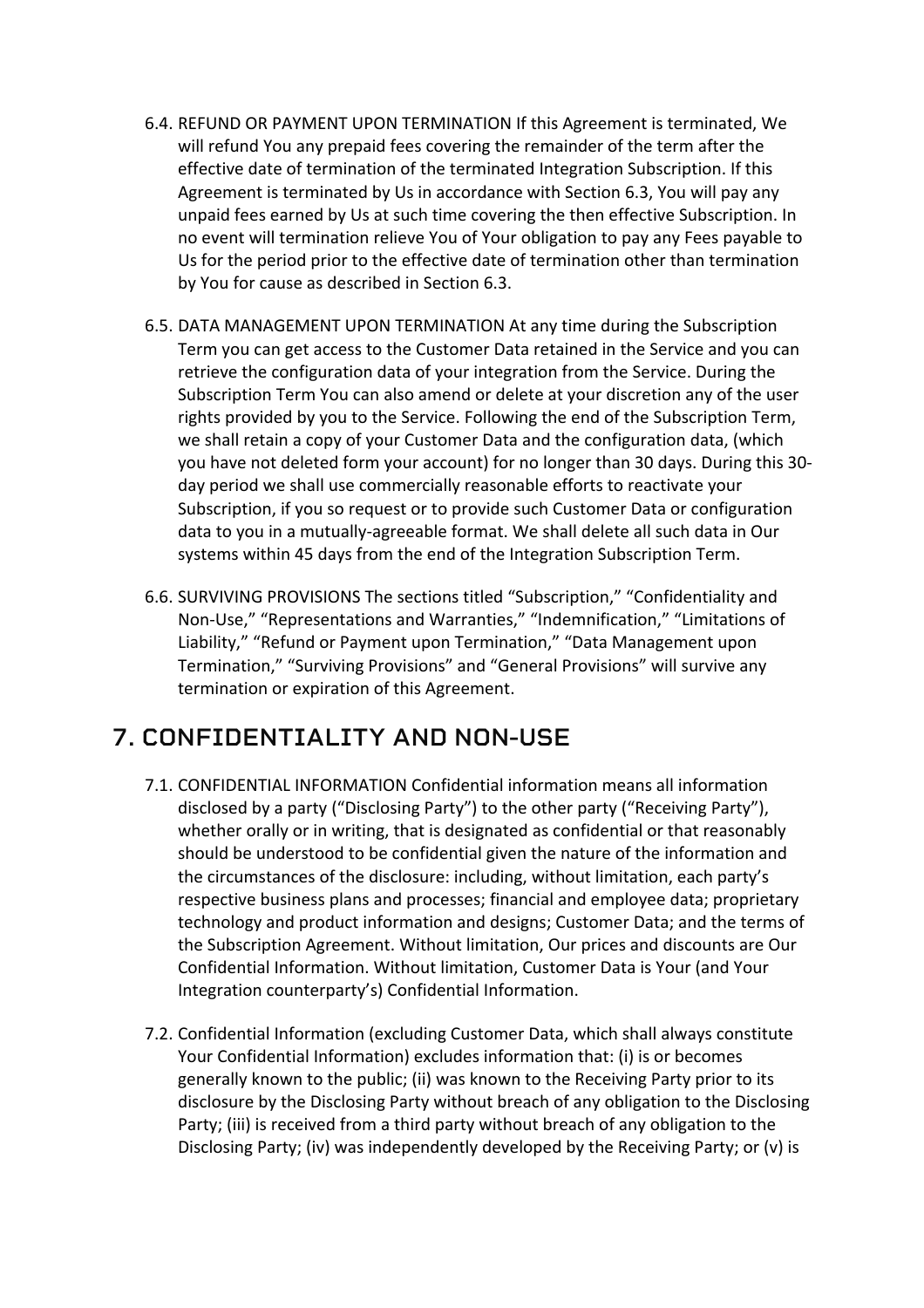Service usage metrics in an aggregated form and not attributable to the Disclosing Party or any other individual or company.

- 7.3. PROTECTION The Receiving Party shall (i) not disclose and shall use the same degree of care to protect the Disclosing Party's Confidential Information against unauthorized disclosure that it uses to protect its own Confidential Information (but in any event no less than reasonable care); and (ii) not use Confidential Information except to the extent necessary to receive or provide the Service and/ or related services under this Agreement. To the extent necessary under this Agreement, each party may disclose Confidential Information of the other party to employees or subcontractors who are bound by written obligations of confidentiality and non-disclosure at least as protective as those set forth herein
- 7.4. In the event of a court order or government regulation is compelling disclosure of any Confidential Information, the Receiving Party shall provide the Disclosing Party with prompt written notice thereof, and shall reasonably cooperate with the other party to seek confidential or other protective treatment but is permitted to disclose such Confidential Information. Each party's obligations set forth in this Section 7 shall remain in effect for a period of three (3) years after termination of the Agreement. Each party will promptly return to the other party all Confidential Information of the other party in its possession or control upon request from the Disclosing Party.

# **8. REPRESENTATIONS AND WARRANTIES**

- 8.1. We represent and warrant that the Service will be performed in a professional and workmanlike manner in accordance with accepted industry standards and practices, and in compliance with all applicable laws, rules and regulations. Service will comply with all material requirements set forth in the applicable Subscription and will conform to all requirements and/or specifications set forth herein. If We fail to comply with the foregoing warranty, We shall re-perform the Service in full conformance with the warranty requirements set forth in this Section, and if We are unable to do so then You may terminate the Service and receive a refund of any prepaid amounts for unperformed Service.
- 8.2. THIS SECTION REPRESENTS OUR SOLE OBLIGATION AND YOUR SOLE REMEDY WITH RESPECT TO THE WARRANTY SET FORTH IN THIS AGREEMENT.
- 8.3. EXCEPT FOR THE FOREGOING EXPRESS LIMITED WARRANTY, THE SERVICE IS PROVIDED AS-IS, WITH TO THE EXTENT PERMITTED BY LAW, NO OTHER WARRANTY WHATSOEVER, EITHER EXPRESS, IMPLIED OR STATUTORY, INCLUDING WITHOUT LIMITATION, ANY WARRANTY OF MERCHANTABILITY OR FITNESS FOR A PARTICULAR PURPOSE OR NON-INFRINGEMENT OF THIRD PARTY RIGHTS.

# **9. INDEMNIFICATION**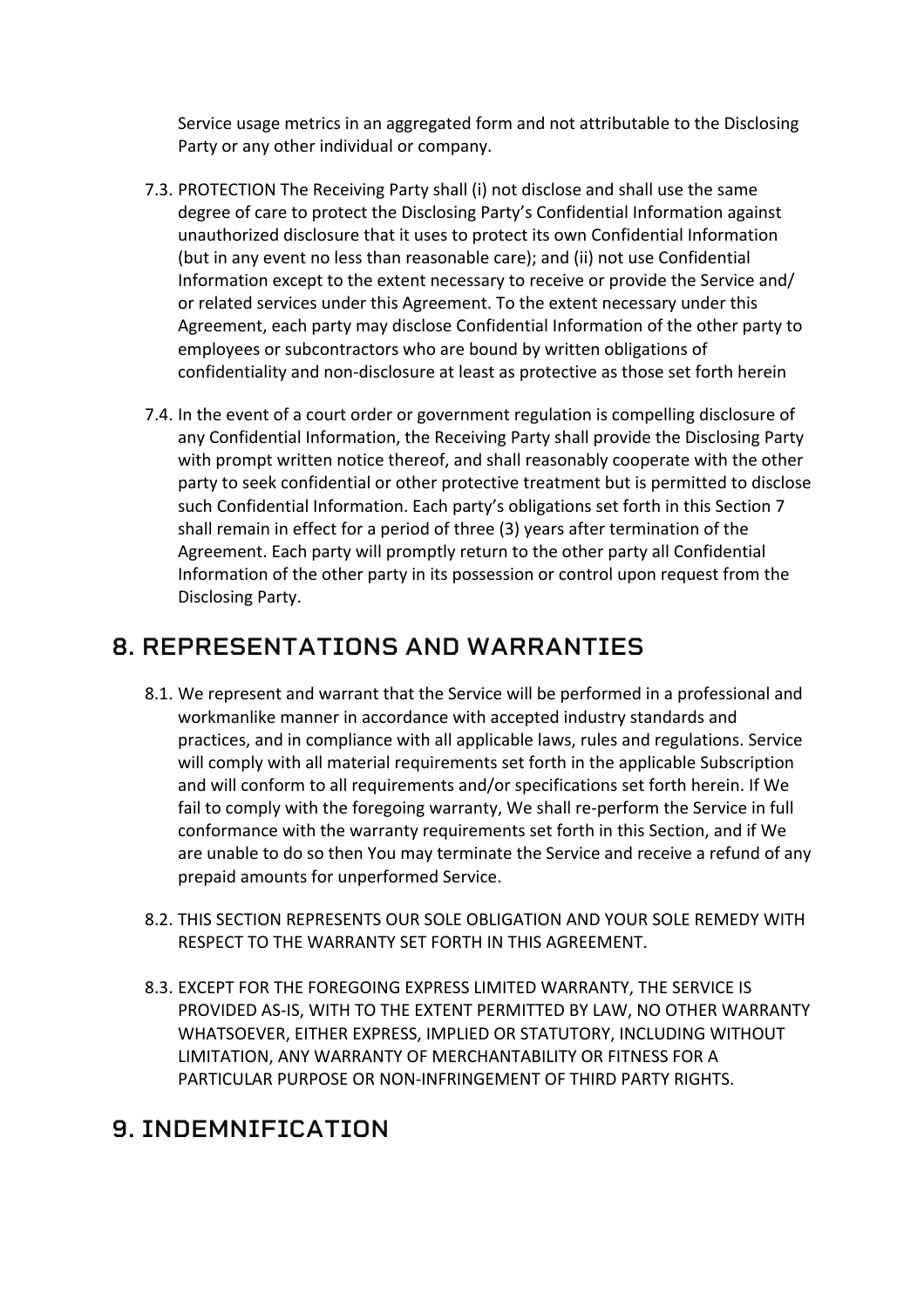- 9.1. CLAIMS We shall: (i) defend and indemnify You, Your officers, directors, authorized users, customers and employees against any third party suit, claim, action or demand ("Claim") alleging that the Service as used in accordance with this Agreement infringes any law, patent, copyright, or trademark or other intellectual property of a third party; and (ii) pay any court-ordered award of damages or settlement amount, and reasonable attorney fees, arising from such Claim. If any portion of the Service becomes the subject of an infringement Claim, We may: (a) obtain permission for Your continued use of the Service; (b) replace or modify the Service to avoid infringement, such update or replacement having substantially similar capabilities; or, if the foregoing (a) and (b) are not available on commercially reasonable terms, (c) terminate Your use of the Service, or the affected part thereof upon 30- days' written notice, and refund the pro rata portion of prepaid Fees covering the remainder of the Subscription Term after the date of termination.
- 9.2. Notwithstanding the above, We shall have no liability for any Claim to the extent it is arising from: (i) any use of the Service which exceeds the scope of the Service granted to You, or due to the content of Customer Data; (ii) the use of the Service by You which is not in compliance with applicable laws; (iii) use of the Service after We notify You in writing to discontinue use; or (iv) modifications to Service made or provided other than by Us; or (v) use of the Service in combination with any software, application or service made or provided other than by Us.
- 9.3. YOUR OBLIGATION You shall: (i) defend Us, Our officers, directors and employees against any third party Claim alleging that the Customer Data infringes any law, patent, copyright, or trademark of a third party; and (ii) pay any and all damages and expenses associated with any such claim, including without limitation courtordered award of damages or settlement amount, and reasonable attorney fees, arising from such Claim.
- 9.4. PROCESS The foregoing indemnity obligations are subject to the indemnified party notifying the indemnifying party promptly in writing of any actual or threatened Claim, the indemnified party giving the indemnifying party sole control of the defence thereof and any related settlement negotiations, and the indemnified party cooperating and, at the indemnifying party's request and expense, assisting in such defence.
- 9.5. THIS SECTION 9 STATES EACH PARTY'S ENTIRE LIABILITY AND THE OTHER PARTY'S EXCLUSIVE REMEDY FOR THIRD PARTY INFRINGEMENT, CLAIMS AND ACTIONS.

# **10. LIMITATIONS OF LIABILITY**

10.1. YOUR RESULTS You assume sole responsibility for results obtained from use of the Service and any conclusions drawn from such use. We shall have no liability for any damage caused by errors or omissions in any information or instructions provided by You to Us in connection with the Service, or any actions taken by Us at Your direction.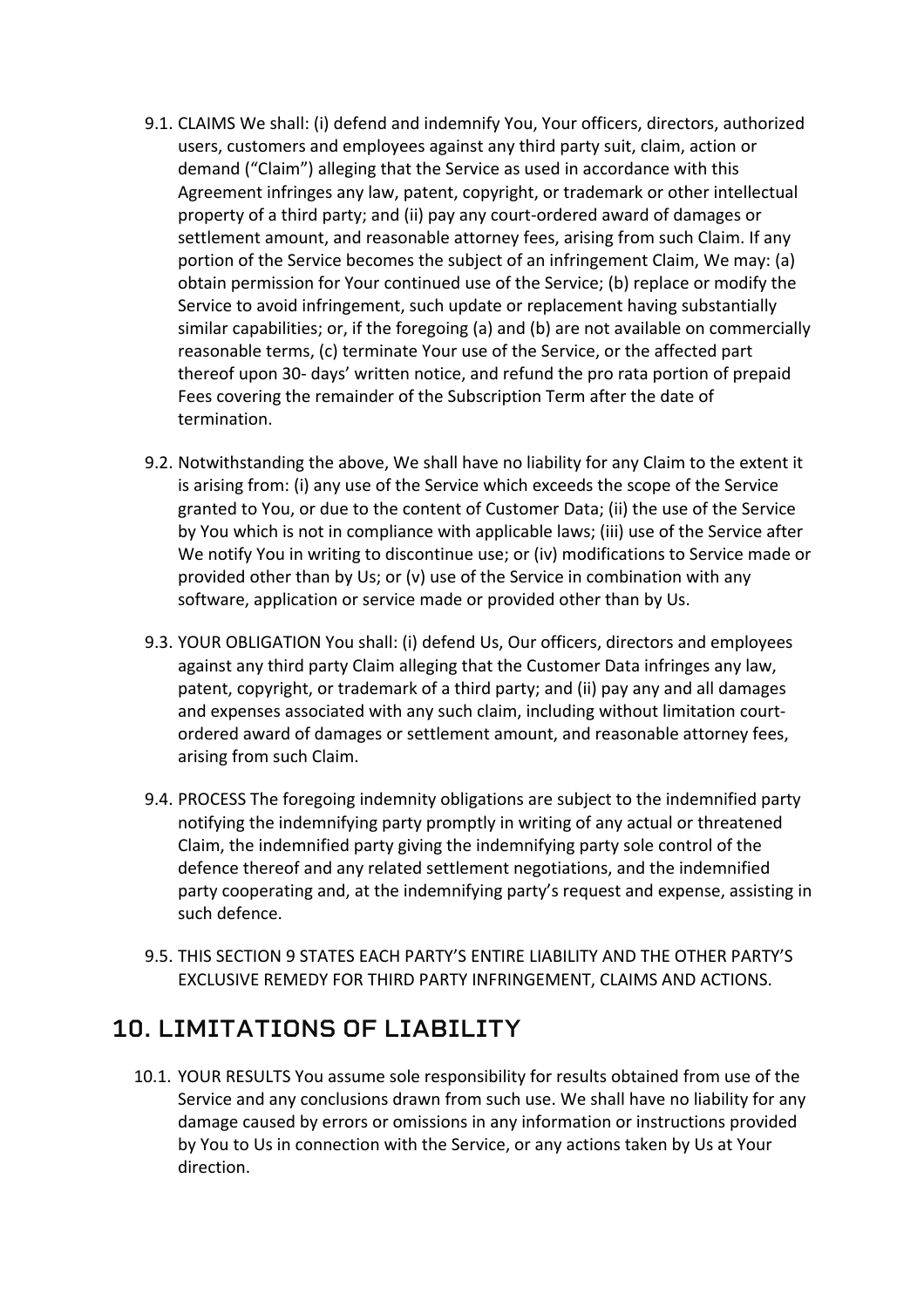- 10.2. LIMITATION IN NO EVENT SHALL THE AGGREGATE LIABILITY OF EITHER PARTY TOGETHER WITH ALL OF OUR RESPECTIVE AFFILIATES ARISING OUT OF OR RELATED TO THIS AGREEMENT EXCEED THE TOTAL AMOUNT PAID BY YOU AND YOUR AFFILIATES HEREUNDER FOR THE SERVICE GIVING RISE TO THE LIABILITY IN THE TWELVE MONTHS PRECEDING THE FIRST INCIDENT OUT OF WHICH THE LIABILITY AROSE. THE FOREGOING LIMITATION WILL APPLY WHETHER AN ACTION IS IN CONTRACT OR TORT AND REGARDLESS OF THE THEORY OF LIABILITY, BUT WILL NOT LIMIT EITHER PARTY'S LIABILITY ARISING OUT OF GROSS NEGLIGENCE AND/OR WILLFUL MISCONDUCT OR YOUR AND YOUR AFFILIATES' OBLIGATIONS TO PAY THE FEES.
- 10.3. EXCLUSION OF CONSEQUENTIAL AND RELATED DAMAGES IN NO EVENT WILL EITHER PARTY OR ITS AFFILIATES HAVE ANY LIABILITY ARISING OUT OF OR RELATED TO THIS AGREEMENT FOR ANY LOSS OF PROFITS, REVENUE, DATA, GOODWILL, OR INDIRECT, SPECIAL, INCIDENTAL, CONSEQUENTIAL, BUSINESS INTERRUPTION OR PUNITIVE DAMAGES, WHETHER AN ACTION IS IN CONTRACT OR TORT AND REGARDLESS OF THE THEORY OF LIABILITY, EVEN IF A PARTY OR ITS AFFILIATES HAVE BEEN ADVISED OF THE POSSIBILITY OF SUCH DAMAGES.

# **11. GENERAL PROVISIONS**

- 11.1. ASSIGNMENT Neither party may assign its rights or obligations, whether by operation of law or otherwise, without the prior written consent of the other party, not to be unreasonably withheld. Notwithstanding the foregoing, either party may (i) in connection with a merger, reorganization, or sale of all or substantially all of the assets or equity of such party, assign this Agreement in its entirety to such party's successor without the other party's consent; and (ii) assign this Agreement in its entirety (or in part) to any company, partnership or other legal entity which from time to time directly or indirectly Controls, is Controlled by or is under the common Control with such party, where 'Control' means the legal power to direct or cause the direction of the general management of the company, partnership or other legal entity. This Agreement shall bind and inure to the benefit of the parties, their respective successors and permitted assigns.
- 11.2. NOTICES Except as otherwise provided herein, all notices shall be in writing and deemed given upon:

(i) personal delivery, (ii) when received by the addressee, if sent by a nationally recognized overnight courier (receipt requested), or (iii) the first business day after sending by confirmed email; provided that

e-mail shall not be sufficient for notices of termination or a Claim, unless receipt thereof is confirmed by the recipient. Notices shall be sent to address set forth on the applicable Subscription, or to the address that a party has notified to be party's address for the purposes of this Section.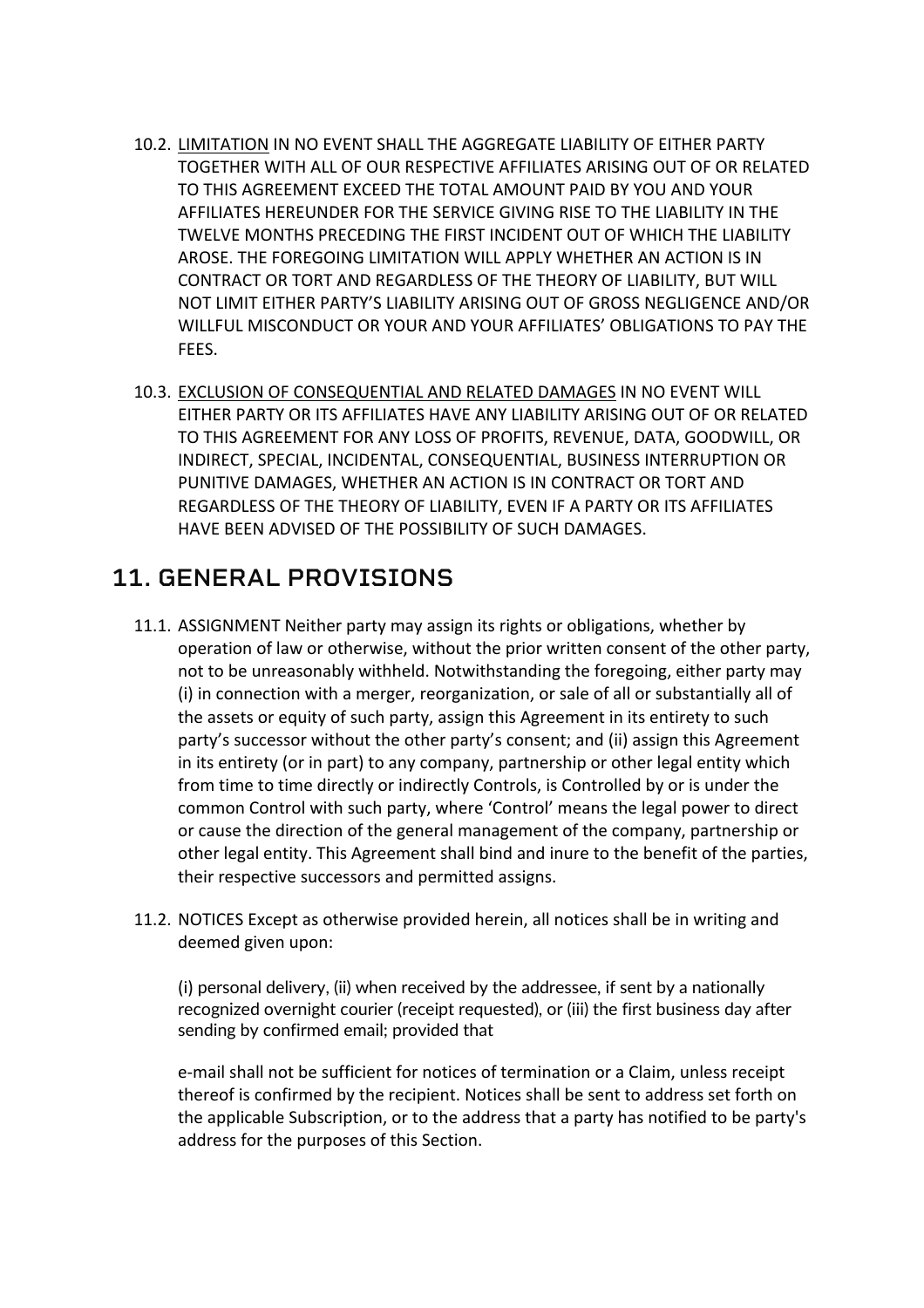11.3. GOVERNING LAW This Agreement shall be interpreted and construed in accordance with the laws of the country stated in the table below, without regard to conflict of law principles.

|   | You are domiciled in:                                                      | Governing Law:       | Venue of<br>Arbitration: |
|---|----------------------------------------------------------------------------|----------------------|--------------------------|
| A | England, Scotland, Wales, Ireland, Northern<br>Ireland, Canada, Australia. | England and<br>Wales | London                   |
| B | <b>USA</b>                                                                 | New York, USA        | New York, NY             |
|   | Any other country than listed above at A or B.                             | Finland              | Helsinki                 |

11.4. SETTLEMENT OF DISPUTES All disputes arising out of or in connection with this Agreement shall be finally settled under the Rules of Arbitration of the International Chamber of Commerce by one arbitrator appointed in accordance with the said Rules. The Emergency Arbitrator Provisions shall not apply. The place of arbitration shall be the city stated in the table above in Section 11.3. The language of the arbitration proceedings shall be English.

Notwithstanding the preceding sentence in this Section 11.4, claims for nonpayment of monetary charges may be resolved in the courts of respondent's place of domicile if the respondent does not contest its payment obligation.

The award of arbitration shall be final and binding upon both parties, and judgment on the award rendered by the arbitrator may be entered in any court having jurisdiction thereof. The prevailing party in an action to enforce this Agreement shall be entitled to the costs of bringing the claim and to reasonable attorneys' and experts' fees and expenses. Notwithstanding the foregoing, either Party may also seek and obtain appropriate relief in any court of competent jurisdiction for claims regarding either party's intellectual property rights and Confidential Information.

11.5. FORCE MAJEURE Neither party shall be liable for delay and damage caused by an impediment beyond the party's control and which the party could not have reasonably taken into account at the time of conclusion of the Agreement and whose consequences the party could not reasonably have avoided or overcome. Such force majeure events shall include, if not proven otherwise, inter alia, war or insurrection, natural catastrophe, interruptions in general data communication or supply of electricity, import or export embargo.

Strike, lockout, boycott and other similar industrial action shall also a force majeure event, if not proven otherwise, when the party concerned is the target to such an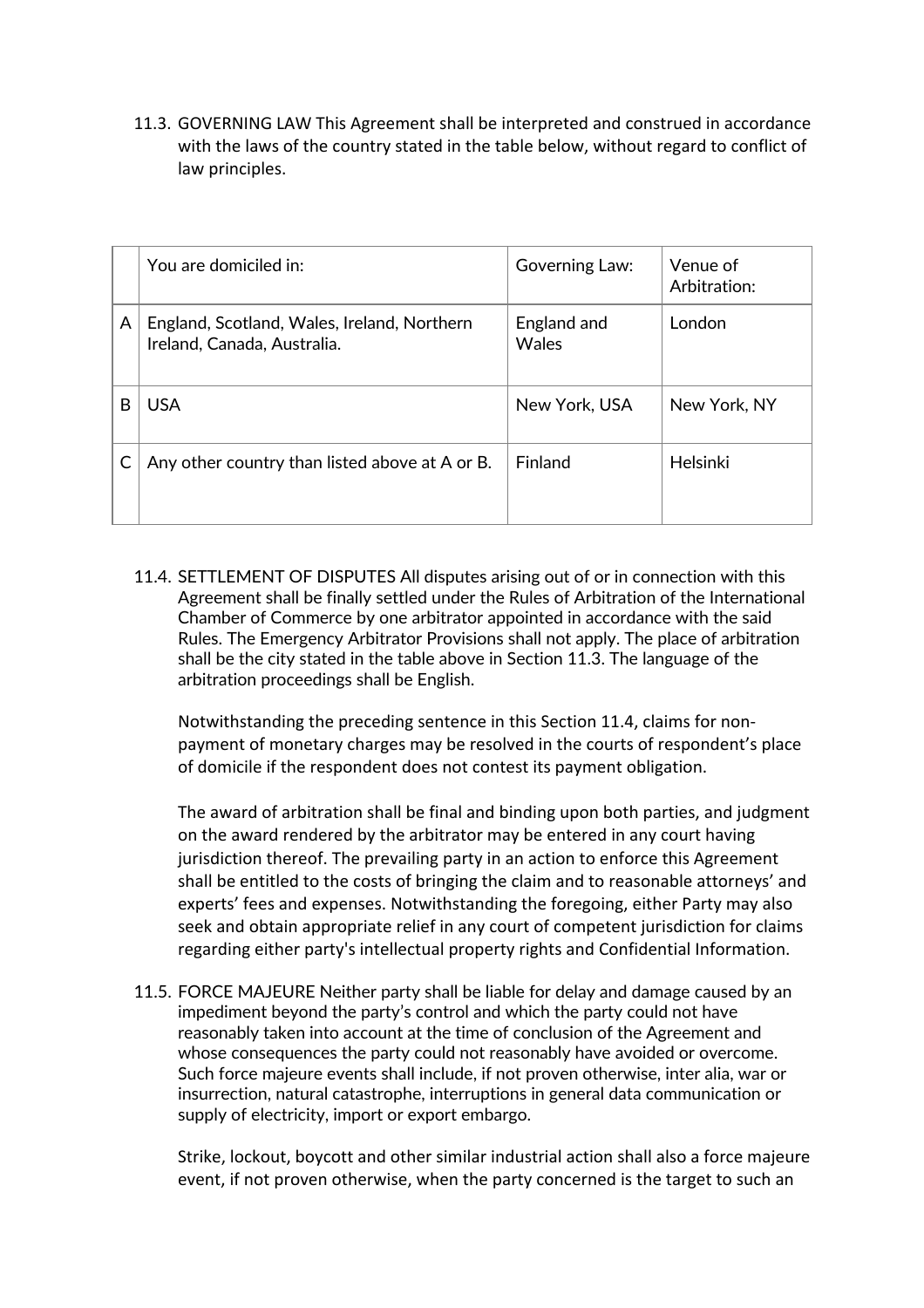action. A force majeure event suffered by a subcontractor of a party shall also be considered a force majeure event in relation to the party, if the work to be performed under subcontracting cannot be done or acquired from another source without incurring unreasonable costs or significant loss of time.

Each party shall without delay inform the other party in writing of a force majeure event and of the termination thereof. The party suffering a force majeure event shall use reasonable efforts to mitigate against the effects of such force majeure event. If a force majeure event continues for a continuous period of 10 days or more, the other party may terminate this Agreement on written notice to the party suffering a force majeure.

11.6. PROTECTION OF CUSTOMER DATA We shall maintain administrative, physical, and technical safeguards for protection of the security, confidentiality and integrity of Customer Data in compliance with the General Data Protection Regulation and other applicable privacy laws and, in addition, as described in the Documentation. These safeguards will include, but will not be limited to, measures for preventing access, use, modification or disclosure of Customer Data by Our personnel except (a) to provide the Service, including to prevent or address service or technical problems, (b) as compelled by law, or (c) as You expressly request or permit Us to do in writing.

Except with respect to a Free Trial, to the extent that We process any Personal Data contained in the Customer Data, on Your behalf, in the provision of the Service, the terms of the ONEiO Data Processing Addendum, which is hereby incorporated by reference, shall apply and the parties agree to comply with such terms.

- 11.7. ENTIRE AGREEMENT This Agreement is the entire agreement between You and Us regarding Your use of the Service and supersedes all prior and contemporaneous agreements, proposals or representations, written or oral, concerning its subject matter. Except as otherwise provided herein, no modification, amendment, or waiver of any provision of this Agreement will be effective unless in writing and signed by the party against whom the modification, amendment or waiver is to be asserted. Any term or condition stated in Your purchase order or in any other of Your order documentation, or in any of Our invoices or other order documentation, in conflict with the provisions of this Agreement is void.
- 11.8. APPENDICES AND ORDER OF PRECEDENCE In the event of any inconsistency between various provisions and documents which comprice this Agreement the hierarchy shall be 1) the Subscription agreement, 2) this Master Subscription Agreement with the DPA; and 3) the annexes and appendices of the Subscription Agreement in their numerical order.
- 11.9. UPDATES AND AMENDMENTS We are entitled to amend the Service including the provisions of the Subscription Agreement from time to time so long as such amendment applies equally to all of Our subscribers and/or customers, or the relevant subset thereof. We shall notify ("Change Notice") You at least 45 days prior to implementation of any change to the Service that is likely to decrease the value of the Service to You. If You object such change within 30 days from the Change Notice, We shall postpone the implementation of the change to You for no less than 120 days from the Change Notice, if that is technically and commercially feasible.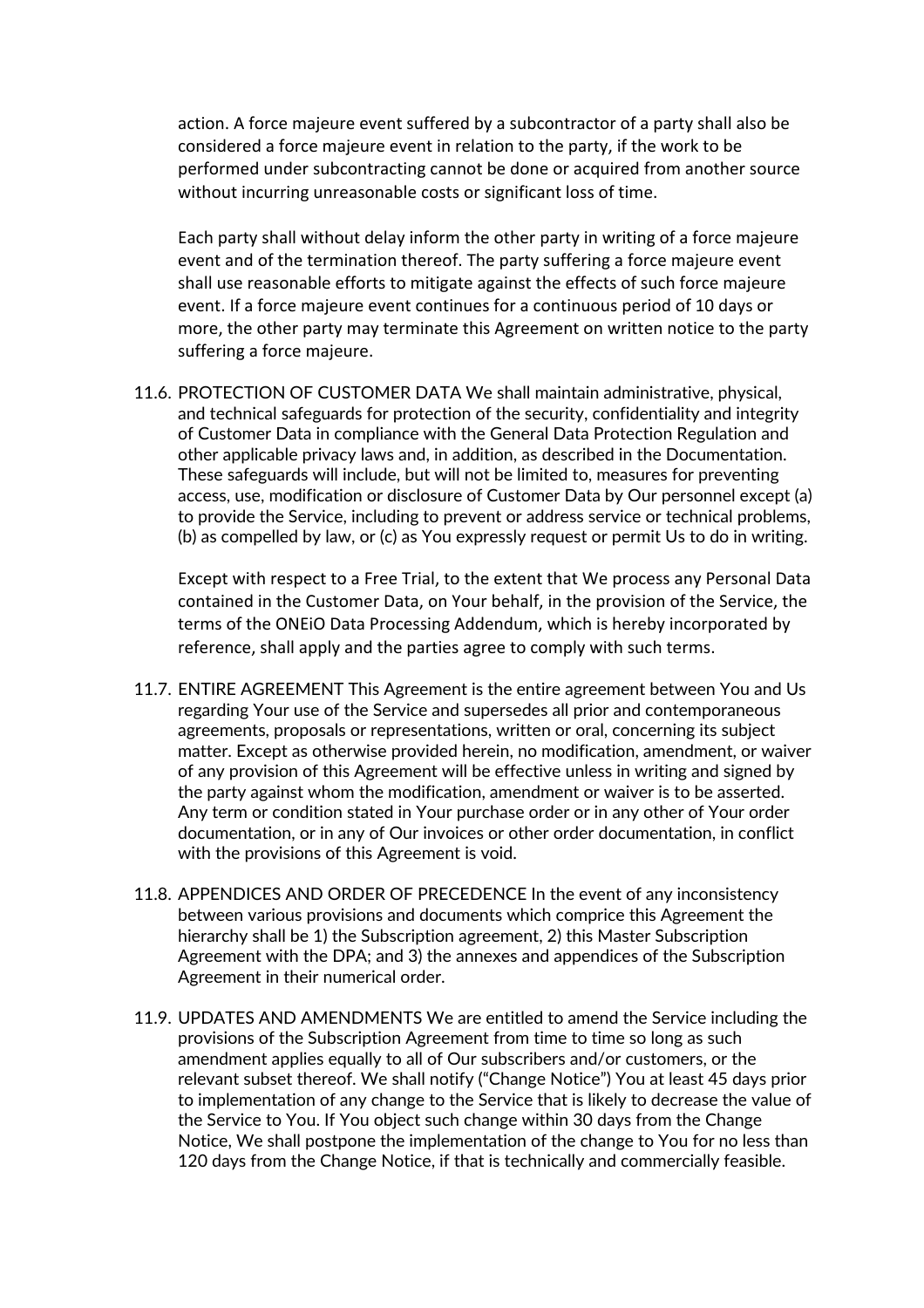Subscription is deemed to be renewed at the commencement of each billing period, unless terminated in accordance with this Agreement.

- 11.10. RELATIONSHIP OF THE PARTIES The parties are independent contractors. Nothing in this Agreement shall be construed to create a partnership, joint venture or agency relationship. Neither party shall have any right or authority to assume or create any obligation of any kind, expressed or implied, in the name of or on behalf of the other Party.
- 11.11. THIRD-PARTY BENEFICIARIES There are no third-party beneficiaries under this Agreement.
- 11.12. WAIVER No failure or delay by either party in exercising any right under this Agreement will constitute a waiver of that right.
- 11.13. SEVERABILITY If any provision of this Agreement is held by a court of competent jurisdiction to be contrary to law, the provision will be deemed null and void, and the remaining provisions of this Agreement will remain in effect.
- 11.14. SUBCONTRACTING We may at any time subcontract or delegate any or all of Our obligations under this Agreement to a third party. However, We shall remain liable to You for any and all services provided by such third party.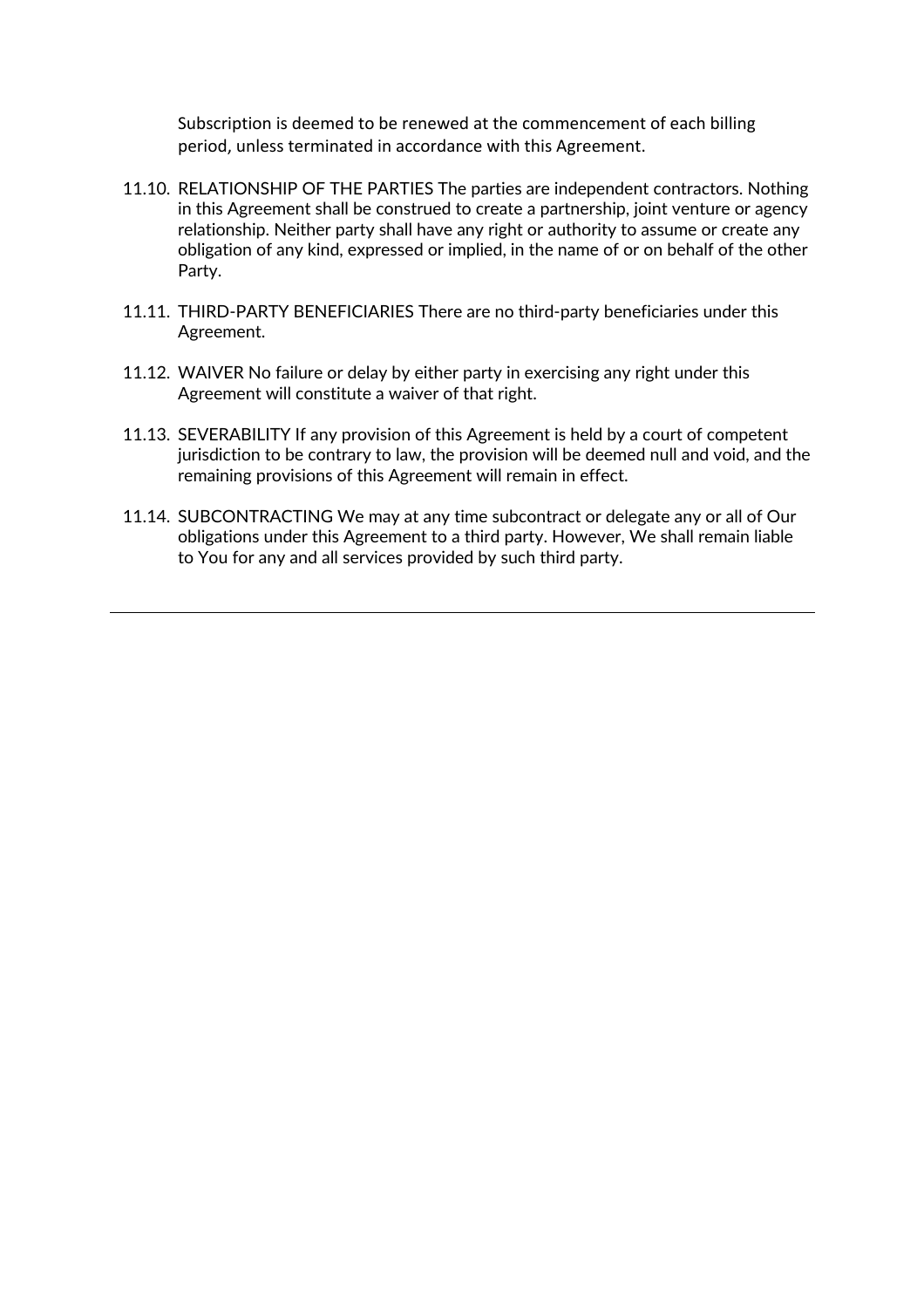# **PLAN SPECIFIC TERMS**

Dated: Feb 2nd, 2020

# **1. FREE TRIAL**

1.1. If You register on Our website for a free trial, We will make one or more parts of the Service available to You on a trial basis free of charge until the earlier of (a) the end of the free trial period of 14 days, (b) the start date of any paid Subscriptions ordered by You, or (c) termination by Us at Our sole discretion.

Additional trial terms and conditions may appear on the trial registration web page. Any such additional terms and conditions are incorporated into this Agreement by reference and are legally binding.

- 1.2. CUSTOMER DATA (6.13) ANY DATA YOU ENTER INTO THE SERVICE, AND ANY CUSTOMIZATION OR CONFIGURATION MADE TO THE SERVICE BY OR FOR YOU, DURING YOUR FREE TRIAL MAY BE PERMANENTLY DELETED, UNLESS YOU SUBSCRIBE TO THE SERVICE, OR EXPORT SUCH DATA, BEFORE THE END OF THE TRIAL PERIOD.
- 1.3. NO WARRANTY NOTWITHSTANDING SECTIONS 8, 9 and 10 (REPRESENTATIONS AND WARRANTIES, INDEMNIFICATIONS AND LIMITATIONS OF LIABILITY), DURING THE FREE TRIAL THE SERVICE IS PROVIDED "AS IS" WITHOUT ANY WARRANTY OR LIABILITY.
- 1.4. Service Uptime Commitment No Service Uptime Commitments (2.3 and 5) apply to Free Trial.
- 1.5. Limits (2.4)
	- ! Number of messages made available is 1.000.
	- ! Number of endpoints are limited to 7. Only the endpoint types listed from time to time in our self-service endpoint types list are available for Free Trial.
	- Both Production and QA environments are made available.
- 1.6. Modifications to Service (2.7). We have full freedom to make any modifications to the Service. We have no obligation to notify you of such modifications.
- 1.7. Customer Support (2.8 and 4.1). Only self-service support by way of our Help Center and Support Forums are made available.
- 1.8. Protection of Personal Data (11.7). Our Data Processing Agreement does not apply to Free Trial. Therefore, you should not insert any Personal Data to the Service at Free Trial.
- 1.9. Amendments to Terms of Service (11.10). We have full freedom to make any modifications to the Terms of Service. We have no obligation to notify You of such modifications.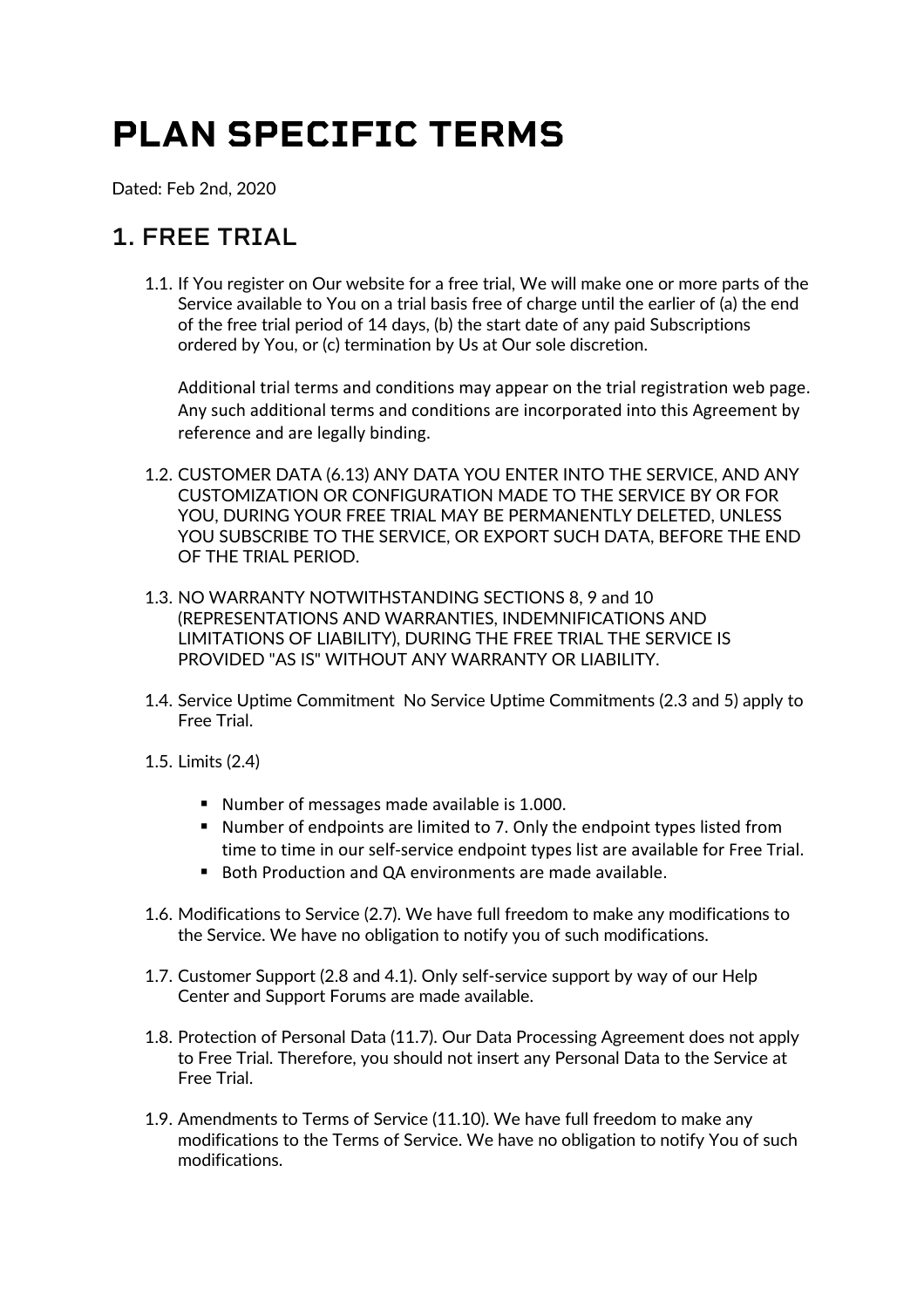1.10. Publicity (11.12). We shall not publish identities of our Free Trial users.

Please review the applicable Service Description during the trial period so that You become familiar with the features and functions of the Service before You make Your subscription.

## **2. FREE PLAN**

2.1. If Your ONEiO Account is set to Free Plan, We will make one or more parts of the Service available to You free of charge on a monthly basis until terminated by You or Us at Our sole discretion.

Additional terms and conditions for Free Plan may appear on the appropriate web page. Any such additional terms and conditions are incorporated into this Agreement by reference and are legally binding.

- 2.2. CUSTOMER DATA (6.13) ANY DATA YOU ENTER INTO THE SERVICE, AND ANY CUSTOMIZATION OR CONFIGURATION MADE TO THE SERVICE BY OR FOR YOU, DURING FREE PLAN MAY BE PERMANENTLY DELETED, UNLESS YOU SUBSCRIBE TO THE SERVICE, OR EXPORT SUCH DATA, BEFORE THE END OF THE FREE PERIOD.
- 2.3. NO WARRANTY NOTWITHSTANDING SECTIONS 8, 9 and 10 (REPRESENTATIONS AND WARRANTIES, INDEMNIFICATIONS AND LIMITATIONS OF LIABILITY), DURING THE FREE TRIAL THE SERVICE IS PROVIDED "AS IS" WITHOUT ANY WARRANTY OR LIABILITY.
- 2.4. Service Uptime Commitment No Service Uptime Commitments (2.3 and 5) apply to Free Plan.
- 2.5. Limits (2.4)
	- ! Number of messages made available is 40 per month.
	- ! Number of endpoints are limited to 4. Only the endpoint types listed from time to time in our self-service endpoint types list are available for Free Plan.
	- Only Production environment is made available for Free Plan.
- 2.6. Modifications to Service (2.7). We have full freedom to make any modifications to the Service. We have no obligation to notify you of such modifications.
- 2.7. Customer Support (2.8 and 4.1). Only self-service support by way of our Help Center and Support Forums are made available.
- 2.8. Protection of Personal Data (11.7). Our Data Processing Agreement does not apply to Free Plan. You should not inset any Personal Data to the Service at Free Plan.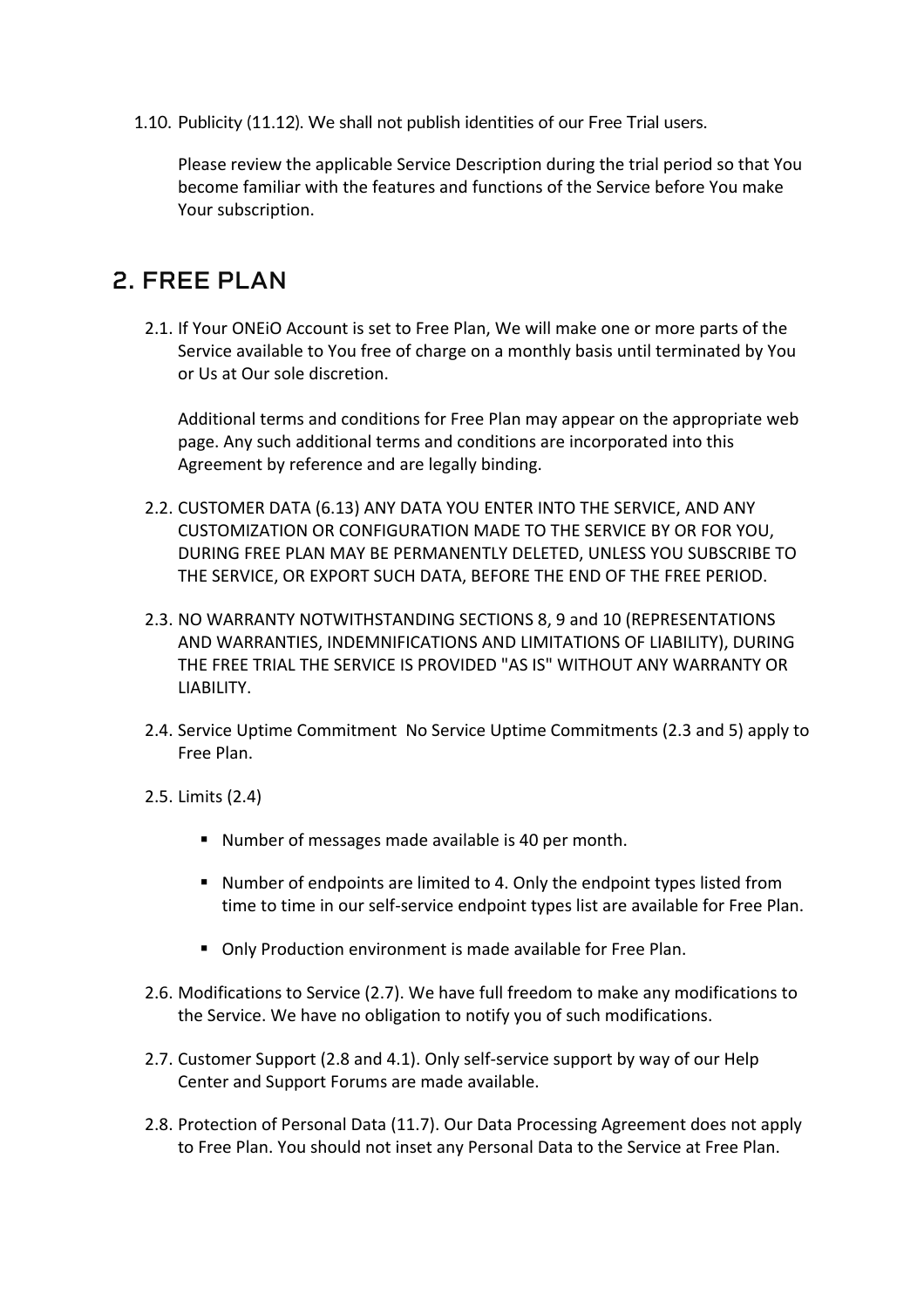- 2.9. Amendments to Terms of Service (11.10). We have full freedom to make any modifications to the Terms of Service. We have no obligation to notify You of such modifications.
- 2.10. Publicity (11.12). We shall not publish identities of our Free Plan users.

# **3. STARTER PLAN**

- 3.1. Limits (2.4).
	- ! Number of messages made available in Starter Plan is 200 per month.
	- ! Number of endpoints are limited to 4. Only the endpoint types listed from time to time in our self-service endpoint types list are available for Starter Plan.
	- ! Only Production environment is made available for Starter Plan.
- 3.2. Subscription Term. Starter Plan Subscription Term is 1 month. Each Subscription Term shall renew automatically until terminated by You or Us.
- 3.3. Non-renewal notice (6.2). Your non-renewal notice period deadline is 24 hours before the end of the current billing period. Our non-renewal notice period is 30 days.
- 3.4. Modifications to Service (2.7). We have full freedom to develop and make any modifications to the Service. We have no obligation to notify you of such modifications.
- 3.5. Customer Support (2.8 and 4.1). Only self-service support by way of our Help Center and Support Forums are made available.
- 3.6. Subscription Fees, Flat Rate Fees and Billing periods (3.1). Starter Plan Subscription Fee is EUR 99,00 per month. Subscription Fee is charged monthly in advance from your credit card.

Flat rate integrations are not available in Starter Plan.

- 3.7. Payment methods (3.2). Only payment by credit card is available. For more information of how we are charging Your credit card see 'About credit card payments'.
- 3.8. Representations and Warranties (8). WITHOUT LIMITING OUR OBLIGATIONS IN THE 'PROTECTION OF CUSTOMER DATA' AND 'SERVICE LEVEL COMMITMENT' SECTIONS OF THIS AGREEMENT, WE MAKE NO REPRESENTATIONS OR WARRANTIES ABOUT THE SUITABILITY, RELIABILITY, AVAILABILITY, SECURITY OR ACCURACY OF THE SERVICE.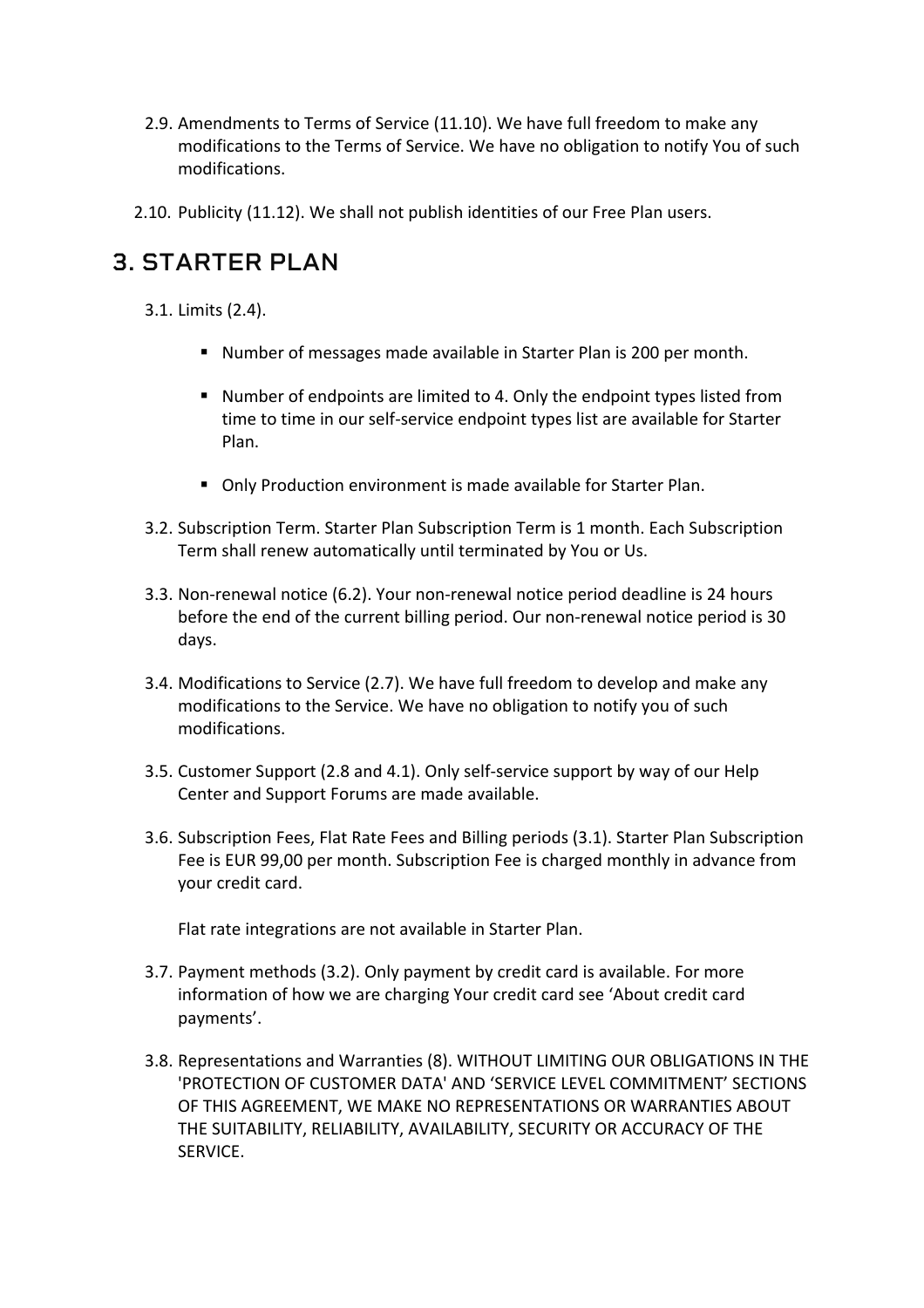3.9. Amendments to Terms of Service (11.10.). We have full freedom to make any modifications to the Terms of Service. We will notify you of such modifications only if separately agreed upon.

# **4. PROFESSIONAL PLAN**

4.1. Limits (2.4).

- ! Number of messages made available in Professional Plan is 1.000 per month.
- ! Number of endpoints are limited to 7. All endpoint types available in the Service are available also in the Professional Plan.
- ! Only Production environment is made available for Professional Plan.
- 4.2. Subscription Term. Professional Plan Subscription Term is 1 month. Subscription Term shall renew automatically until terminated by You or Us.
- 4.3. Non-renewal notice (6.2). Your non-renewal notice period deadline is 24 hours before the end of the current billing period. Our non-renewal notice period is 30 days.
- 4.4. Downgrades (2.6). You can downgrade your Professional Plan to Starter Plan monthly at the end of the Subscription Term by giving us a Non-renewal notice thereof in accordance with section 4.3 above.
- 4.5. Modifications to Service (2.7). We have full freedom to develop and make any modifications to the Service. We have no obligation to notify you of such modifications.
- 4.6. Customer Support (2.8 and 4.1). Only self-service support by way of our Help Center and Support Forums are included in the Professional Plan. However, you can purchase additional support package to your Professional Plan at the price and terms to be agreed separately.
- 4.7. Subscription Fees, Flat Rate Fees and Billing periods (3.1). Professional Plan Subscription Fee is EUR 499,00 per month. Subscription Fee is charged monthly in advance from your credit card.

Flat rate integrations are not available in Professional Plan.

- 4.8. Payment methods (3.2). Only payment by credit card is available. For more information of how we are charging Your credit card see 'About credit card payments'.
- 4.9. Representations and Warranties (8). WITHOUT LIMITING OUR OBLIGATIONS IN THE 'PROTECTION OF CUSTOMER DATA' AND 'SERVICE LEVEL COMMITMENT' SECTIONS OF THIS AGREEMENT, WE MAKE NO REPRESENTATIONS OR WARRANTIES ABOUT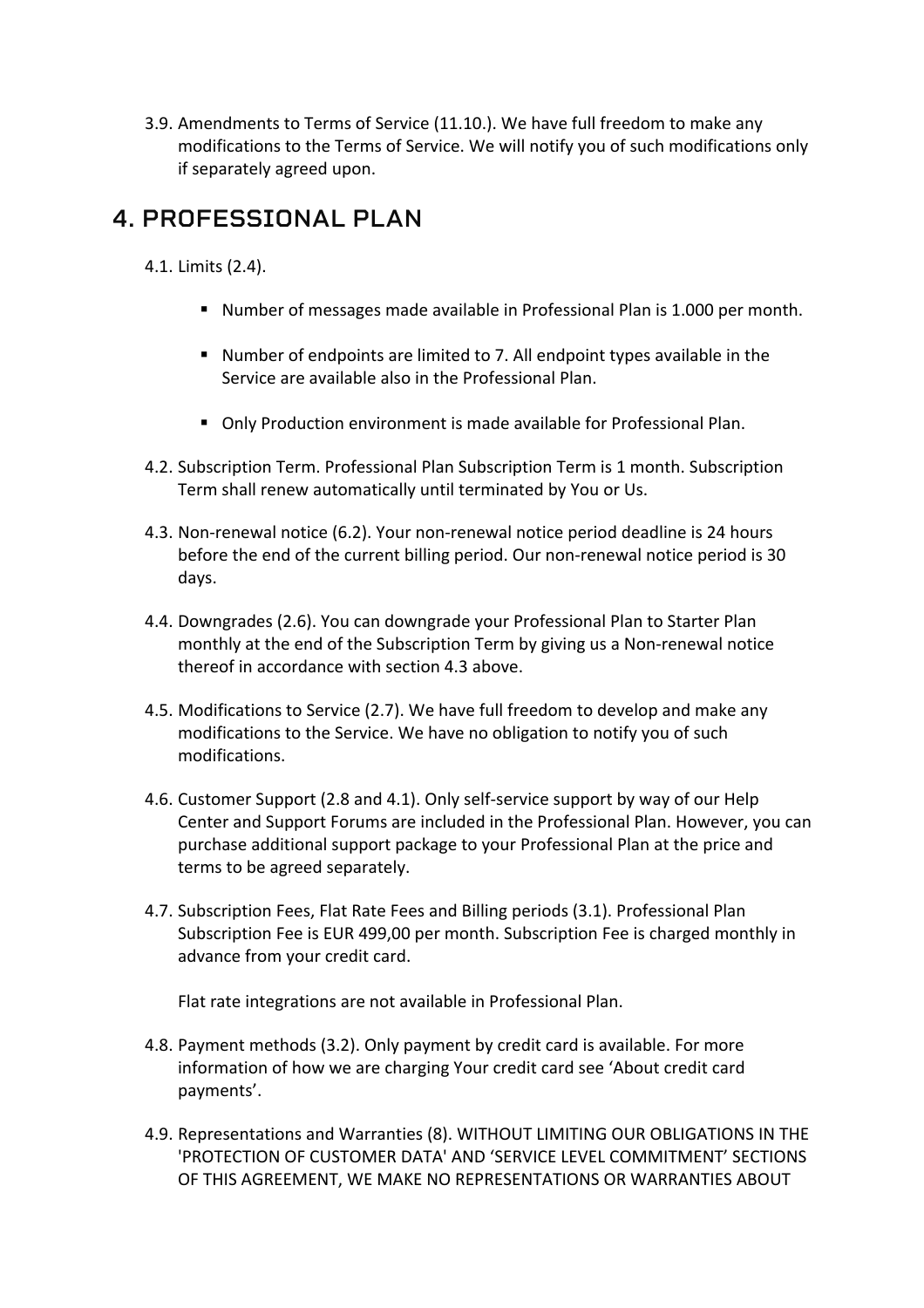THE SUITABILITY, RELIABILITY, AVAILABILITY, SECURITY OR ACCURACY OF THE SERVICE.

4.10. Amendments to Terms of Service (11.10.). We have full freedom to make any modifications to the Terms of Service. We will notify you of such modifications per email, if you have enlisted to receive change notices.

### **5. ENTERPRISE PLAN**

### **6. MSP PLAN**

# **7. ENTERPRISE PLAN FOR VAR**

- 7.1. PARTNER ORDERS In case You order the Service from Our reseller, You acknowledge and agree that Your use of the Service is governed in addition to the terms of this Agreement your agreement with Our reseller, which sets forth the price and payment terms of Your Subscription. You acknowledge further that in case You acquire technical support from Our reseller, We are under no obligation to provide technical support directly to You.
- 7.2. In case You order the Service from Our reseller, You agree that if (a) We are notified by Reseller of Your failure to pay amounts due to Reseller with respect to Your subscription to the Service; or (b) Reseller fails to pay any amounts due to Us pursuant to the Reseller Agreement with respect to Your subscription to the Service, We are entitled to suspend or terminate Your subscription to the Service, upon 7 days' prior written notice, without any liability to You with respect to such suspension or termination.

| Order Form                                                          |
|---------------------------------------------------------------------|
| List of Content:                                                    |
| Customer name                                                       |
| Customer Address                                                    |
| Customer VAT number (if exists)                                     |
| Person representing the Customer (if Customer is a separate entity) |
| Service Plan Subscribed (1 e)                                       |
| Price of the Plan (i.e. Subscription Fee)                           |
| Billing Period of the Plan (time invoiced in advance) (1 b)         |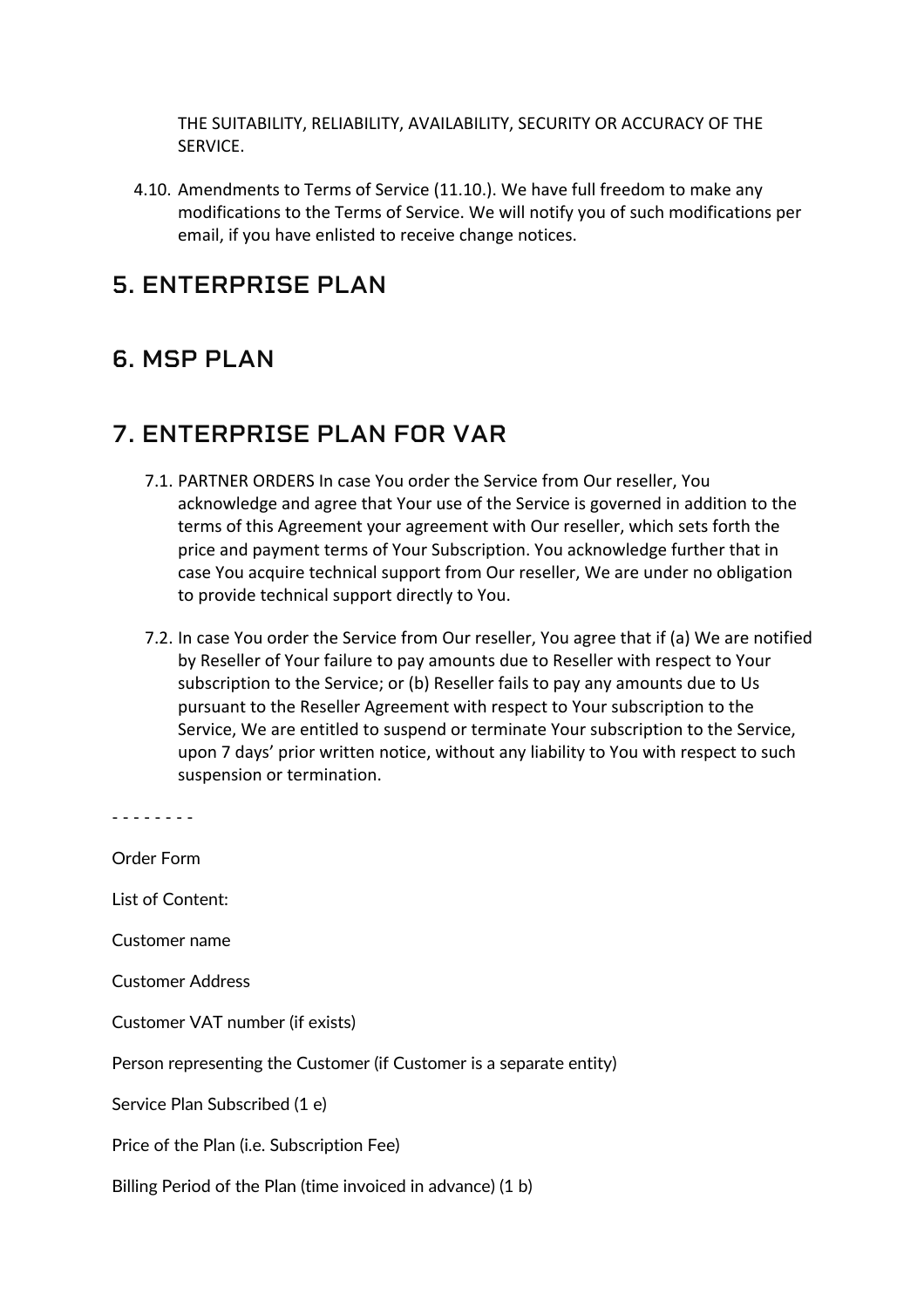Commencement of the Billing Period (when does it start)

Initial Subscription Period (6.1)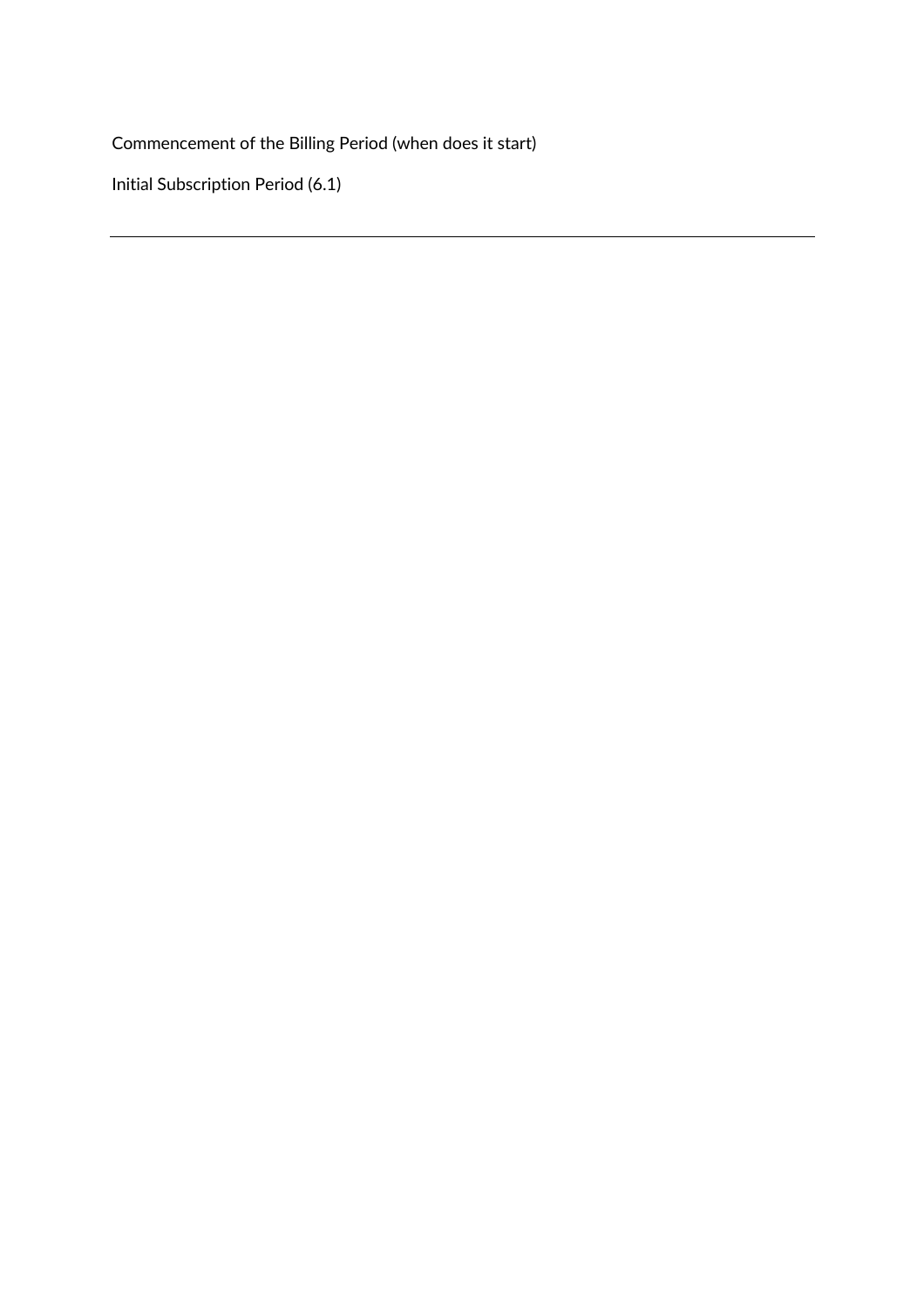# **ONEiO DATA PROCESSING ADDENDUM**

Dated: Feb 2nd, 2020

This Data Processing Addendum (this "**Addendum**") is effective as of January 1, 2020 (the "**Addendum Effective Date**") by and between ONEiO Cloud Corporation, ("We", "Us" or "Our") and the customer to the Service ("**Customer**").

This Addendum supplements the ONEiO Master Subscription Agreement, as updated from time to time between Customer and Us, or other agreement between Customer and Us, governing Customer's use of the Service (the "**Agreement**").

# **1. Definitions**

Unless otherwise defined in this Addendum or in the Agreement, all capitalised terms used in this Addendum will have the meanings given to them below**:** 

- 1.1. "Location" means the data center facilities, servers, networking equipment, and host software systems that are used to provide the Service.
- 1.2. "ONEiO Security Standards" means the security standards attached to this Addendum as Annex 1.
- 1.3. "Personal Data" means the personal data, as defined in the GDPR, that is forming part of the Customer Data.
- 1.4. "GDPR" means Regulation 2016/679 of the European Parliament and of the Council of 27 April 2016 on the protection of natural persons with regard to the processing of personal data and on the free movement of such data (General Data Protection Regulation).
- 1.5. "Processing" has the meaning given to it in the GDPR and "process", "processes" and "processed" will be interpreted accordingly.
- 1.6. "Post-Termination Period" means the 30 days period following the Termination Date in which Customer can retrieve Customer Data from the Service.
- 1.7. "Security Incident" means either (a) a breach of security of the ONEiO Security Standards leading to accidental or unlawful destruction, loss, alteration, unauthorised disclosure of, or access to, any Customer Data; or (b) any unauthorised access to Our equipment or facilities, where in either case such access results in destruction, loss, unauthorised disclosure, or alteration of Customer Data.

# **2. Data Processing**

2.1 **Scope and Roles**. This Addendum applies when We are processing Personal Data that is included in the Customer Data. In this context, We will act as "processor" to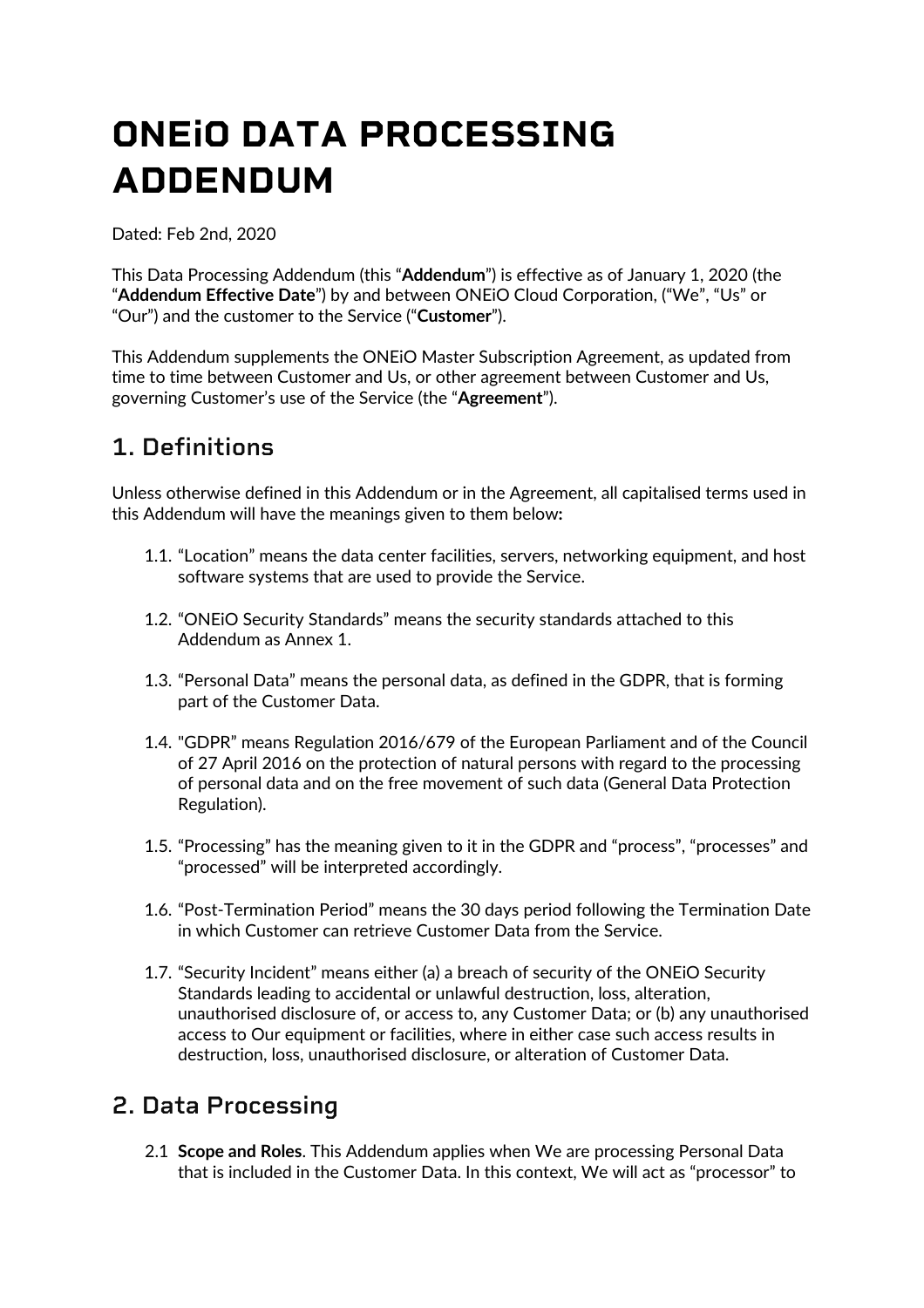the Customer who may act either as "controller" or "processor" with respect to Personal Data (as each term is defined in the GDPR)**.**

2.2 **Customer Controls**. The Service provides Customer with a number of controls, including security features and functionalities, that Customer may use to delete or restrict the use of Customer Data as described in the Service Description. Customer may use these controls as technical and organisational measures to assist it in connection with its obligations under the GDPR, including its obligations relating to responding to requests from data subjects.

#### 2.3 **Details of Data Processing.**

- 2.3.1 Subject matter. The subject matter of the data processing under this Addendum is the Personal Data that is forming part of the Customer Data.
- 2.3.2 Duration. The duration of the data processing under this Addendum is 30 days unless otherwise expressly agreed with the Customer. The Customer can delete all Customer Data at any time in the Service.
- 2.3.3 Nature of processing. Instant and automatic transmission of messages between two integrated data systems chosen by the Customer. Transmitted messages are stored in the Service for 30 days for message conversation view. Data transmission is carried out automatically in accordance with the configuration provided by the Customer from time to time.
- 2.3.4 Purpose. The purpose of the data processing is to enable communication between two different data systems.
- 2.3.5 Type of Personal Data. The Personal Data is comprised of person and system identification data (eg. name, phone number, email address, office location, login information) included in the Customer Data, as determined by the Customer from time to time. No special categories of personal data (GDPR art. 9) is processed.
- 2.3.6 Categories of data subjects. The data subjects may include the personnel and customers of the Customer and Customer's integration counterparty, as well as the personnel of their customers and suppliers.
- 2.4 **Compliance with Laws**. Each party will comply with all laws, rules and regulations applicable to it and binding on it in the performance of this Addendum, including the GDPR.
- 2.5 **Access or Use.** We will not access or use Customer Data, except as necessary to maintain or provide the Service, or as necessary to comply with the law or binding order of a governmental body**.**

### **3. Customer Instructions**

We will process Personal Data only in accordance with Customer's instructions. The parties agree that this Addendum is Customer's complete and final documented instruction to Us in relation to Personal Data. Additional instructions outside the scope of this Addendum (if any)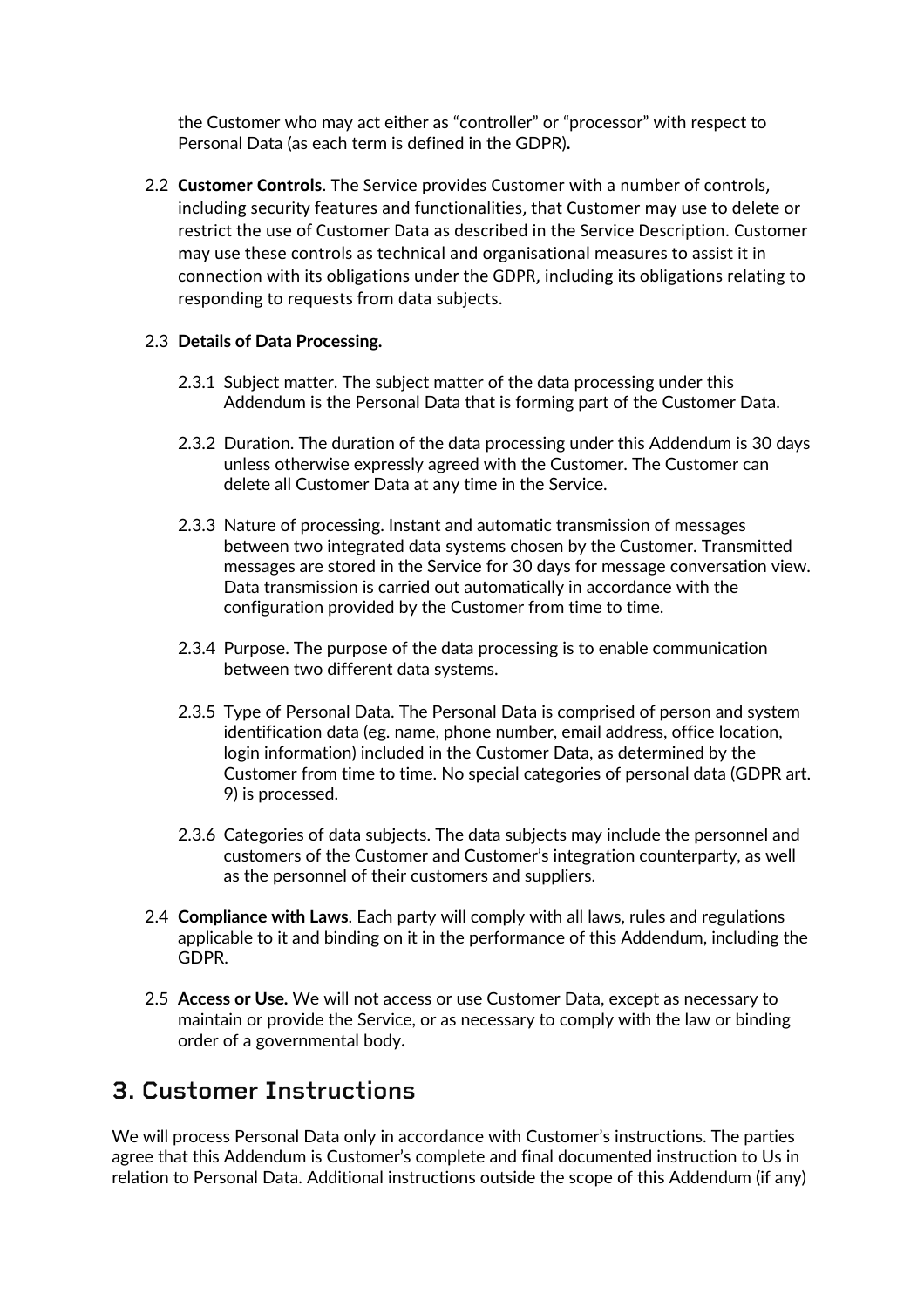require prior written agreement between Us and Customer, including agreement on any additional fees payable by Customer to Us for carrying out such instructions. Customer is entitled to terminate this Addendum and the Agreement if We decline to follow instructions requested by Customer that are outside the scope of, or changed from, those given or agreed to be given in this Addendum. Customer shall ensure that its instructions comply with all laws, rules and regulations applicable in relation to the Personal Data, and that the processing of Customer Data in accordance with Customer's instructions will not cause Us to be in breach of the GDPR.

# **4. Confidentiality of Customer Data**

We will not disclose Customer Data to any government or any other third party, except as necessary to comply with the law or a valid and binding order of a law enforcement agency. If a law enforcement agency sends Us a demand for Customer Data, We will attempt to redirect the law enforcement agency to request that data directly from Customer. As part of this effort, We may provide Customer's basic contact information to the law enforcement agency. If we are compelled to disclose Customer Data to a law enforcement agency, then We will give Customer reasonable notice of the demand to allow Customer to seek a protective order or other appropriate remedy unless We are legally prohibited from doing so.

# **5. Confidentiality Obligations of Our Personnel**

We restrict Our personnel from processing Customer Data without authorisation by Us as described in the ONEiO Security Standards. We impose appropriate contractual obligations upon Our personnel, including relevant obligations regarding confidentiality, data protection and data security**.** 

# **6. Security of Data Processing**

- 6.1. We have implemented and will maintain the technical and organisational measures for the Service as described in the ONEiO Security Standards and this Section of this Addendum. In particular, We have implemented and will maintain the following technical and organisational measures**:**
	- (a) security of the Service as set out in Section 1.1 of the ONEiO Security Standards;
	- (b) physical security of the facilities as set out in Section 1.2 of the ONEiO Security Standards;
	- (c) measures to control access rights for Our employees and contractors in relation to the Service as set out in Section 1.1 of the ONEiO Security Standards; and
	- (d) processes for regularly testing, assessing and evaluating the effectiveness of the technical and organisational measures implemented by Us as described in Section 2 of the ONEiO Security Standards.
- 6.2. Customer may elect to implement technical and organisational measures in relation to the Customer Data. Such technical and organisational measures include the following which may be obtained by Customer directly from a third-party supplier or from Us as described in the Service Description: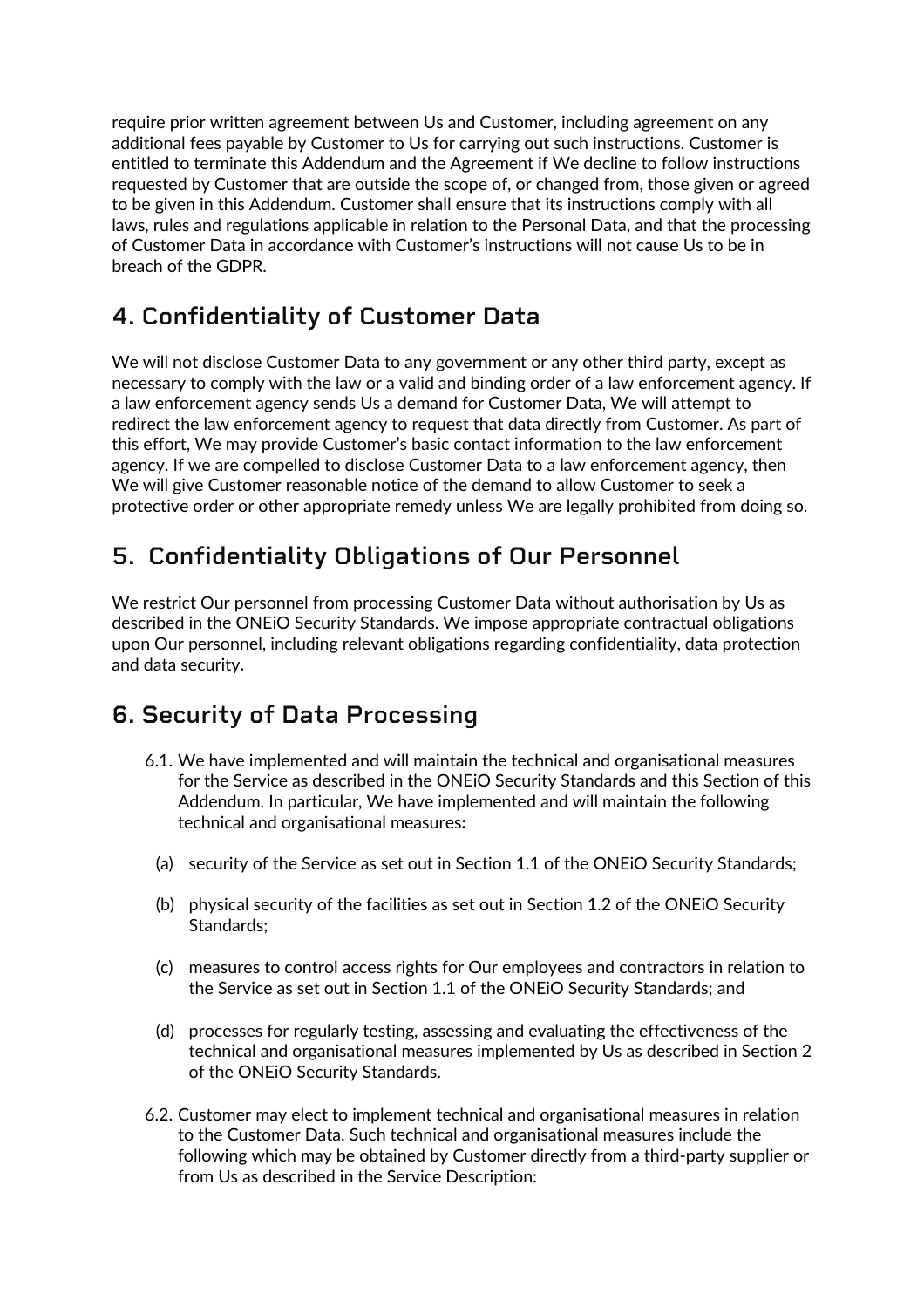- (a) pseudonymisation and encryption to ensure an appropriate level of security;
- (b) measures to ensure the ongoing confidentiality, integrity, availability and resilience of the data processing systems and services provided by Customer to third parties;
- (c) measures to allow Customer to backup and archive appropriately in order to restore availability and access to Customer Data in a timely manner in the event of a physical or technical incident affecting the Service; and
- (d) processes for regularly testing, assessing and evaluating the effectiveness of the technical and organisational measures implemented by Customer.

# **7. Sub**-**processing**

- 6.1. **Authorised Sub-processors**. Customer agrees that We may use sub-processors to fulfil Our contractual obligations under this Addendum or to provide certain services on Our behalf, such as providing infrastructure and database services. Our website lists sub-processors that are currently engaged by Us to carry out specific processing activities on behalf of the Customer. At least 45 days before We engage any new sub-processor to carry out specific processing activities on behalf of Customer, We will issue the Customer a Change Notice as provided in the Master Subscription Agreement. Customer hereby consents to Our use of sub-processors as described in this Section. Except as set forth in this Section, or as Customer may otherwise authorise, We will not permit any sub-processor to carry out specific processing activities on behalf of Customer**.**
- 7.2. **Sub-processor Obligations**. If We authorise any sub-processor as described in Section 7.1 above:
	- (i) We will restrict the sub-processor's access to Customer Data only to what is necessary to maintain the Service or to provide the Service to Customer in accordance with the Documentation, We will prohibit the sub-processor from accessing Customer Data for any other purpose;
	- (ii) We will enter into a written agreement with the sub-processor and, to the extent that the sub-processor is performing the same data processing services that are being provided by Us under this Addendum, We will impose on the sub-processor the same contractual obligations that We have under this Addendum; and
	- (iii) We will remain responsible for Our compliance with the obligations of this Addendum and for any acts or omissions of the sub-processor that cause Us to breach any of Our obligations under this Addendum.

# **8. Data Subject Rights**

Taking into account the nature of the Service, We offer Customer certain controls as described in Sections 2.2 and 9 that Customer may elect to use to comply with its obligations towards data subjects.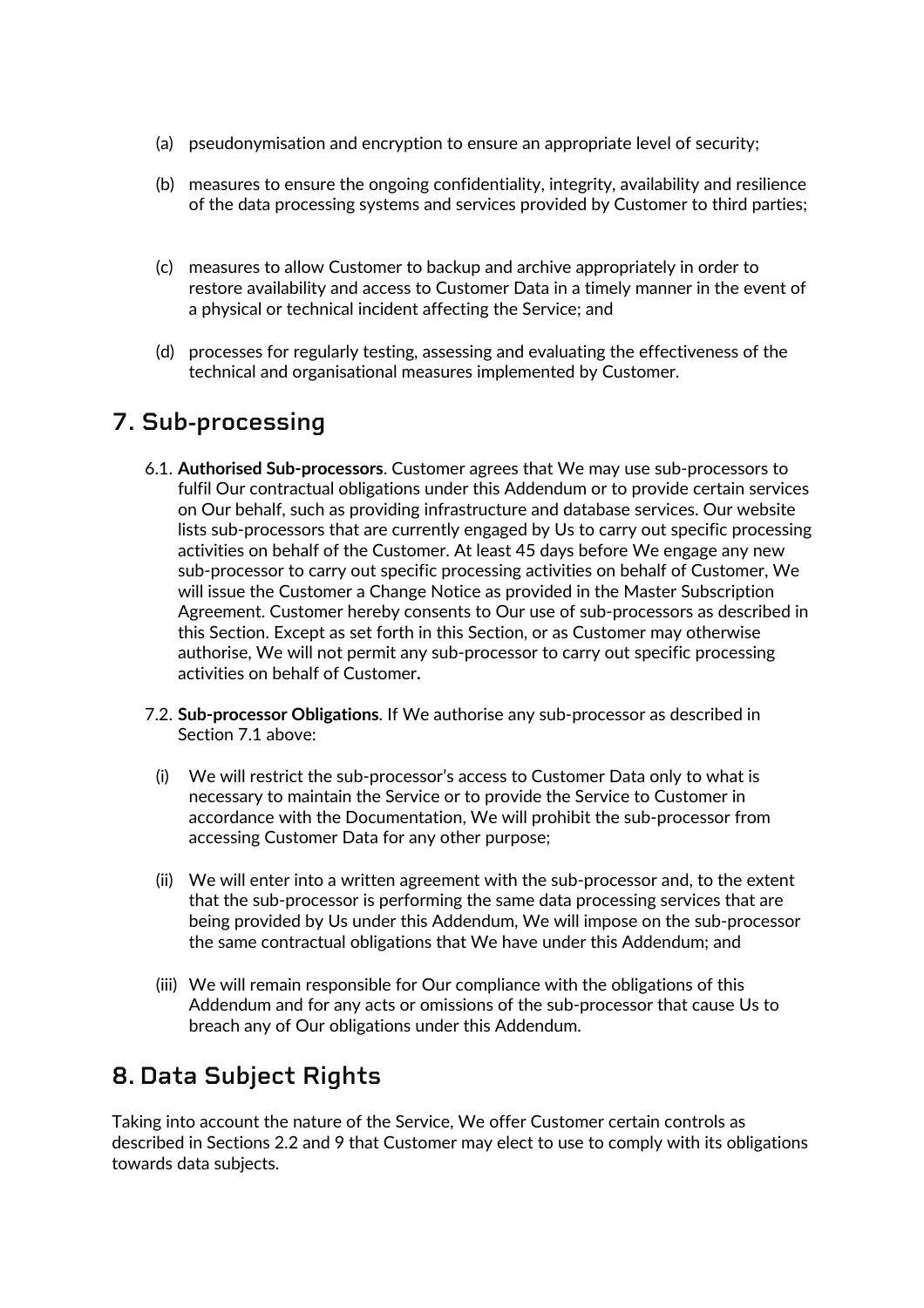# **9. Optional Security Features**

We are making available security features and functionalities that Customer may elect to use. Customer is responsible for (a) properly configuring the Service, (b) using the controls available in connection with the Service (including the security controls) to ensure the ongoing confidentiality, integrity, availability and resilience of processing systems and services, (c) using the controls available in connection with the Service (including the security controls) to allow the Customer to restore the availability and access to Customer Data in a timely manner in the event of a physical or technical incident (e.g. backups and routine archiving of Customer Data), and (d) taking such steps as Customer considers adequate to maintain appropriate security, protection, and deletion of Customer Data, which includes use of encryption technology to protect Customer Data from unauthorised access and measures to control access rights to Customer Data.

# **10. Security Breach Notification**

- 10.1. **Security Incident.** If We become aware of a Security Incident, We will without undue delay: (a) notify Customer of the Security Incident; and (b) take reasonable steps to mitigate the effects and to minimise any damage resulting from the Security Incident.
- 10.2. **Our Assistance**. To assist Customer in relation to any personal data breach notifications Customer is required to make under the GDPR, We will include in the notification under section 10.1(a) such information about the Security Incident as We are reasonably able to disclose to Customer, taking into account the nature of the Service, the information available to Us, and any restrictions on disclosing the information, such as confidentiality.
- 10.3. **Unsuccessful Security Incidents**. Customer agrees that:
	- (i) an unsuccessful Security Incident will not be subject to this Section 10. An unsuccessful Security Incident is one that results no unauthorized access to Customer Data or to any of Our equipment or facilities storing Customer Data, and may include, without limitation, pings and other broadcast attacks on firewalls or edge servers, port scans, unsuccessful log-on attempts, denial of service attacks, packet sniffing (or other unauthorized access to traffic data that does not result in access beyond headers) or similar incidents; and
	- (ii) Our obligation to report or respond to a Security Incident under this Section 10 is not and will not be construed as an acknowledgement by Us of any fault or liability with respect to the Security Incident.
- 10.4. **Communication.** Notification(s) of Security Incidents, if any, will be delivered to one or more of Customer's administrators by any means We select, including via email. It is Customer's sole responsibility to ensure that Customer's administrators maintain accurate contact information on the management console of the Service at all times.
- 10.5. **Privacy Impact Assessment and Prior Consultation.** The information made available by Us under Section 11 is intended to assist Customer in complying with Customer's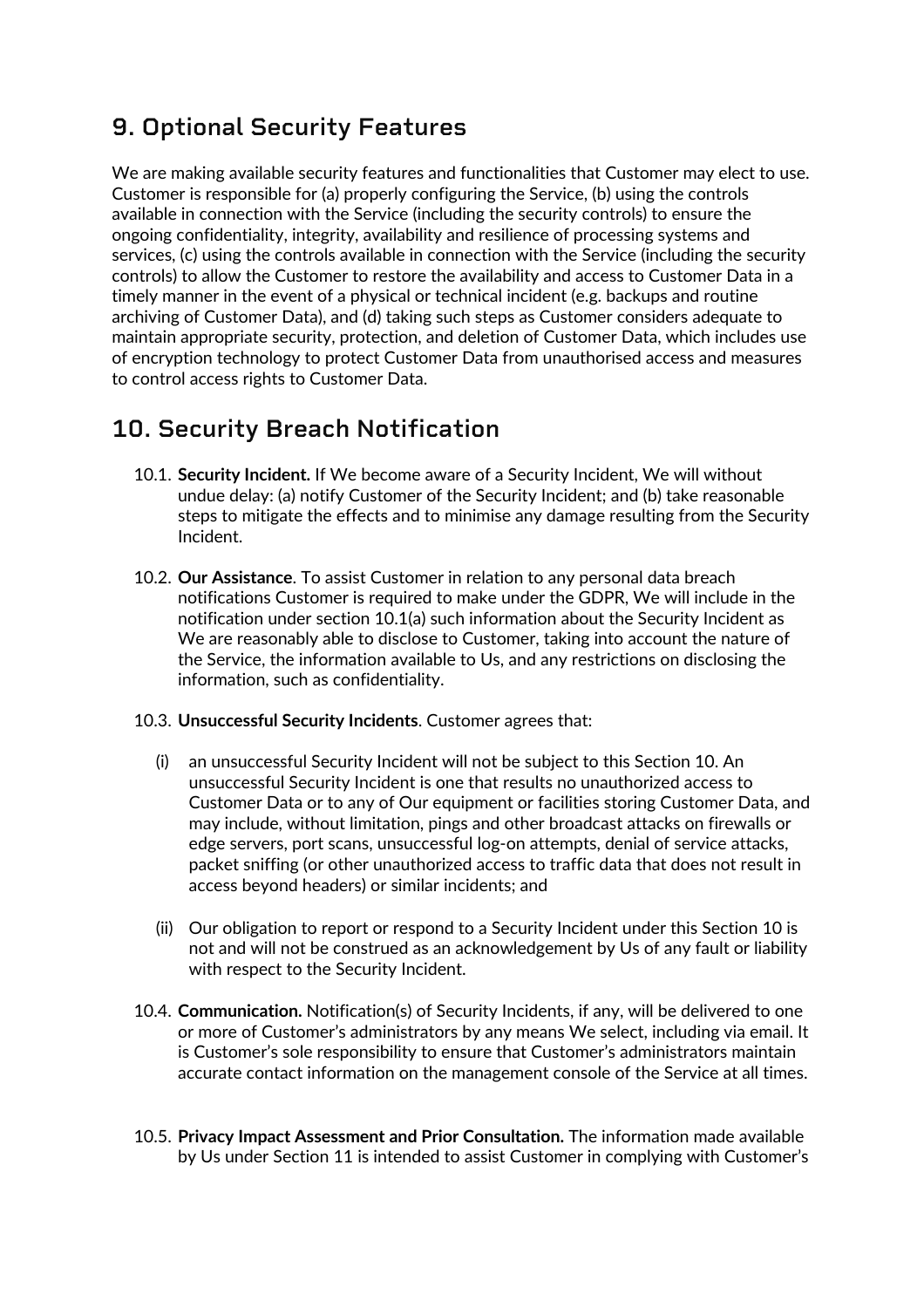obligations under the GDPR in respect of data protection impact assessments and prior consultation.

# **11. Certifications and Audits**

- 11.1. **ISO-Certification.** As of the Addendum Effective Date, We are not certified under ISO 27001. However, We agree to maintain an information security program for the Service that complies with the ISO 27001 standards or such other alternative standards as are substantially equivalent to ISO 27001 for the establishment, implementation, control, and improvement of ONEiO Security Standards.
- 11.2. **Audits.** We use external auditors to verify the adequacy of the security measures of the Service. This audit: (a) will be performed at least annually; (b) will be performed by independent third-party security professionals at Our selection and expense; and (c) will result in the generation of an audit report ("Report"), which will be Our Confidential Information. Such Reports will be made available to Customer subject to a mutually agreed upon non-disclosure agreement covering the Report (an "NDA").
- 11.3. **Audit Reports.** At Customer's written request, We will provide Customer with a confidential Report so that Customer can reasonably verify Our compliance with Our obligations under this Addendum. The Report will constitute Our Confidential Information under the confidentiality provisions of the Agreement or the NDA, as applicable.
- 11.4. **Customer's Independent Determination.** Customer is responsible for reviewing the information made available by Us relating to data security and making an independent determination as to whether the Service meets Customer's requirements and legal obligations as well as Customer's obligations under this Addendum.
- 11.5. **Customer Audits.** Customer agrees to exercise any right it may have to conduct an audit or inspection by instructing Us to carry out the audit described in Section 11.2. If Customer wishes to change this instruction regarding the audit, then Customer has the right to request a change to this instruction by sending Us written notice as provided for in the Agreement. If We decline to follow any instruction requested by Customer regarding audits or inspections, Customer is entitled to terminate this Addendum and the Agreement.

# **12. Processing Location(s)**

Customer may choose from the available Location(s) where Customer Data will be processed. Once Customer has made its choice, We will not transfer Customer Data from Customer's selected Location(s), except with the Customer's prior written consent.

## **13. Termination of the Addendum**

This Addendum shall continue in force until the termination of the Agreement (the "Termination Date").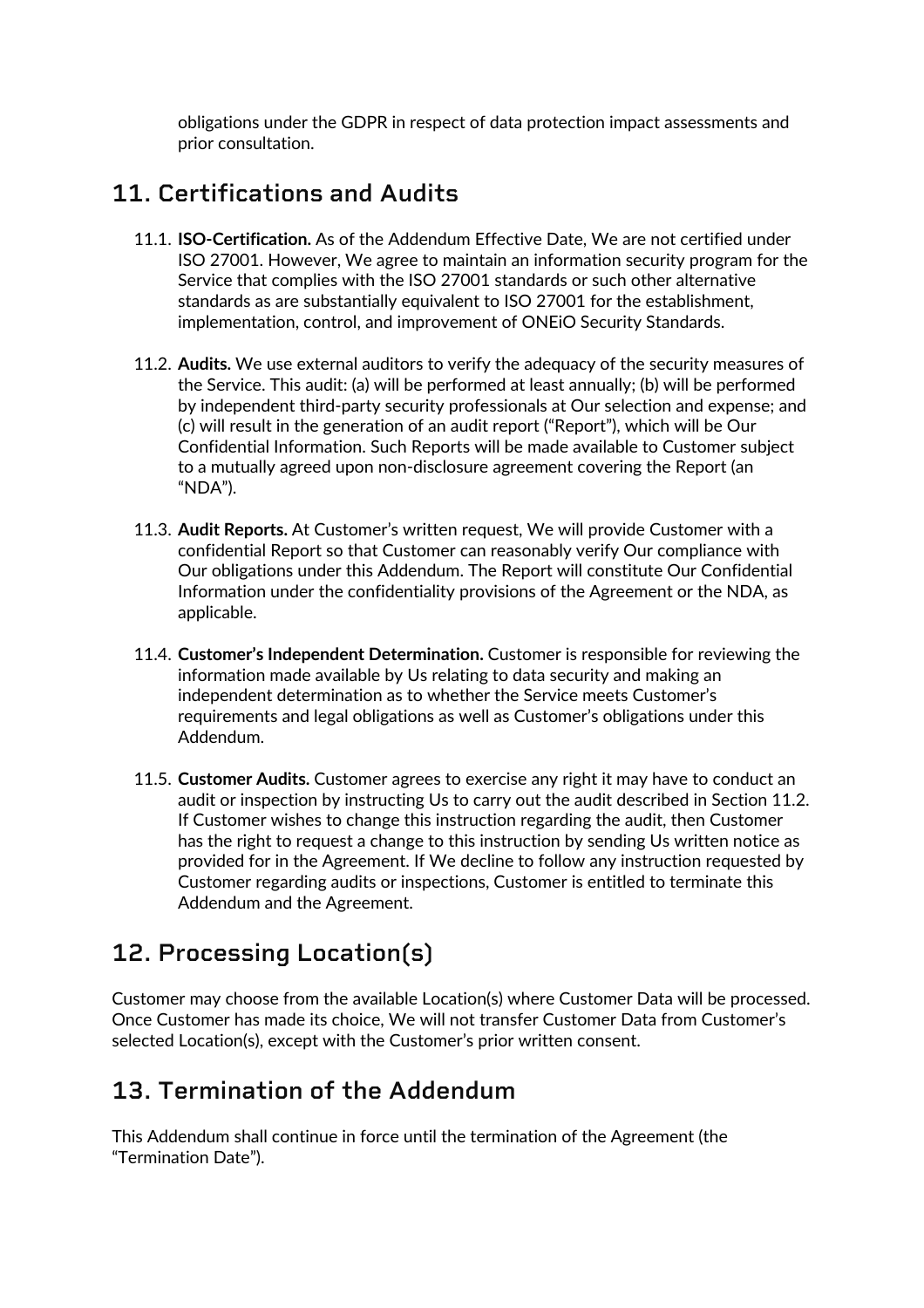# **14. Return or Deletion of Customer Data**

The Service provides Customer with controls that Customer may use to retrieve or delete Customer Data as described in the Documentation. Up to the Termination Date, Customer will continue to have the ability to retrieve or delete Customer Data in accordance with this Section. For 30 days following the Termination Date ("Post-Termination Period"), Customer may retrieve or delete any remaining Customer Data from the Service, subject to the terms and conditions set out in the Agreement, unless (i) prohibited by law or the order of a governmental or regulatory body, or (ii) Customer has not paid all amounts due under the Agreement. No later than the end of the 30-day period, Customer will close all ONEiO accounts. We will delete all Customer Data promptly after the Post-Termination Period, unless prohibited by law or an order of a governmental or regulatory body.

# **15. Limitations of Liability**

The liability of each party under this Addendum shall be subject to the exclusions and limitations of liability set out in the Agreement. Customer agrees that any regulatory penalties incurred by Us in relation to the Personal Data that arise as a result of, or in connection with, Customer's failure to comply with its obligations under this Addendum or the GDPR shall count towards and reduce Our liability under the Agreement as if it were liability to the Customer under the Agreement.

# **16. Duties to Inform**

If Customer Data becomes subject to confiscation during bankruptcy or insolvency proceedings, or similar measures by third parties while being processed by Us, We will inform Customer without undue delay. We will also notify all relevant parties in such action (e.g. creditors, bankruptcy trustee) that any Customer Data subjected to such proceedings is Customer's property and processed under the Customer's responsibility and control.

# **17. Non-disclosure**

Customer agrees that the details of this Addendum constitute Our Confidential Information under the confidentiality provisions of the Agreement.

# **18. Entire Agreement; Conflict**

This Addendum supersedes and replaces all prior or contemporaneous representations, understandings, agreements, or communications between Customer and Us, whether written or verbal, regarding the subject matter of this Addendum. Except as amended by this Addendum, the Agreement will remain in full force and effect. If there is a conflict between any other agreement between the parties including the Agreement and this Addendum, the terms of this Addendum will control.

# **19. Counterparts and Email Delivery**

This Addendum may be executed in two or more equal counterparts, each of which will be deemed original. The parties may deliver this Addendum by email transmission.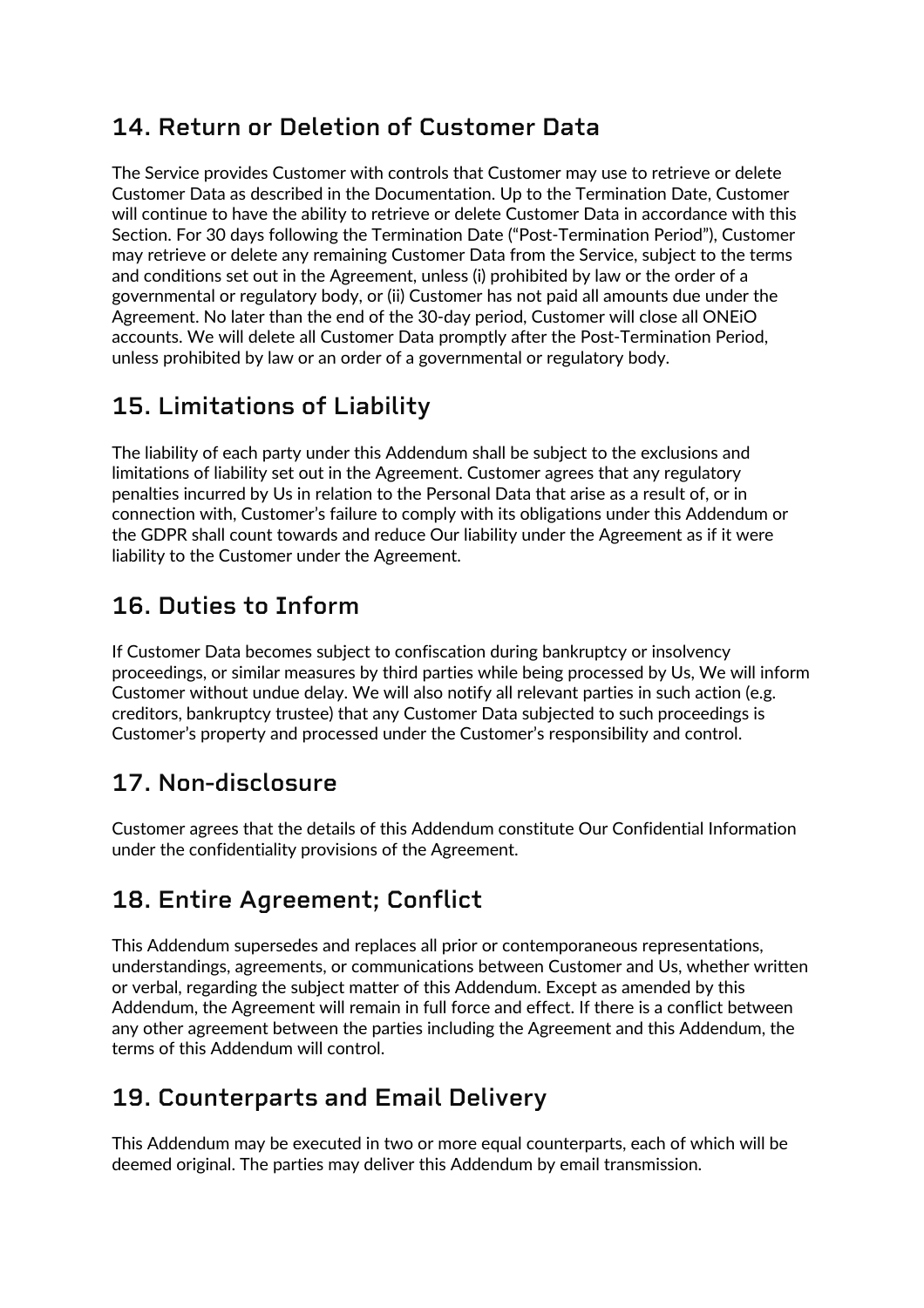#### **Annex 1**

# **ONEiO Security Standards**

 $\mathcal{L}=\{1,2,3,4,5\}$ 

Capitalised terms not otherwise defined in this document have the meanings assigned to them in the applicable ONEiO Master Subscription Agreement.

- **1. Information Security Program.** We will maintain an information security program (including the adoption and enforcement of internal policies and procedures) designed (a) to satisfy the security objectives: availability, integrity and confidentiality, (b) to identify reasonably foreseeable and internal risks to security and unauthorised access to the Service, and (c) to minimise security risks, including through risk assessment and regular testing. We will designate one or more employees to coordinate and be accountable for the information security program. The information security program will include the following measures:
	- **1.1. Data Security.** The Service will be electronically accessible to employees, contractors and any other person as necessary to provide the Service. We will maintain access controls and policies to manage what access is allowed to the Service. We will maintain corrective action and incident response plans to respond to potential security threats.

#### **1.2. Physical Security**

- 1.2.1. **Physical Access Controls**. Facilities where physical components of the Service are housed ("Facilities") have physical barrier controls to prevent unauthorised entrance to the Facilities. Passage through the physical barriers at the Facilities requires either electronic access control validation (e.g., card access systems, etc.) or validation by human security personnel (e.g., contract or in-house security guard service, receptionist, etc.). Visitors are required to sign-in with designated personnel, must show appropriate identification, are assigned a visitor ID badge that must be worn while the visitor is at any of the Facilities, and are continually escorted by authorised employees or contractors while visiting the Facilities.
- 1.2.2. **Limited Employee and Contractor Access**. Our sub-contractors provide access to Facilities to those employees and contractors who have a legitimate business need for such access privileges. When an employee or contractor no longer has a business need for the access privileges assigned to him/her, the access privileges are promptly revoked.
- 1.2.3. **Physical Security Protections**. All access points /doors are maintained in a secured (locked) state. Access points to the Facilities are monitored by video surveillance cameras designed to record all individuals accessing the Facilities. Our sub-contractor also maintains electronic intrusion detection systems designed to detect unauthorised access to the Facilities, including monitoring points of vulnerability with door contacts, glass breakage devices, interior motion-detection, or other devices designed to detect individuals attempting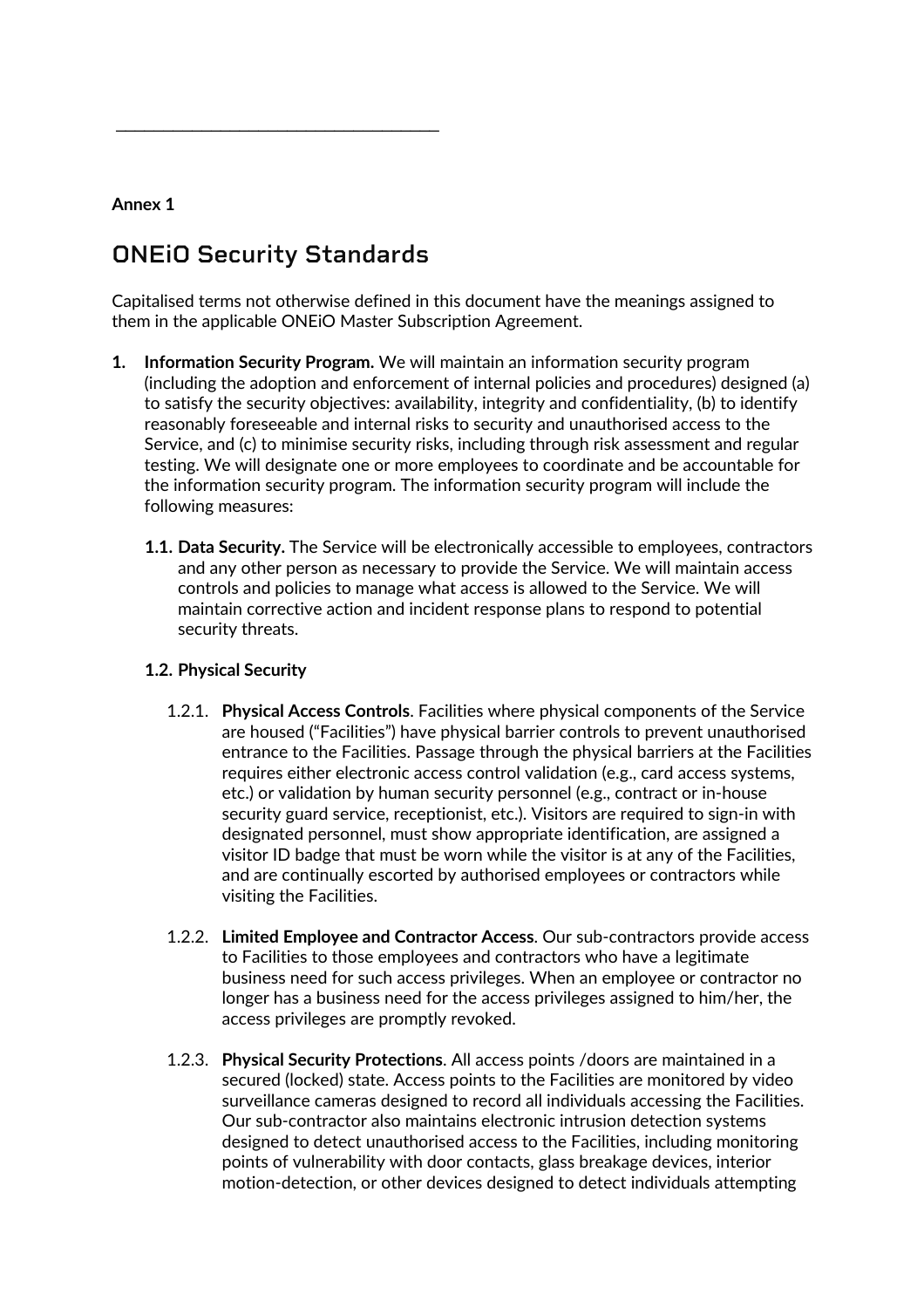to gain access to the Facilities. All physical access to the Facilities by employees and contractors is logged and routinely audited.

**2. Continued Evaluation**. We will conduct periodic reviews of the security of the Service and adequacy of its information security program as measured against industry security standards and its policies and procedures. We will continually evaluate the security of the Service to determine whether additional or different security measures are required to respond to new security risks or findings generated by the periodic reviews.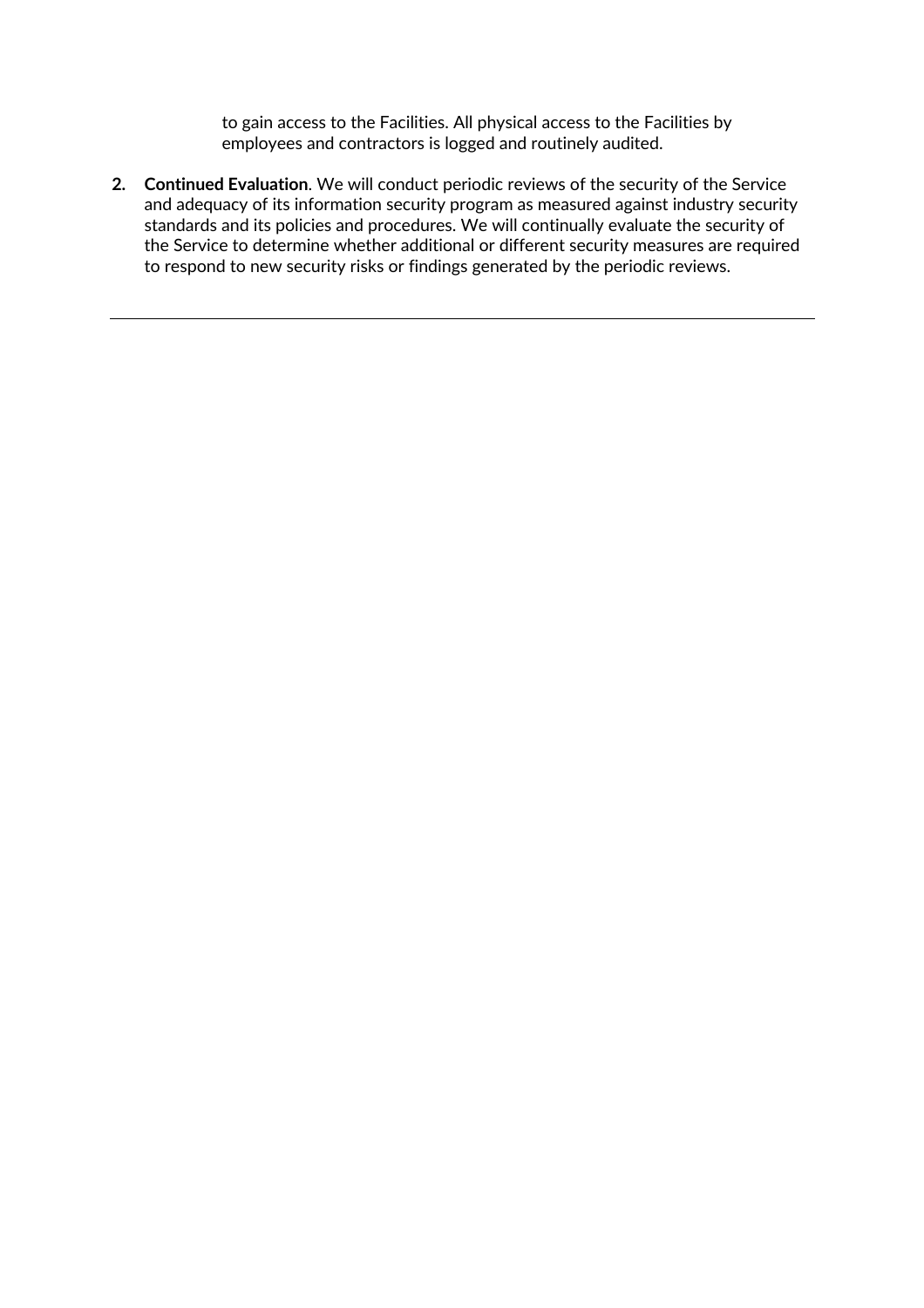# **ONEiO - Privacy Policy**

Updated Feb 2nd, 2020

# **1. Purpose**

ONEiO Cloud Corporation, including its subsidiaries and affiliates (collectively, "ONEiO", "we" or "us") respects the privacy of its customers, business partners and visitors to our Website (as defined below). This ONEiO Privacy Statement ("Privacy Statement") describes the information that we collect, how we obtain the information, and how we may use or disclose that information. This Privacy Statement also describes the measures we take to protect the security of the information.

# **2. Scope**

This Privacy Statement covers our privacy practices with respect to the collection, use, and disclosure of information obtained: (i) through ONEiO websites at www.oneio.cloud (collectively, our "Website"); and (ii) in connection with the use of our hosted software applications (the "Subscription Service") and related support services ("Support Services"), as well as expert services, including professional services, training and certification (the "Expert Services") that we may provide to Customers. In this Privacy Statement, the Subscription Service, Support Services and the Expert Services are collectively referred to as the "Service."

For the purposes of this Privacy Policy:

- ! **"Customer"** means any entity or individual that subscribes to the Service.
- ! **"Customer Data"** means the electronic data uploaded into the Subscription Service by or for the Customer, or by or for the Customer's integration counterparty for transfer of data in the Subscription Service.
- ! **"Customer Admin Data"** means the electronic data (e.g. contact information of the Customer's representatives) uploaded to the Service by or for the Customer for administration of the Service.
- ! **"Metadata"** means the technical data (source and target system IDs, entity type IDs, entity IDs, timestamps) recorded by the Service of the transmission of messages sent and received by it to and from the integrated systems.
- ! **"Visitor"** means a visitor of the Website.
- ! "**User"** means an individual authorized by the Customer to access and use the Service.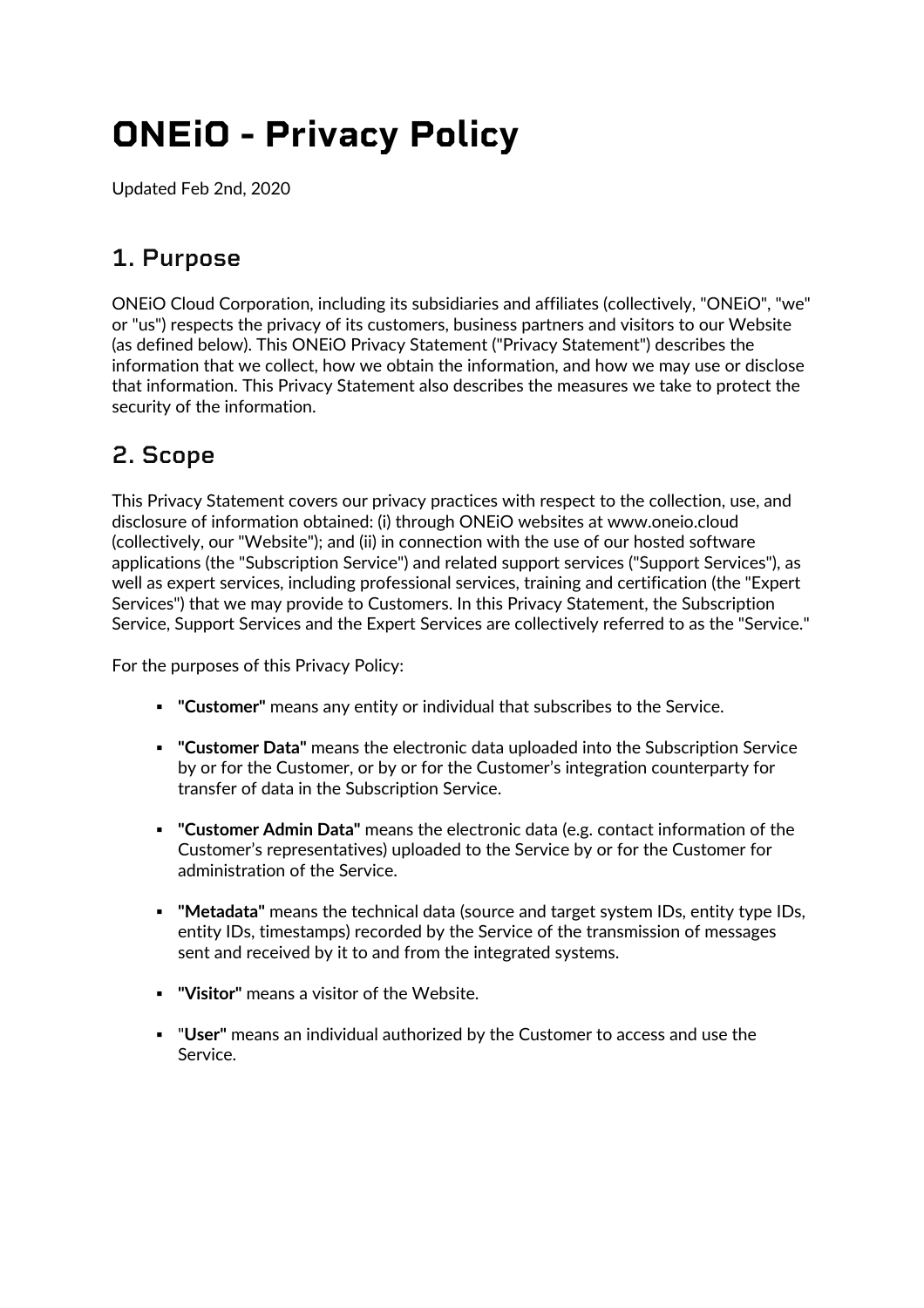### **3. Website**

#### 3.1. **How We Obtain Information**

As further described below, we may collect several types of information from and about our Visitors.

- a. *Information you provide to us*
	- ! When you fill out forms on our Website we collect personal information, including without limitation, name, mailing address, email address and telephone number.
	- . When you post material to our Website, participate in bulletin boards, chat rooms, blogs, comment threads, forums or other interactive features of our Website, register, or request further information or services from us.
	- ! When you register to use a demo or developer instance of the Service.
	- ! When you report a problem with our Website.
	- ! When you contact us.
	- ! When you complete our surveys.
	- ! Other information you may submit to us related to your use of our Website.

#### b. *Information from third parties*

We may collect and use information we receive from third parties in connection with your use of the Website. For instance, we may use a third party for reporting and analytics to measure the effectiveness of our Website and marketing efforts, and to identify areas for improvement. *c. Information we collect as you navigate through the Website*

As you navigate through the Website, we may also collect details about your visits to our Website including, but not limited to, your IP address, usage patterns, traffic data, location data, logs and other communication data and the resources that you access, as well as information about your computer and internet connection, including your operating system and browser type.

#### 3.2. **Cookies and Other Forms of Automated Collection**

We may use "cookies" to help us improve our Website. A cookie is a small file stored on the hard drive of your computer. Unless you have adjusted your browser setting so that it will refuse cookies, our system may issue cookies when you direct your browser to our Website. You may refuse to accept cookies by activating the appropriate setting on your browser, in which case some parts of our Website may become inaccessible or function improperly. We may use cookies to:

**Estimate our audience size and usage patterns.**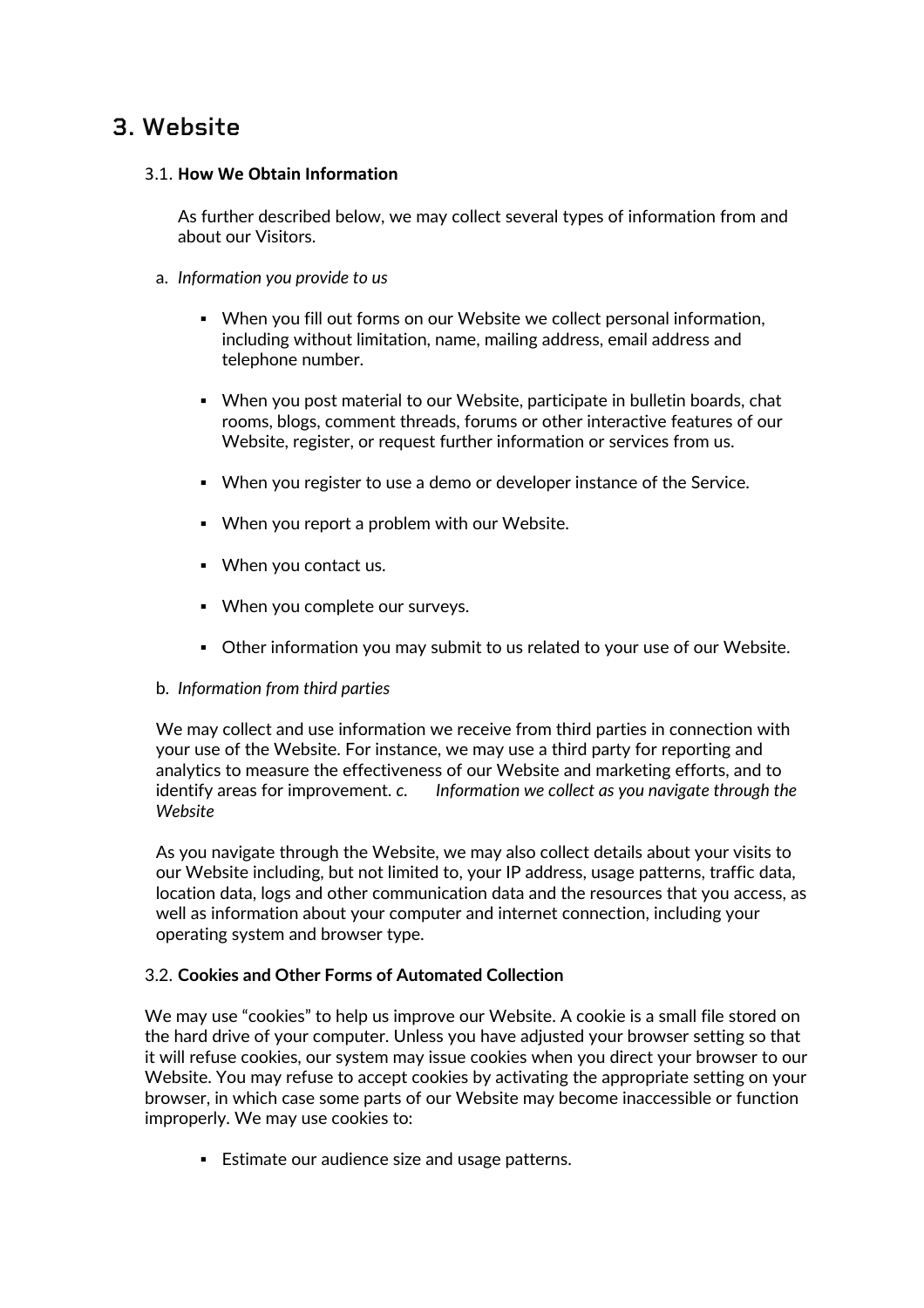- ! Store information about your preferences, allowing us to customize our Website.
- **Speed up your searches.**
- ! Authenticate your access to various areas of our Website.
- ! Recognize you when you return to our Website.
- ! Track when you respond to surveys.

ONEiO's third parties may use JavaScript to collect IP addresses from our Visitors and our hosting provider may also collect server logs. Information gathered through these automated means may be associated with the personal information you previously submitted on our Website.

#### 3.3. **How We Use Information Collected**

We may use information that we collect about Visitors for the following purposes:

- ! To present our Website and their contents in a suitable and effective manner for you and for your computer.
- ! To diagnose and resolve technical problems with our Website.
- **To improve our Website.**
- ! To provide you with information, products or services that you request from us.
- ! To carry out our obligations and enforce our rights arising from any contracts entered into between you and us, including without limitation, our Website Terms of Use.
- ! To notify you about changes to our Website or obtain any required consent.
- ! To allow you to participate in interactive features of our Website, when you choose to do so.
- ! For industry analysis, benchmarking, analytics, marketing, and other business purposes.

If you ask us to contact you about services that may be of interest to you, we may use your personal information or permit selected third parties to use your personal information to provide you with such services. Visitors may withdraw consent at a later time by clicking on the "unsubscribe" link located in the emails sent by us.

#### 3.4. **How We Share Information Collected**

We may disclose personal information that you provide to us via the Website, to the following third parties: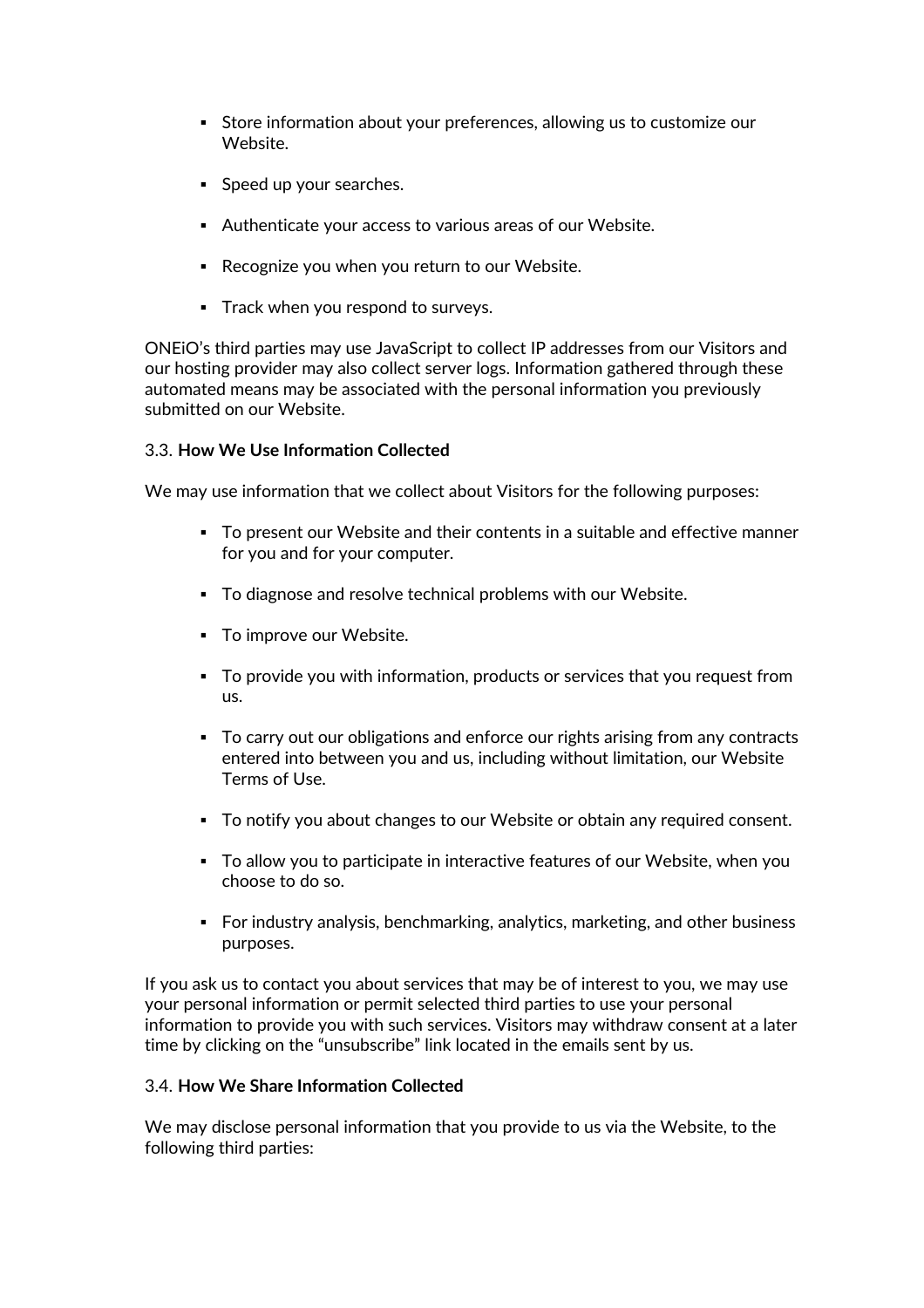- ! Our subsidiaries and affiliates (including those located outside the European Economic Area and Switzerland).
- ! Contractors, business partners and service providers we use to support our business or who provide services on our behalf.
- ! In the event of merger, acquisition, or any form of sale or transfer of some or all of our assets (including in the event of a reorganization, dissolution or liquidation), in which case personal information held by us about our Visitors will be among the assets transferred to the buyer or acquirer.

We may also disclose your personal information to third parties to:

- ! Comply with any court order or other legal obligation.
- **E** Enforce or apply the Website Terms of Use or terms of any other agreement.
- ! Protect the rights, property, or safety of ONEiO or others.

We do not sell, rent or trade information collected through the Website with third parties for their promotional or other commercial purposes.

#### 3.5. **Public Forums and Blogs**

You may be permitted to post, submit, contribute, publish, display, make available or transmit to others content or materials (collectively, "User Contributions" on or through the Website. Your User Contributions are posted on and transmitted to other users of the Website at your own risk. Please be aware that no security measures are perfect or impenetrable. Additionally, we cannot control the actions of other users of the Website with whom you may choose to share your User Contributions. Therefore, we cannot and do not guarantee that your User Contributions will not be viewed by unauthorized persons. We are not responsible for circumvention of any privacy settings or security measures contained on the Website.

You understand and acknowledge that, even after removal, copies of your User Contributions may remain viewable in cached and archived web pages, or may have been copied or stored by other Website users. Proper access and use of information provided on the Website, including User Contributions, is governed by our Website Terms of Use and known or suspected violations should be reported to our Privacy Officer via email at privacy@oneio.cloud.

#### 3.6. **International Transfer of Data**

We may store and process any information collected in connection with the Website in any country where we have facilities or in which we engage service providers. By using our Website, you consent to the collection, storage, transfer and processing of information outside of your country of residence, within the EU.

#### 3.7. **Communication Preferences and Choices**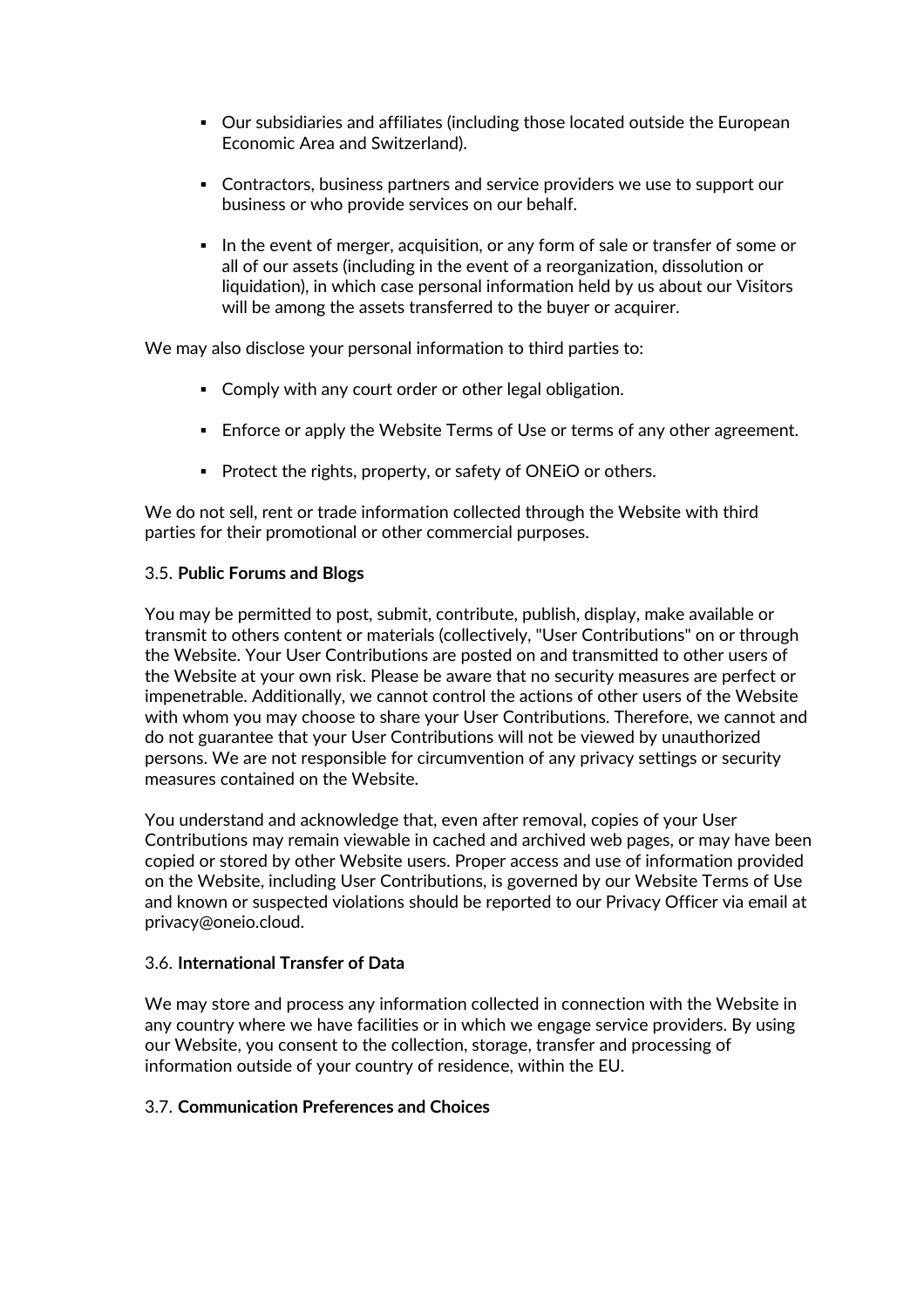If you do not wish to have your e mail address used for promotional purposes by us, you may withdraw consent at a later time by clicking on the "unsubscribe" link located in our emails.

You should review this Privacy Statement carefully, because if you do not agree with our practices, your ultimate choice is not to use the Website.

3.8. Accessing and Correcting Your Personal Information

You may send us an e-mail at privacy@oneio.cloud to request access to, correct or delete any personal information that you have provided to us in connection with the Website. We will use reasonable efforts to respond to such requests for correction or updates to your personal information.

### **4. Service**

#### 4.1. **How We Obtain Information**

As described below, we may collect several types of information from about our Customers, including:

- ! General information, e.g. Customer's company name and address, credit card information, and the Customer's representative's contact information ("General Information") for administrative, technical, billing and contracting purposes.
- ! Information and correspondence our Customers and Users submit to us in connection with the Service.
- ! Information we receive from our business partners in connection with our Customers use of the Service or in connection with services provided by our business partners on their behalf, including configuration of the Subscription Service.
- ! Quantitative data derived from our Customers use of the Subscription Service, for example and without limitation, the number of messages transmitted in our Subscription Service. All data collected, used, and disclosed will be in aggregate form only and will not identify Customer or its Users.
- ! Server logs in support of the Subscription Service.

#### 4.2. **Cookies**

When you use the Subscription Service, we may use cookies to:

- ! Track session state in the Subscription Service.
- ! Route a browser request to a specific node when multiple nodes are assigned;
- ! Authenticate your access to the Subscription Service.
- ! Recognize you when you return to the Subscription Service.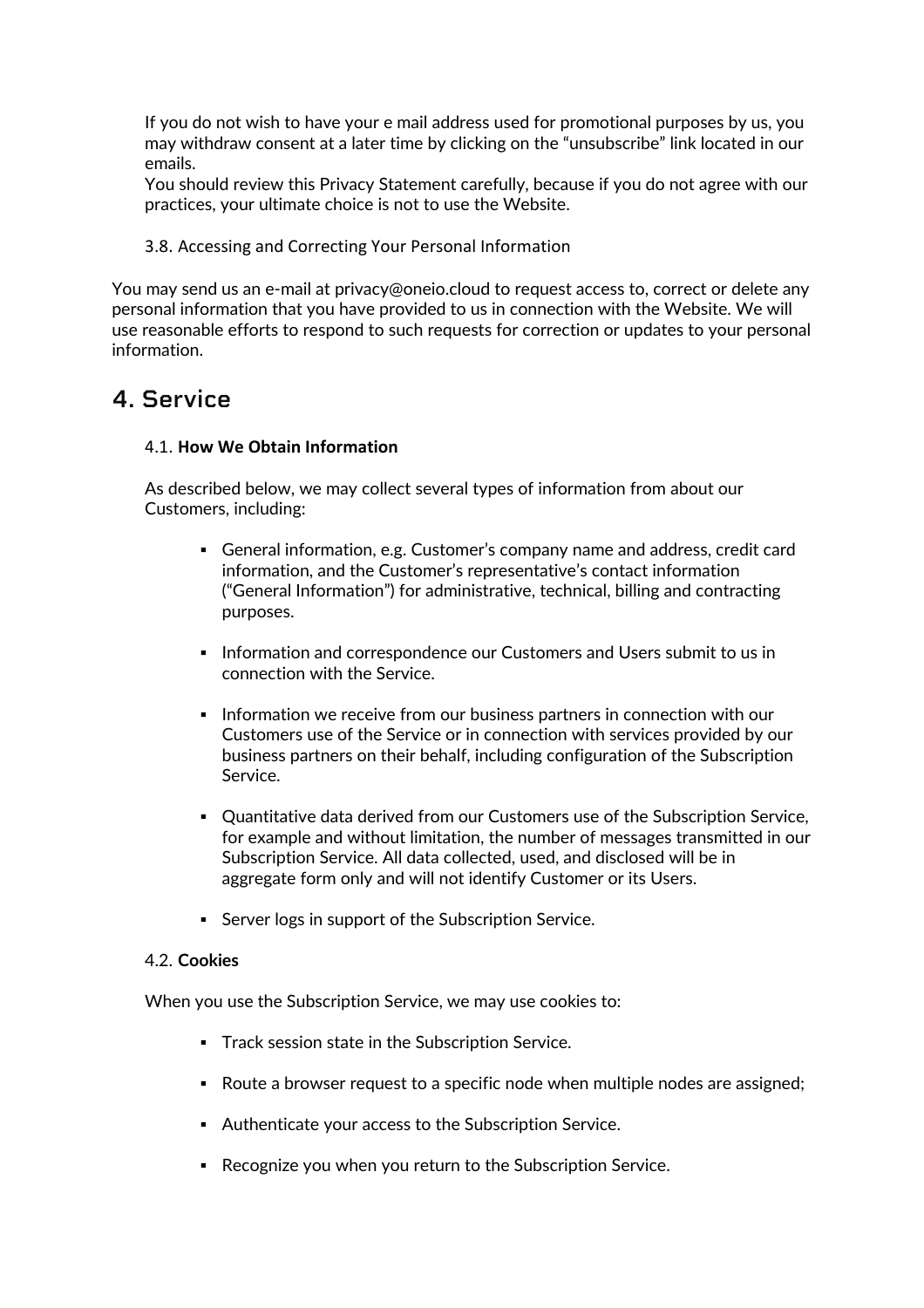Cookies must be enabled in order to use the Subscription Service. A User may however, refuse to accept the "remember me" cookie, which will then require a User to provide their username and password to log into the Subscription Service.

#### 4.3. **User Behavior Tracking**

We may use user behavior tracking "UBT" in order to better understand our users' needs and experience (e.g. how much time they spend on which pages, which links they choose to click, what users do and don't like, etc.). This enables us to develop our Service with authentic user feedback. UBT uses cookies and other technologies to collect data on our users' devices, including device's IP address (processed during your session and stored in a de-identified form), device screen size, device type (unique device identifiers), browser information, geographic location (country only), and the preferred language used to display our website. Collected data is stored in pseudonymized user profiles.

#### 4.4. **How We may Share Information Collected**

We may disclose personal information that our Customers and Users provide to our Service, to the following third parties:

- **.** Our subsidiaries and affiliates (including those located outside the European Economic Area).
- ! Contractors, business partners and service providers we use to support our Service and business partners who provide services on behalf of our Customers.
- ! In the event of merger, acquisition, or any form of sale or transfer of some or all of our assets (including in the event of a reorganization, dissolution or liquidation), in which case personal information held by us about our Customers will be among the assets transferred to the buyer or acquirer.

We may also disclose your personal information to third parties to:

- ! Comply with any court order or other legal obligation.
- **Enforce or apply the terms of the definitive agreement with our Customer** pursuant to which the Customer purchased access to the Subscription Service ("Customer Agreement").
- ! Protect our rights, property, or safety, or that of our Customers, Users or others.

We do not share, sell, rent or trade information collected through the Service with third parties for their promotional or other commercial purposes.

#### 4.5. **Customer Data**

We may use Customer Data to provide the Service, including updating and maintaining the Subscription Service and providing Support and Expert Services. Notwithstanding anything else to the contrary in this Privacy Statement, we will not use, disclose, review,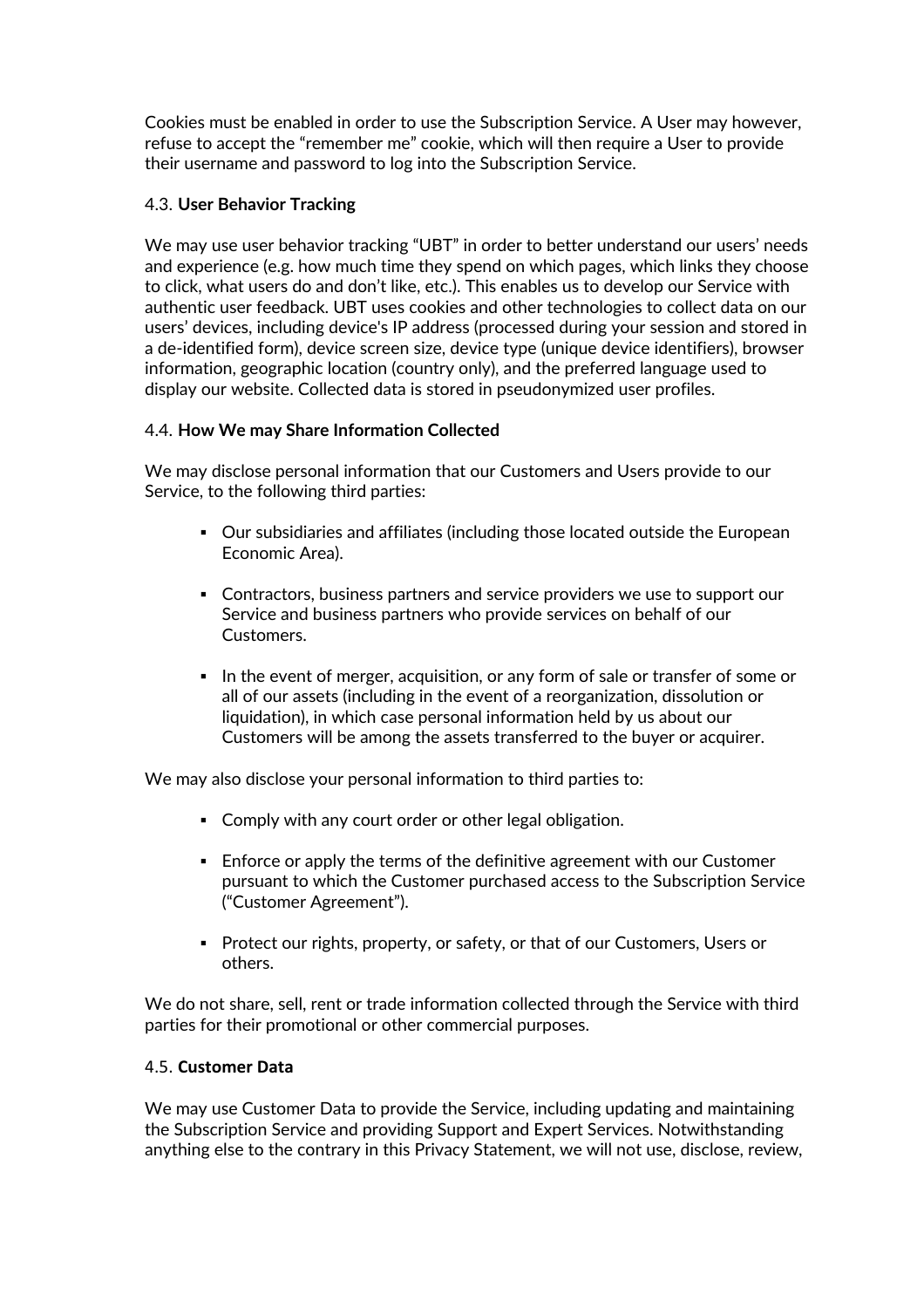share, distribute, transfer or reference any Customer Data except as permitted in the Customer Agreement or as required by law.

#### 4.6. **Communication Preferences and Accessing and Correcting Your Personal Information**

Since each Customer is in control of what information, including any personal information, it collects from its Users, how that information is used and disclosed, and how that information can be changed, Users of the Subscription Service must contact the applicable Customer administrator with any inquiries about how the Customer uses and discloses personal data and how to access or correct personal data contained in Customer Data.

#### 4.7. **Deletion of Customer Data and Customer Admin Data**

All Customer Data is retained in the Subscription Service for 30 days from the time of transmission, unless another retention period is expressly agreed upon with the Customer. After the retention period all Customer Data is automatically deleted from the Subscription Service.

Customer Admin Data is retained in the Subscription Service as long as the relevant Integration Subscription is valid. Customer is entitled to change or delete the Customer Admin Data in the Customer account at any time during the validity of the Integration Subscription.

### **5. General**

#### 5.1. **International Transfers of Personal Data**

The Service may be provided by using resources and servers located in various countries around the world. Therefore, your personal data may be transferred across international borders, including to countries outside the European Economic Area (EEA) that do not have laws providing specific protection for personal data or that have different legal rules on data protection, for example, the United States of America. We shall always ensure that there is a legal basis for such a transfer and that adequate protection for your personal data is provided as required by applicable law, for example, by using standard agreements approved by relevant authorities (where necessary) and by requiring the use of other appropriate technical and organizational information security measures

The locations of processing the Customer Data, that may contain your personal data, shall be agreed upon between us and our Customer.

#### 5.2. **Mandatory disclosures**

We may be obligated by mandatory law to disclose your personal data to certain authorities, for example, to law enforcement agencies in the countries where we operate. We may also disclose and otherwise process your personal data in accordance with applicable law to defend our legitimate interests, for example, in civil or criminal legal proceedings.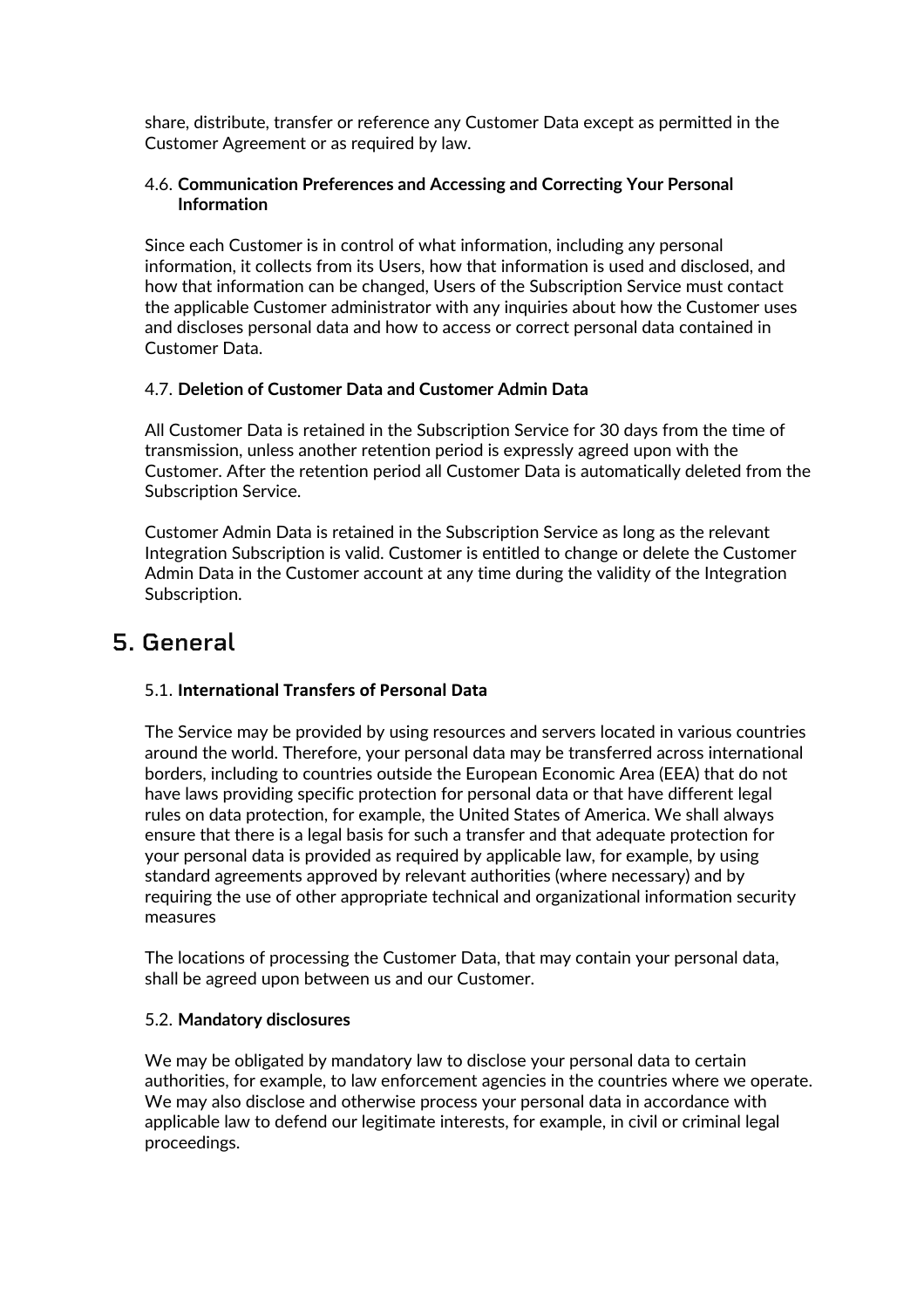#### 5.3. **Security Statement**

We maintain reasonable and appropriate measures to protect the personal data obtained through the Website and in connection with the Service from loss, misuse and unauthorized access, disclosure, alteration and destruction.

#### 5.4. **Third Party Websites and Applications**

This Website may link to websites that are not owned or controlled by us. This Privacy Statement does not apply to information collected on any third party site or by any third party application that may link to or be accessible from the Website. In addition, Customers and other third parties, including our business partners and consultants, may develop applications or provide services to you or other third parties in connection with our Service. This Privacy Statement does not apply to information collected by Customers, our business partners and other third parties or third party applications or services, even if this information is collected in connection with our Website or Service.

#### 5.5. **Changes to Our Privacy Policy**

We reserve the right to update or change this Privacy Statement from time to time. If we make material changes to this Privacy Statement, we will notify you through an appropriate online notice (and obtain your consent where required by applicable law). Your continued use of the Website or Service is deemed to be acceptance of any updates or changes we make to this Privacy Statement and as such, we ask that you review the Privacy Statement periodically for any updates or changes that we may have made.

#### 5.6. **Contact Information**

To ask questions or comment about this Privacy Statement and our privacy practices or if you need to update, change or remove your information, contact us at privacy@oneio.cloud.

#### **or**

ONEiO Cloud Corporation

Attn: Privacy

Huopalahdentie 24 FI-00350 HELSINKI Finland

All other feedback, comments, requests for technical support and other communications relating to the Website should be directed to: marketing@oneio.cloud.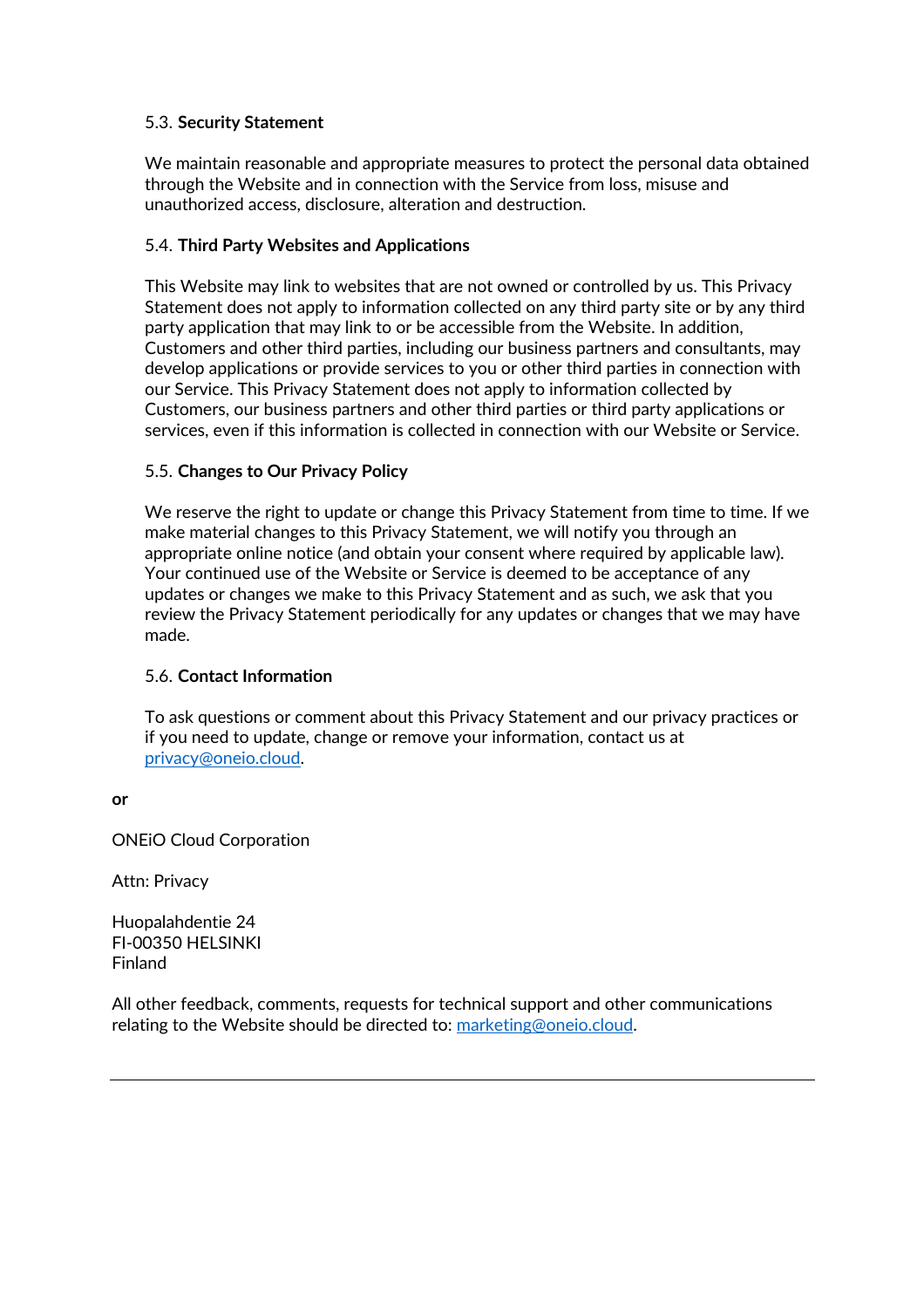# **User Terms and Acceptable Use Policy**

Effective Date: March 4, 2019. Last updated July 22, 2020.

These User Terms of Service (the **"User Terms"**) govern your access and use of ONEiO integration service (the **"Service"**). Even though you are signing onto an existing account, these User Terms apply.

#### **1. Legally Binding Terms**

These User Terms are a legally binding contract between you and us. As part of these User Terms, you agree to comply with the most recent version of our Acceptable Use Policy, which is incorporated by reference into these User Terms. Reference to these User Terms includes reference to the Acceptable Use Policy. If you access or use the Service, or continue accessing or using the Service after being notified of a change to the User Terms, you confirm that you have read, understand and agree to be bound by the User Terms. "We", "our" and "us" refer to ONEiO Cloud Corporation. You must be 18 years of age or older to use the Service.

### **Customer's Choices and Instructions**

#### **2. Customer's ONEiO subscription(s)**

An organization or other third party that we refer to in these User Terms as **"Customer"** has usually invited you to access the Customer's integration subscription. If you are accessing one of your employer's subscriptions, Customer is your employer. If you are accessing an integration subscription created by an individual for her own account, she is our Customer and she is authorizing you to join her subscription. If you are accessing your own ONEiO integration subscription, then you are both ONEiO Customer and Authorized User.

#### **3. What this means for You**

Customer has separately agreed to ONEiO Terms of Service (the **"Contract"**) that permits Customer to create and configure integrations in the Service. Each invitee granted access to the Service, including you, is an **"Authorized User"**. The Contract contains our commitment to deliver the Service to Customer, who may then invite Authorized Users to access the Service. When an Authorized User (including you) creates or edits integration configurations (**"Configurations"**) or submits content to the Service, such as messages or files (**"Customer Data"**), you acknowledge and agree that such Configurations and Customer Data is owned by Customer.

#### **4. Relationship Between You and Customer, No Warranties**

AS BETWEEN US AND CUSTOMER YOU AGREE THAT IT IS SOLELY CUSTOMER'S RESPONSIBILITY TO (A) INFORM YOU OF ANY RELEVANT CUSTOMER POLICIES AND PRACTIES IN RELATION TO USE OF SERVICE; (B) OBTAIN ANY RIGHTS, PERMISSIONS OR CONSENTS FROM YOU THAT ARE NECESSARY FOR THE LAWFUL USE OF CUSTOMER DATA AND THE OPERATION OF THE SERVICE; (C) ENSURE THAT THE TRANSFER AND PROCESSING OF CUSTOMER DATA UNDER THE CONTRACT IS LAWFUL; AND (D) RESPOND TO AND RESOLVE ANY DISPUTE RELATING TO CUSTOMER DATA OR USE OF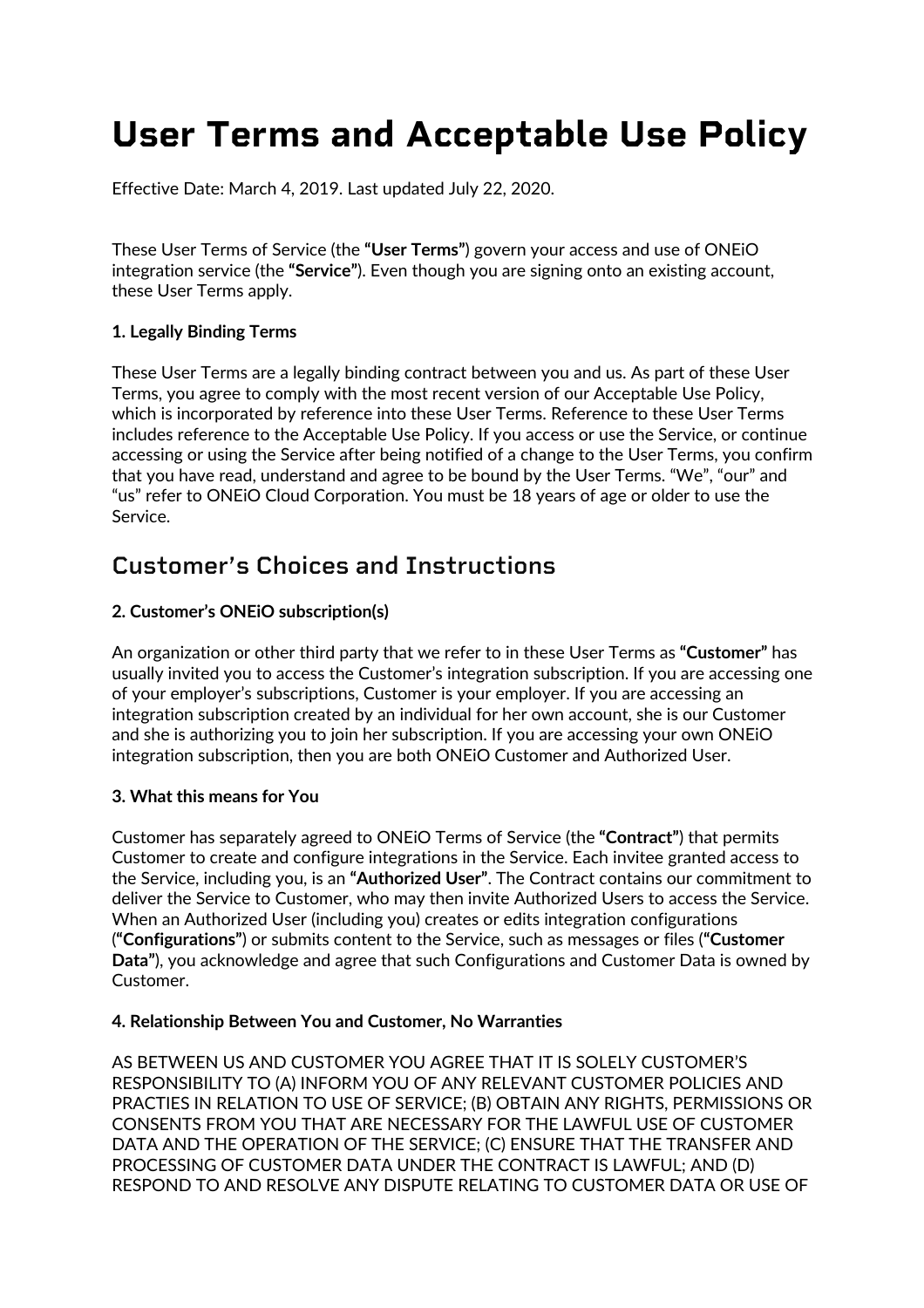THE SERVICE. WE MAKE NO REPRESENTATIONS OR WARRANTIES OF ANY KIND, WHETHER EXPRESS OR IMPLIED TO YOU RELATING TO THE SERVICE, WHICH IS PROVIDED TO YOU ON AN "AS IS" AND "AS AVAILABLE" BASIS.

#### **5. Follow the Rules**

To help ensure a safe and productive work environment, all Authorized Users must comply with our Acceptable Use Policy and remain vigilant in reporting inappropriate behavior or content to Customer and us.

#### **6. Termination of User Account**

These User Terms remain effective until Customer's subscription expires or terminates, or your access to the Service has been terminated by Customer, you or us. You are entitled to terminate your account to the Service at any time or for any reason, or for no reason.

#### **7. Limitation of Liability**

If we believe that there is a violation of the Contract, User Terms, or any of our other policies, we may directly step in and take what we determine to be appropriate action (including disabling your account), if Customer does not take appropriate action or we believe there is a credible risk of harm to the Service, Authorized Users, or any third parties.

IN NO EVENT WILL WE HAVE ANY LIABILITY FOR ANY LOST PROFITS OR REVENUES OR FOR ANY INDIRECT, SPECIAL, INCIDENTAL, CONSEQUENTIAL, COVER OR PUNITIVE DAMAGES HOWEVER CAUSED, WHETHER IN CONTRACT, TORT OR UNDER ANY OTHER THEORY OF LIABILITY, AND WHETHER OR NOT WE HAVE BEEN ADVISED OF THE POSSIBILITY OF SUCH DAMAGES. OUR MAXIMUM AGGREGATE LIABILITY TO YOU FOR ANY BREACH OF THE USER TERMS IS ONE HUNDRED DOLLARS (\$100) IN THE AGGREGATE. THE FOREGOING DISCLAIMERS WILL NOT APPLY TO THE EXTENT PROHIBITED BY APPLICABLE LAW.

#### **8. Application of Consumer Law**

ONEiO is intended for use by businesses and organizations and not for consumer purposes. To the maximum extent permitted by law, you hereby acknowledge and agree that consumer laws do not apply. If however any consumer laws do apply and cannot be lawfully excluded, nothing in these User Terms will restrict, exclude or modify any statutory warranties, guarantees, rights or remedies you have, and our liability is limited (at our option) to the replacement, repair or resupply of the Service or the pro-rata refund to Customer of pre-paid fees covering the remainder of the term.

#### **9. Survival**

Sections 4, "Relationship Between You and Customer, No Warranties;" 7. "Limitation of Liability;" and 9. "Survival;" as well as all of the provisions under the general heading "General Provisions" will survive any termination or expiration of the User Terms.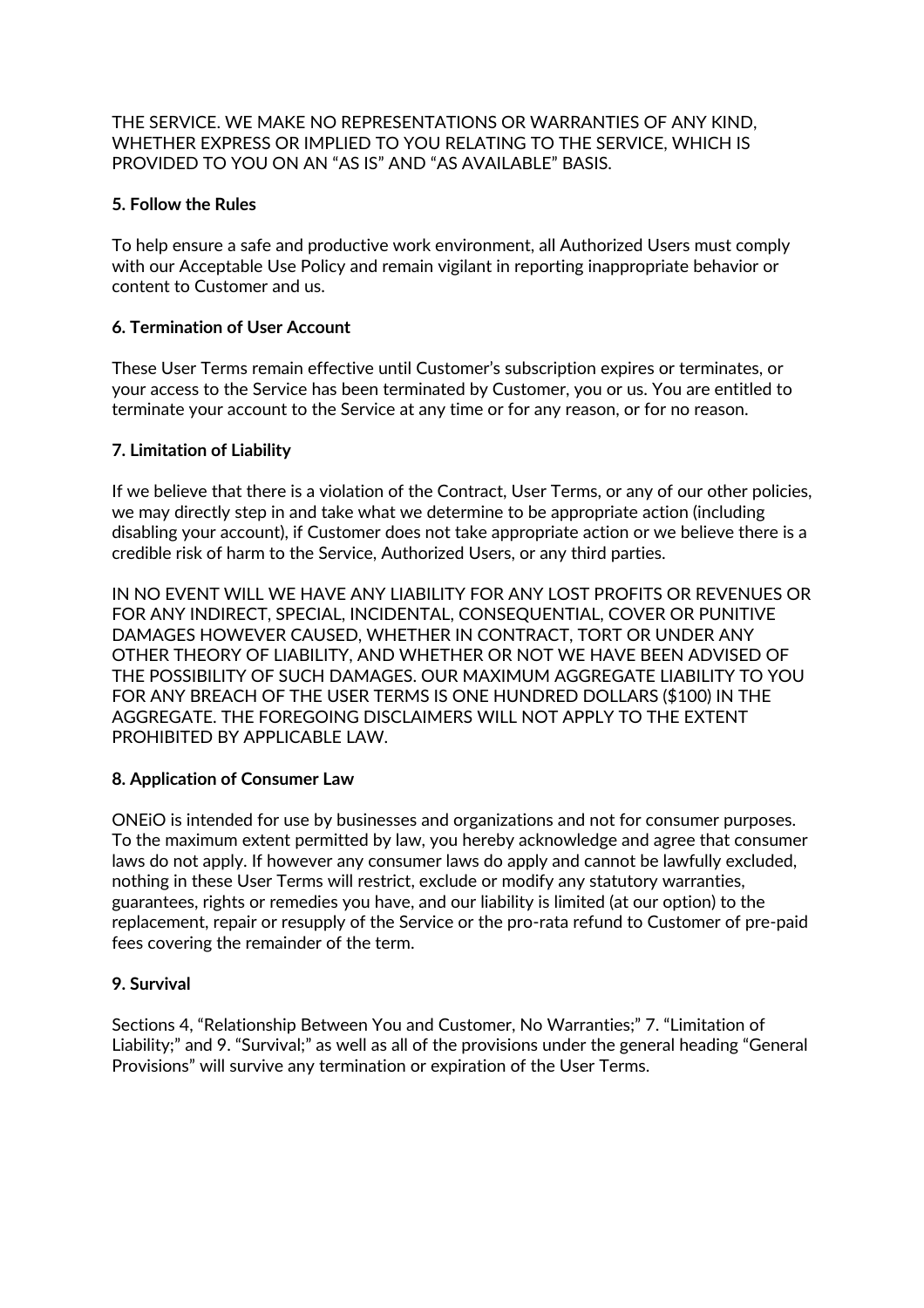# **General Provisions**

#### **10. Notices**

Except as otherwise set forth herein, all notices under the User Terms will be by email, although we may choose to provide notice to Authorized Users through the Service. Notices to Us should be sent to feedback@oneio.cloud, except for legal notices, which must be sent to legal@oneio.cloud.

A notice will be deemed to have been duly given (a) the day after it is sent, in the case of a notice sent through email; and (b) the same day, in the case of a notice sent through the Service. Notices under the Contract will be delivered solely to Customer in accordance with the terms of the Contract.

#### **11. Privacy Policy**

Please review our Privacy Policy for more information on how we collect and use data relating to the use and performance of the Service.

#### **12. Modifications**

As our business evolves, we may change these User Terms. If we make a material change to the User Terms, we will provide you with reasonable notice prior to the change taking effect. You can review the most current version of the User Terms at any time by visiting this page, and by visiting the other pages that are referenced in these User Terms: Acceptable Use Policy and Privacy Policy. Any material revisions to these User Terms will become effective on the date set forth in our notice, and all other changes will become effective on the date we publish the change. If you use the Service after the effective date of any changes, that use will constitute your acceptance of the revised User Terms.

#### **13. Waiver**

No failure or delay by either party in exercising any right under the User Terms, will constitute a waiver of that right. No waiver under the User Terms will be effective unless made in writing and signed by an authorized representative of the party being deemed to have granted the waiver.

#### **14. Severability**

If any provision of the User Terms is held by a court of competent jurisdiction to be contrary to law, the provision will be modified by the court and interpreted so as best to accomplish the objectives of the original provision to the fullest extent permitted by law, and the remaining provisions of the User Terms will remain in effect.

#### **15. Assignment**

You may not assign any of your rights or delegate your obligations under these User Terms, whether by operation of law or otherwise, without the prior written consent of us (not to be unreasonably withheld). We may assign these User Terms in their entirety (including all terms and conditions incorporated herein by reference), without your consent, to a corporate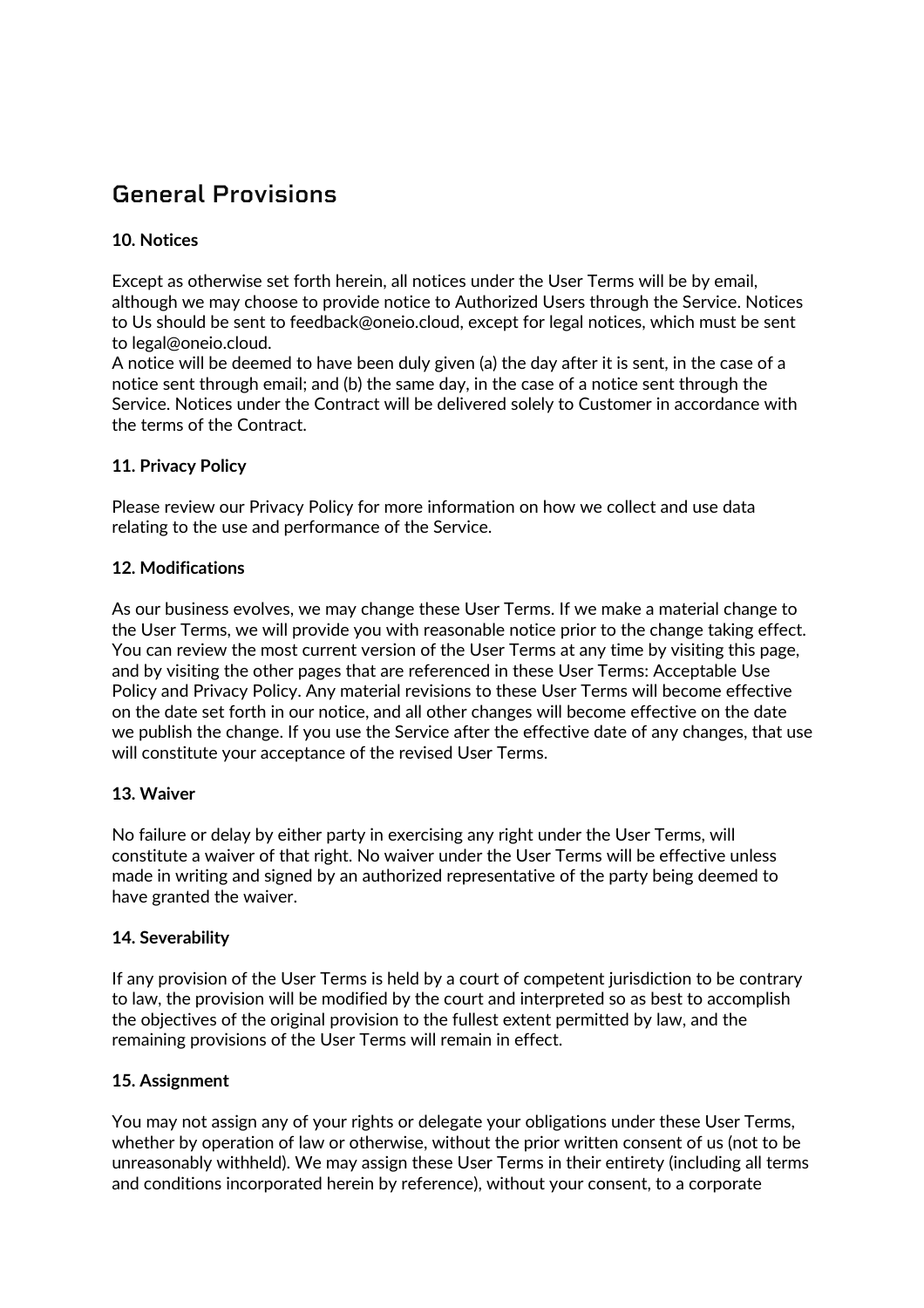affiliate or in connection with a merger, acquisition, corporate reorganization, or sale of all or substantially all of our assets.

#### **16. Governing Law & Venue**

These User Terms and any disputes arising out of or related hereto, will be governed exclusively by the same applicable governing law of the Contract, without regard to conflicts of laws rules or the United Nations Convention on the International Sale of Goods. The courts located in the applicable venue of the Contract will have exclusive jurisdiction to adjudicate any dispute arising out of or relating to the User Terms or its formation, interpretation or enforcement. Each party hereby consents and submits to the exclusive jurisdiction of such courts. In any action or proceeding to enforce rights under the User Terms, the prevailing party will be entitled to recover its reasonable costs and attorney's fees.

#### **17. Entire Agreement**

These User Terms, including any terms incorporated by reference into the User Terms, constitute the entire agreement between you and us and supersede all other agreements, proposals or representations concerning its subject matter. To the extent of any conflict or inconsistency between the provisions in these User Terms and any pages referenced in these User Terms, the terms of these User Terms will first prevail; provided, however, that if there is a conflict or inconsistency between the Contract and the User Terms, the terms of the Contract will first prevail, followed by the provisions in these User Terms, and then followed by the pages referenced in these User Terms (e.g., the Privacy Policy). Customer will be responsible for notifying Authorized Users of those conflicts or inconsistencies and until such time the terms set forth herein will be binding.

#### **18. Contacting ONEiO**

Please feel free to contact us if you have any questions about these User Terms of Service. You may contact us at feedback@oneio.cloud or at our mailing address below:

ONEiO Cloud Corporation Huopalahdentie 24 FI-00350 HELSINKI Finland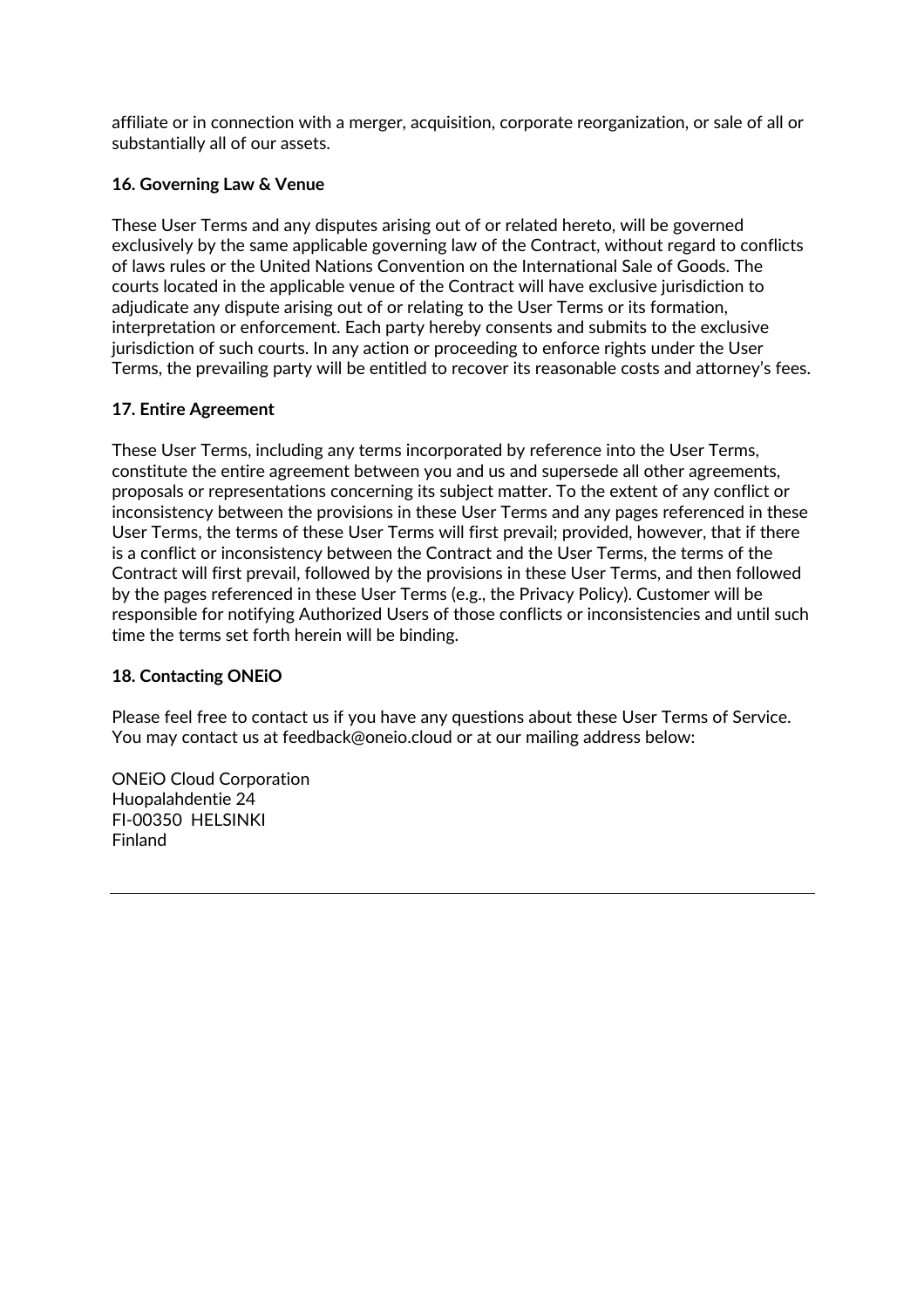# **ACCEPTABLE USE POLICY**

Dated: March 4th, 2019

This Acceptable Use Policy sets out a list of acceptable and unacceptable conduct for ONEiO Service. If we believe a violation of the policy is deliberate, repeated or presents a credible risk of harm to other users, our customers, the Service or any third parties, we may suspend or terminate your access. This policy may change as ONEiO grows and evolves, so please check back regularly for updates and changes. Capitalized terms used below but not defined in this policy have the meaning set forth in the User Terms of Service.

### **Do:**

- 1. comply with all User Terms of Service, including the terms of this Acceptable Use Policy;
- 2. comply with all applicable laws and governmental regulations, including, but not limited to, all intellectual property, data, privacy and export control laws, as well as regulations promulgated by government agencies, including rules of securities exchanges, when applicable;
- 3. upload only Customer Data to which Customer owns all required rights, and do so only consistent with applicable laws;
- 4. use all commercially reasonable efforts to prevent unauthorized access to or use of the Service;
- 5. keep passwords and all other login information confidential;
- 6. monitor and control all activity conducted through your account in connection with the Service;
- 7. promptly notify us if you become aware of, or reasonably suspect any illegal or unauthorized activity or a security breach involving your accounts, including any loss, theft, or unauthorized disclosure or use of a username, password, or account; and

## **Do Not:**

- 1. permit any third party that is not an Authorized User to access or use a username or password for the Service;
- 2. share, transfer or otherwise provide access to an account designated for you to another person;
- 3. use the Service to store or transmit any Customer Data that may infringe upon or misappropriate someone else's trademark, copyright, or other intellectual property, or that may be unlawful;